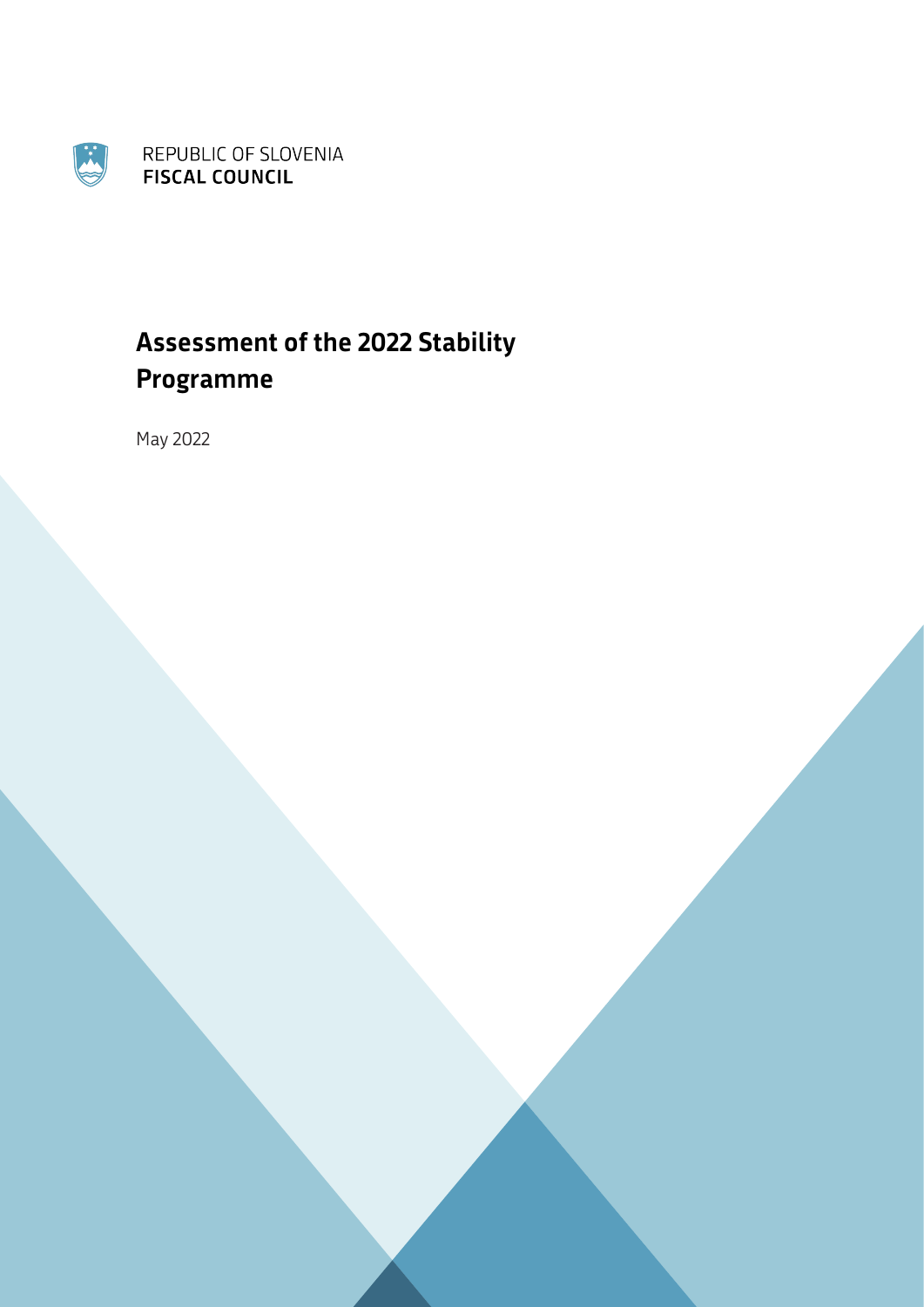Fiscal Council/May 2022

Document No.: 30-3/2022/1

The assessment was made based on the 2022 Stability Programme. Some forecast values in EUR were calculated indirectly from the rounded shares of GDP shown in the Stability Programme 2022, which is why certain items are not summed up. Data available up to and including 28 April 2022 were used.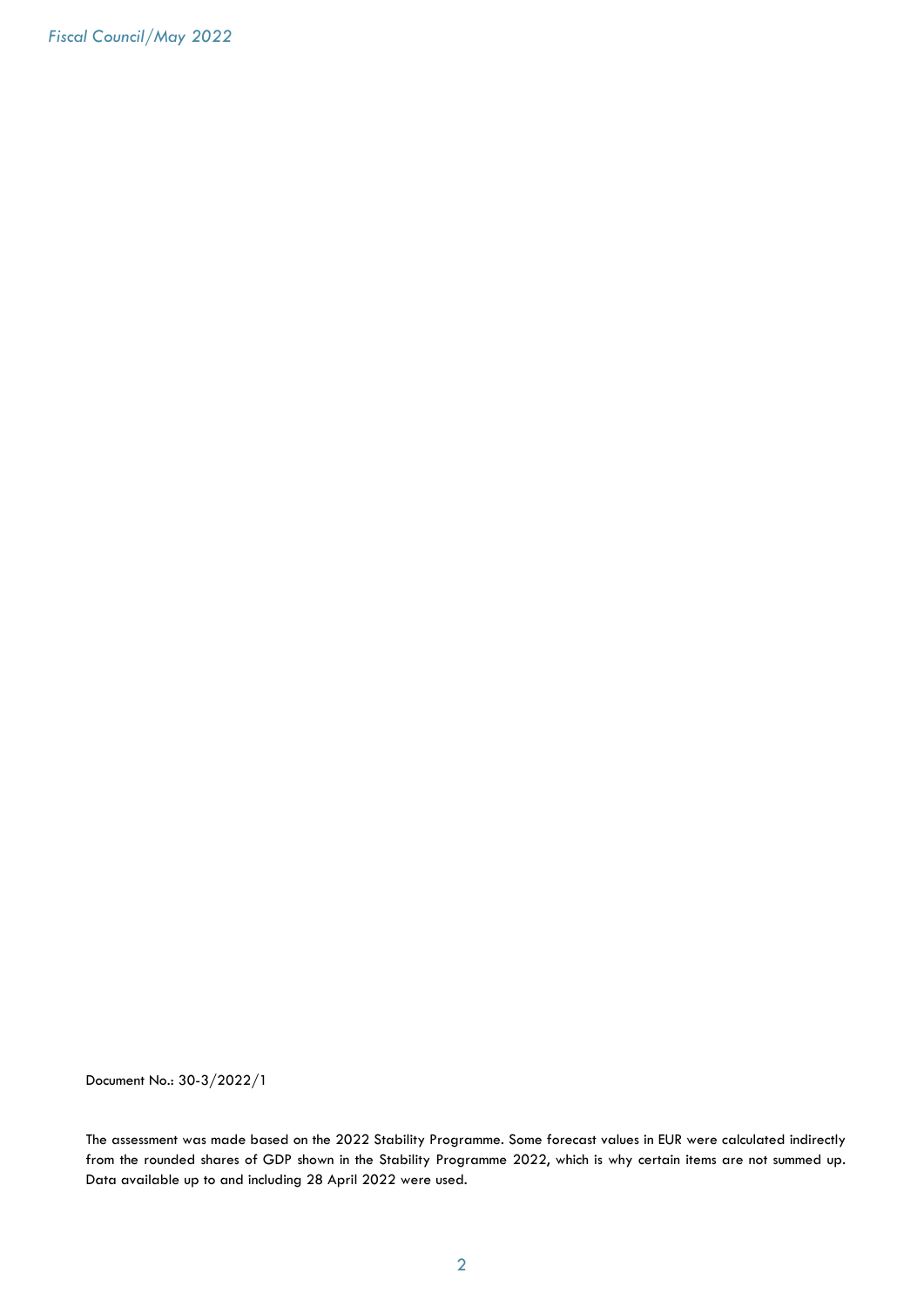# TABLE OF CONTENTS:

| <b>EXECUTIVE SUMMARY</b>                                                                                                    | 5               |
|-----------------------------------------------------------------------------------------------------------------------------|-----------------|
| <b>Legislative basis</b>                                                                                                    | 8               |
| 1. Macroeconomic conditions and forecasts                                                                                   | 10              |
| 1.1 An overview of the macroeconomic conditions and forecasts                                                               | 10              |
| Box 1.1: Macroeconomic forecasts by IMAD and fiscal projections                                                             | 13              |
| 1.2 Assessment of the cyclical position of the economy                                                                      | 14              |
| 1.3 A comparison of the macroeconomic scenarios of the 2022 Draft Budgetary Plan and the<br><b>2022 Stability Programme</b> | 15              |
| 2. Fiscal conditions and forecasts                                                                                          | 17              |
| 2.1 Assessment of the projected revenue and expenditure in the 2022 Stability Programme                                     | 17 <sup>2</sup> |
| Box 2.1: Discretionary measures of a structural nature adopted after autumn 2021                                            | 22              |
| 2.2 Gross general government debt                                                                                           | 24              |
| 3. Risks to the macroeconomic and fiscal scenarios                                                                          | 27              |
| Box 3.1: Inflation-related budget risks                                                                                     | 31              |
| Box 3.2: The fiscal risks of financing the climate transition                                                               | 34              |
| Box 3.3: Slovenia's general government debt: an analysis of medium-term sustainability                                      | 36              |
| 4. The assessment of the fiscal policy stance and compliance with the fiscal rules                                          | 38              |
| 4.1 The existence of exceptional circumstances in the 2022 Stability Programme period                                       | 38              |
| 4.2 Assessment of the appropriate fiscal policy stance                                                                      | 41              |
| Box 4.1: Fulfilment of the fiscal rules in the 2022 Stability Programme                                                     | 44              |
| <b>5. Statistical annex</b>                                                                                                 | 48              |
| <b>Literature</b>                                                                                                           | 55              |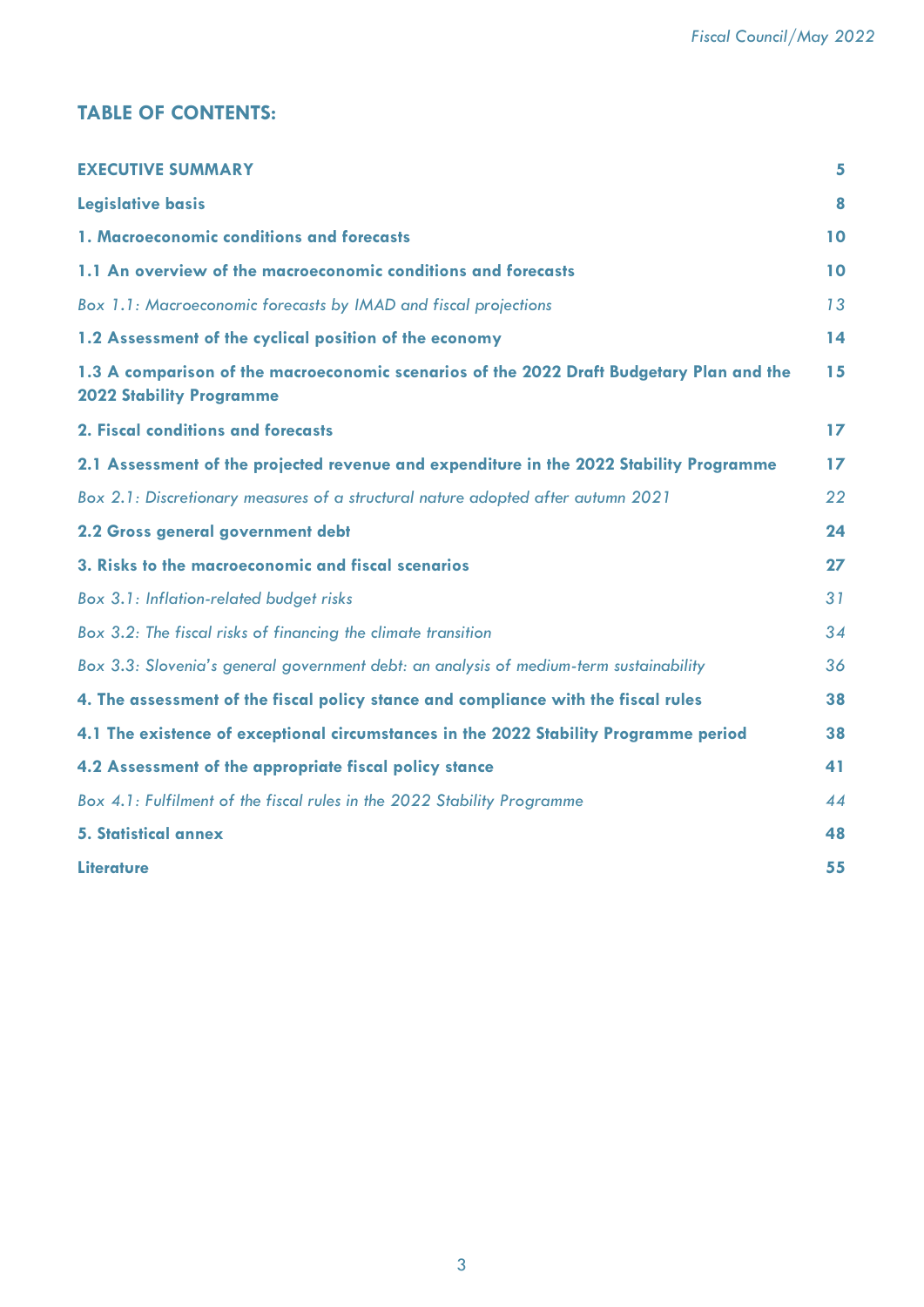# FIGURES:

|                | Figure 1.1: Gross domestic product - expenditure structure                                                      | 10 |
|----------------|-----------------------------------------------------------------------------------------------------------------|----|
| Figure $1.2$ : | Gross domestic product - production structure                                                                   | 10 |
| Figure 1.3:    | Demand factors and GDP                                                                                          | 11 |
|                | Figure 1.4: Supply factors and GDP                                                                              | 11 |
|                | Figure 1.5: Growth of macroeconomic aggregates                                                                  | 12 |
|                | Figure 1.6: Output gap estimates                                                                                | 15 |
| Figure 1.7:    | Indicators of economic cycle dynamics 2005-2022                                                                 | 15 |
| Figure $1.8$ : | Business tendency - price developments                                                                          | 15 |
| Figure $1.9:$  | Business tendency - limiting factors: labour                                                                    | 15 |
| Figure $2.1:$  | General government balance                                                                                      | 18 |
| Figure $2.2$ : | Comparison of general government expenditure projections from April 2022 and October 2021                       | 18 |
|                | Figure 2.3: Factors of general government nominal balance change (excl. COVID expenditure)                      | 18 |
| Figure 2.4:    | Factors of general government balance change 2021-2023                                                          | 18 |
|                | Figure 2.5: General government revenue change                                                                   | 19 |
|                | Figure 2.6: Revenue types and their bases                                                                       | 19 |
|                | Figure 2.7: General government expenditure change                                                               | 20 |
|                | Figure 2.8: Structure of general government gross fixed capital formation                                       | 20 |
|                | Figure 2.9: General government debt                                                                             | 25 |
|                | Figure 2.10: Change in general government debt                                                                  | 25 |
|                | Figure 2.11: Yields on 10-year government EUR reference bonds                                                   | 25 |
|                | Figure 2.12: State budget debt repayment schedule until 2050                                                    | 25 |
|                | Figure 2.13: Key characteristics of debt maturities and current required yields                                 | 25 |
|                | Figure 2.14: Share of net purchases of public sector securities under the PEPP in general government gross debt | 25 |
|                | Figure 2.15: Gross general government debt                                                                      | 26 |
|                | Figure 2.16: Net and gross general government debt                                                              | 26 |
|                | Figure 3.1: Estimates of sensitivity of general government balance (ESA) to deviation in GDP growth             | 29 |
| Figure 3.2:    | Estimates of sensitivity of general government debt (ESA) to deviation in GDP growth                            | 29 |
| Figure $4.1:$  | Real GDP                                                                                                        | 39 |
| Figure $4.2$ : | Number of patients in intensive care and 14-day incidence per 100.000 people                                    | 39 |
|                | Figure 4.3: Fiscal policy stance                                                                                | 42 |
| Figure $4.4:$  | Fiscal policy stance excluding general government investment                                                    | 42 |

# TABLES:

| Table 1.1: IMAD forecasts                                                                      | 16 |
|------------------------------------------------------------------------------------------------|----|
| Table 2.1: General government balance projections (excluding expenditure on COVID-19 measures) | 21 |
| Table 5.1: Comparison of macroeconomic projections for 2022 in 2023                            | 48 |
| Table 5.2: Output gap estimates                                                                | 49 |
| Table 5.3: Structural balance estimates                                                        | 50 |
| Table 5.4: Structural effort estimates                                                         | 51 |
| Table 5.5: Structural primary balance estimates                                                | 52 |
| Table 5.6: Structural primary effort estimates                                                 | 53 |
| Table 5.7: Deviation of maximum expenditure from expenditure in SP 22                          | 54 |
|                                                                                                |    |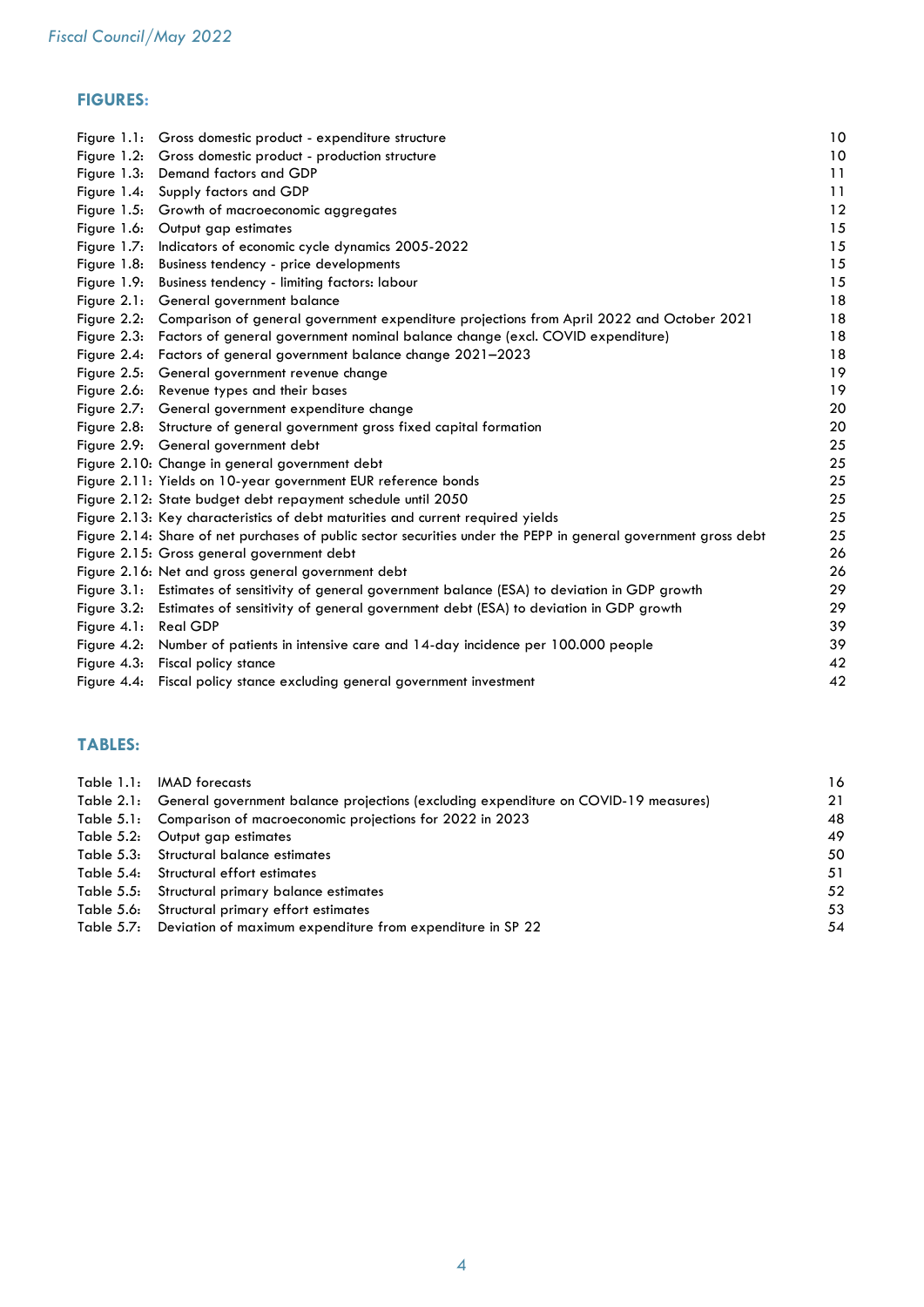# EXECUTIVE SUMMARY

The no-policy-change scenario of the 2022 Stability Programme foresees a gradual improvement in the fiscal situation. However, this improvement will be somewhat limited by the discretionary measures already adopted, and the planned 2025 deficit is set to be higher than last year, without taking into account the COVID-related measures. Revenue growth is expected to continue, largely based on the prediction that relatively favourable macroeconomic conditions will continue despite a number of negative risks. The high tax bases are a result of the increased level of economic activity, due considerably to the expansionary fiscal policy, and the contribution of the higher inflation, which is also related to excess demand. In the medium term, the relatively favourable fiscal balance achieved before the epidemic will not be fully restored, mainly due to the adopted discretionary structural measures which, since the invocation of exceptional circumstances, have not been directly linked to mitigating the consequences of the epidemic. The adoption of these measures significantly limits the room to manoeuvre for the future conduct of fiscal policy. Given the fiscal situation and the current estimates of the cyclical position and despite the uncertainties continued favourable macroeconomic projection, additional fiscal policy incentives are not necessary, as they could trigger more serious imbalances. Alternative estimates of levels and growth of expenditure show that, even under the nopolicy change policy scenario, these are mainly above the thresholds ensuring medium-term fiscal policy sustainability. The fiscal policy's main aims should be to ensure sustainable growth of current expenditure, to respond in an appropriate manner to development challenges and to strengthen the economy's resilience with efficient investments financed, to the greatest possible extent, with a higher amount of available European funding.

\* \* \*

Despite the high level of expenditure, the nominal deficit is set to decrease to the permitted threshold of -3% of GDP next year. Throughout the projection period, its decrease should be largely due to the currently expected relatively high and cyclical growth in revenue. Despite its assumingly appropriate decrease, the general government debt should exceed the Maastricht criteria at the end of the period covered by the 2022 Stability Programme, amounting to 68.0% of GDP in 2025.

The high structural deficit is, among other things, the result of a series of measures taken during the epidemic that have brought about a permanent deterioration in the fiscal situation. The total impact of measures not directly related to the epidemic on the general government balance in 2022 is estimated at approximately 2.3% of GDP and is expected to increase to approximately 3.2% of GDP by 2025. The adoption of such measures has intensified further since the adoption of the budget documents in autumn of last year, which is reflected in the strengthened pro-cyclical expansionary fiscal stance in 2022. To a significant extent, this represents the materialisation of risks that the Fiscal Council has recently been calling attention to on a regular basis. The temporary deterioration in the fiscal situation enabled by the epidemic will thus become structural. This type of policy limits the room to manoeuvre that would allow extensive fiscal policy action to be taken in case of future shocks. This room would be even smaller if the many currently detected negative risks and the consequently slower economic growth were to be materialised, taking into consideration also the expected tightening of the monetary policy.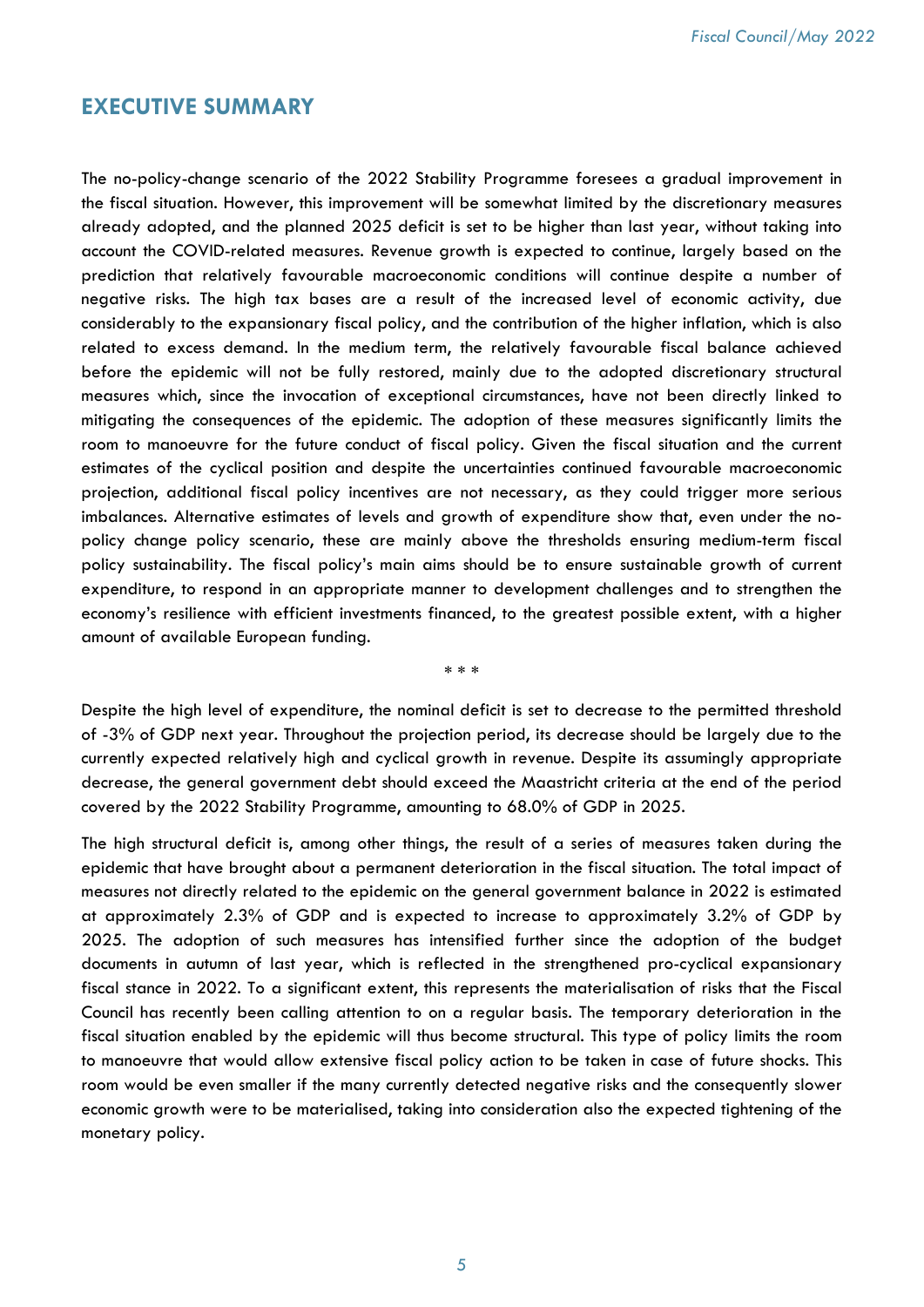Based on the current forecasts, the economy is expected to operate under favourable cyclical conditions with signs of exceeding the supply potential in the coming years, despite increased uncertainties. Under such conditions, it is essential to create ample room to manoeuvre for public finance. Additional fiscal incentives that would lead to increased demand could cause macroeconomic imbalances. The latter are already starting to show in the form of increased limitations in ensuring the appropriate workforce, inflationary pressures, which do not originate only in the international environment, and the rapid shrinking of the surplus in foreign trade. The deterioration in the structural fiscal policy position is less noticeable due to the rapid recovery of economic growth, partly enabled, after the drop in GDP in 2020, by the stimulative fiscal policy as well as the extremely accommodative monetary policy, which has thus far ensured favourable financing conditions and deterred the responses of the financial markets to the deteriorated fiscal situation.

In the given situation, the fiscal policy should restrain the planned growth in current spending, excluding expenditure for interest, investments and one-time expenditure and spending associated with the COVID-related measures, which was set too high. It's 2021 growth was the highest after 2008 and is set to increase further this year. Growth in current public spending should remain within the limits permitted by long-term growth in revenue. It is important to ensure that room for future priorities is created by increasing the efficiency of government expenditure and strengthening bases on the revenue side. The public investments envisaged in budget documents should appropriately address the development challenges and strengthen the economy's resilience. It is necessary that their implementation takes into consideration the limitations of the absorption capacities of the administration and the economy, which, among other things, can lessen investment efficiency or further increase inflationary pressures.

In the current uncertain situation, the Fiscal Council does not state its opinion on extending the period of exceptional circumstances into 2023. In accordance with the law, it expects to receive a request to prepare such an assessment from the Government and present it before the preparation of the autumn budget documents. The Fiscal Council once again calls attention to the fact that, after the conclusion of the period of exceptional circumstances, the Fiscal Rule Act provides for the institution of a correction mechanism. At the same time, it expects the Government to respond to the challenges of ensuring the long-term sustainability of public finance in a timely manner, the latter having deteriorated again in recent years according to certain indicators.

On several occasions in the current procedure of submitting the documents required by law, the Government acted in contravention of the established norms or relevant legislation. It delayed taking note of the macroeconomic forecasts of the Institute of Macroeconomic Analysis and Development (IMAD), which proved to be consistent with the principles of accuracy and unbiasedness over the long term. Among other things, it made it more difficult for the Fiscal Council to conduct a comprehensive analysis of budgetary projections within the short statutory time limits. The Government provided the Fiscal Council with the draft Stability Programme with an 18-day delay relative to the legislation in force and failed to submit for assessment the framework for the preparation of the general government budget, the central medium-term budget planning document. The legislation in force does not contain any provisions releasing the Government from this obligation. Moreover, after the publication of favourable national accounts data for 2021 at the end of February and in light of the improved epidemiological situation, the Government once again failed to ask the Fiscal Council for its assessment as to whether the reasons for the invocation of exceptional circumstances have ceased or continue to exist.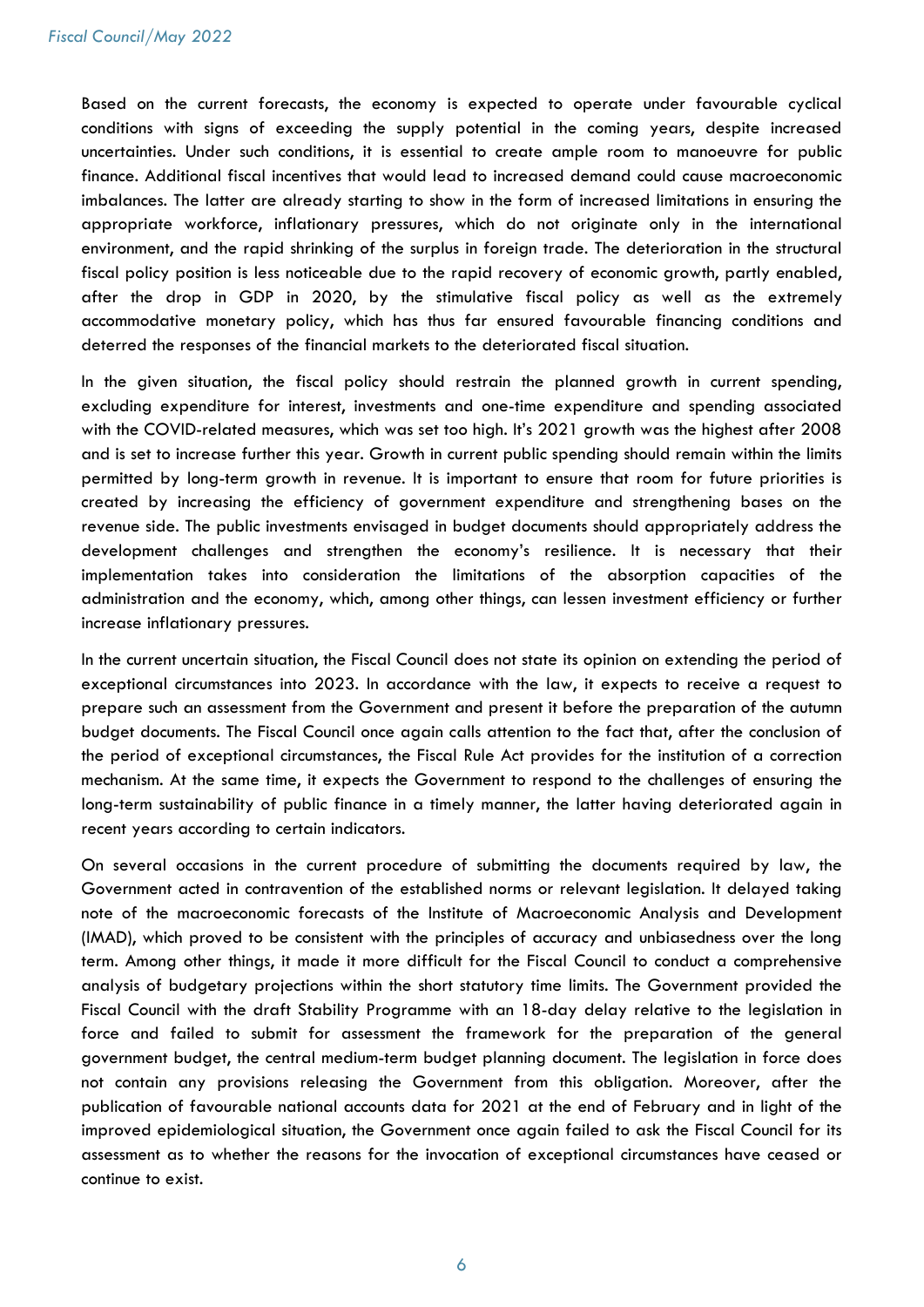Fiscal Council/May 2022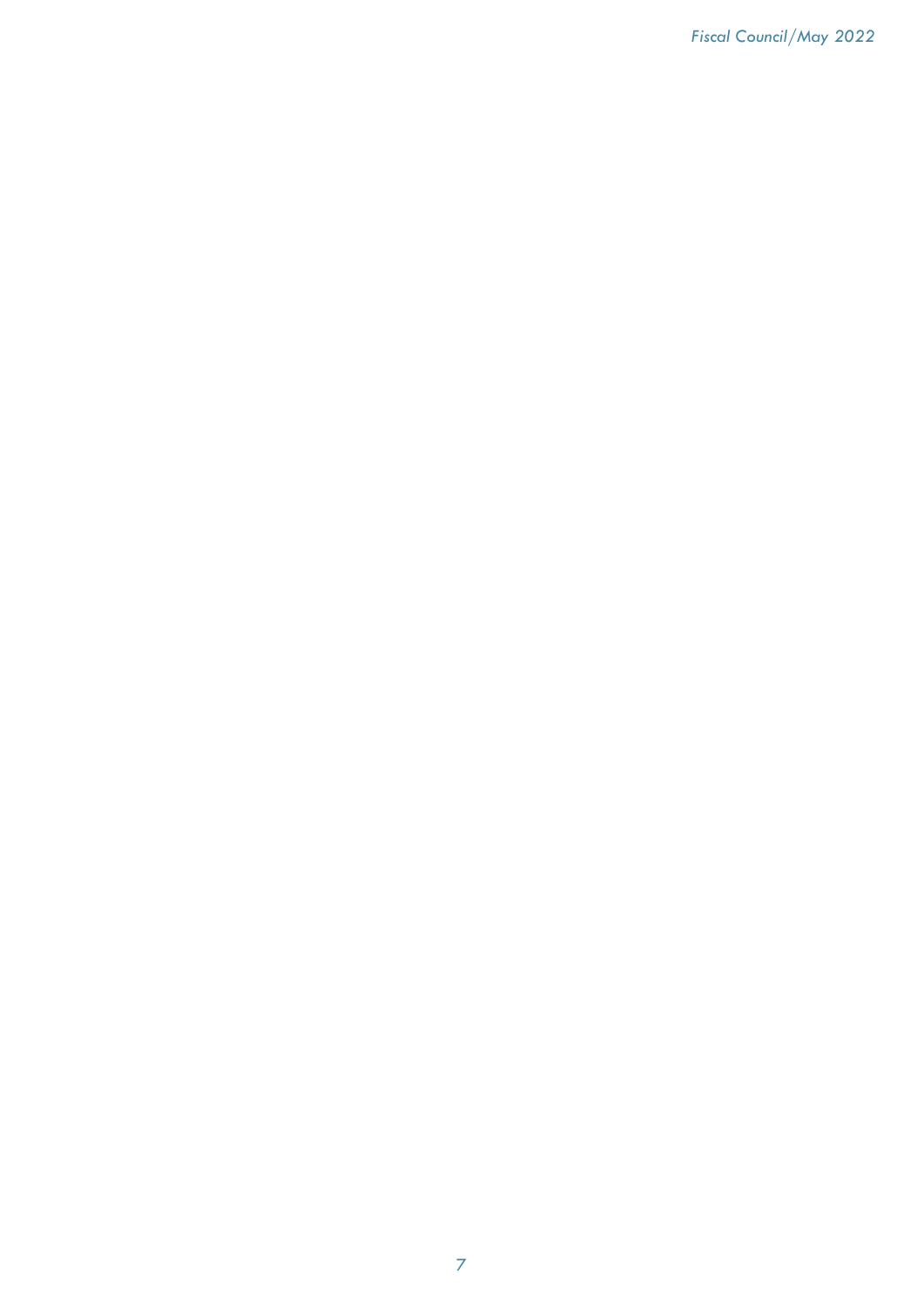### Legislative basis

On 28 April 2022, i.e. 18 days after the statutory time limit, the Government of the Republic of Slovenia (hereinafter: the Government) submitted the draft 2022 Stability Programme (hereinafter: the SP 22) to the Fiscal Council (hereinafter: the FC) for an assessment of compliance with the fiscal rules. On 28 April 2022, the Ministry of Finance provided the FC with further information in accordance with the Memorandum of Understanding concluded between the FC and the Ministry of Finance. In line with this agreement, the FC requested additional clarifications from the Ministry of Finance regarding the draft SP 22 on 30 April 2022 and 1 May 2022. In contravention of the legislation, the Government failed to send to the FC the proposed Ordinance on the framework for the preparation of the general government budget for the 2023–2025 period or any proposed changes to the existing Ordinance on the framework for the preparation of the general government budget for the 2022–2024 period.

Pursuant to paragraph two of Article 6 of the Fiscal Rule Act (hereinafter: the FRA), the Government must submit the framework proposal for the preparation of the budget together with the draft Stability Programme to the National Assembly of the Republic of Slovenia (hereinafter: the National Assembly) and the FC no later than 20 days before the deadline for submitting the Stability Programme to the European Commission (hereinafter: the EC). In accordance with the "Specifications on the implementation of the Stability and Growth Pact and Guidelines on the format and content of Stability and Convergence Programmes", this period ends at the end of April each year. Pursuant to paragraph two of Article 6 of the FRA, the Ordinance on the framework for the preparation of the general government budget is adopted by the National Assembly upon the Government's proposal no later than five days before the deadline for submitting the Stability Programme to the EC.

By 10 April 2022, when the final deadline for compliance with legal provisions expired, the FC did not receive the proposed framework for the preparation of the budget or the draft 2022 Stability Programme from the Government for assessment. In its letter of 11 April 2022, which was also sent to the National Assembly, the FC therefore called upon the Government to submit the proposed framework for the preparation of the budget, together with the draft SP 22, as prescribed by the national legislation by 12 April 2022 at the latest. On 13 April 2022, with the Government having failed to respond to the letter, the FC informed the public of a breach of law. On 28 April 2022, the FC received the Government's clarifications about the delay, together with the draft SP 22.

Pursuant to paragraph one of Article 9f of the Public Finance Act (the PFA), the Fiscal Council must submit its assessment of the Framework Proposal and the draft Stability Programme to the Government and to the National Assembly within seven days of their receipt. Due to the Government's delay in sending the documentation, the FC was only able to prepare its assessment within the reasonable time of seven business days following their receipt.

Pursuant to paragraph two of Article 6 and point 1 of paragraph two and point 1 of paragraph three of Article 7 of the FRA, the FC assesses the sustainability and compliance of the fiscal policy with the fiscal rules on the basis of the draft Stability Programme and the Framework Proposal. Article 3 of the FRA stipulates the method for determining the ceiling for general government expenditure in relation to the economy's cyclical position. The FC assesses the appropriateness of the proposed amendments to the Framework in accordance with point 5 of paragraph two and point 4 of paragraph three of Article 7 of the FRA. Under Article 15 of the FRA, as long as the Republic of Slovenia is approaching the medium-term budgetary objective, it shall be deemed that the budgets of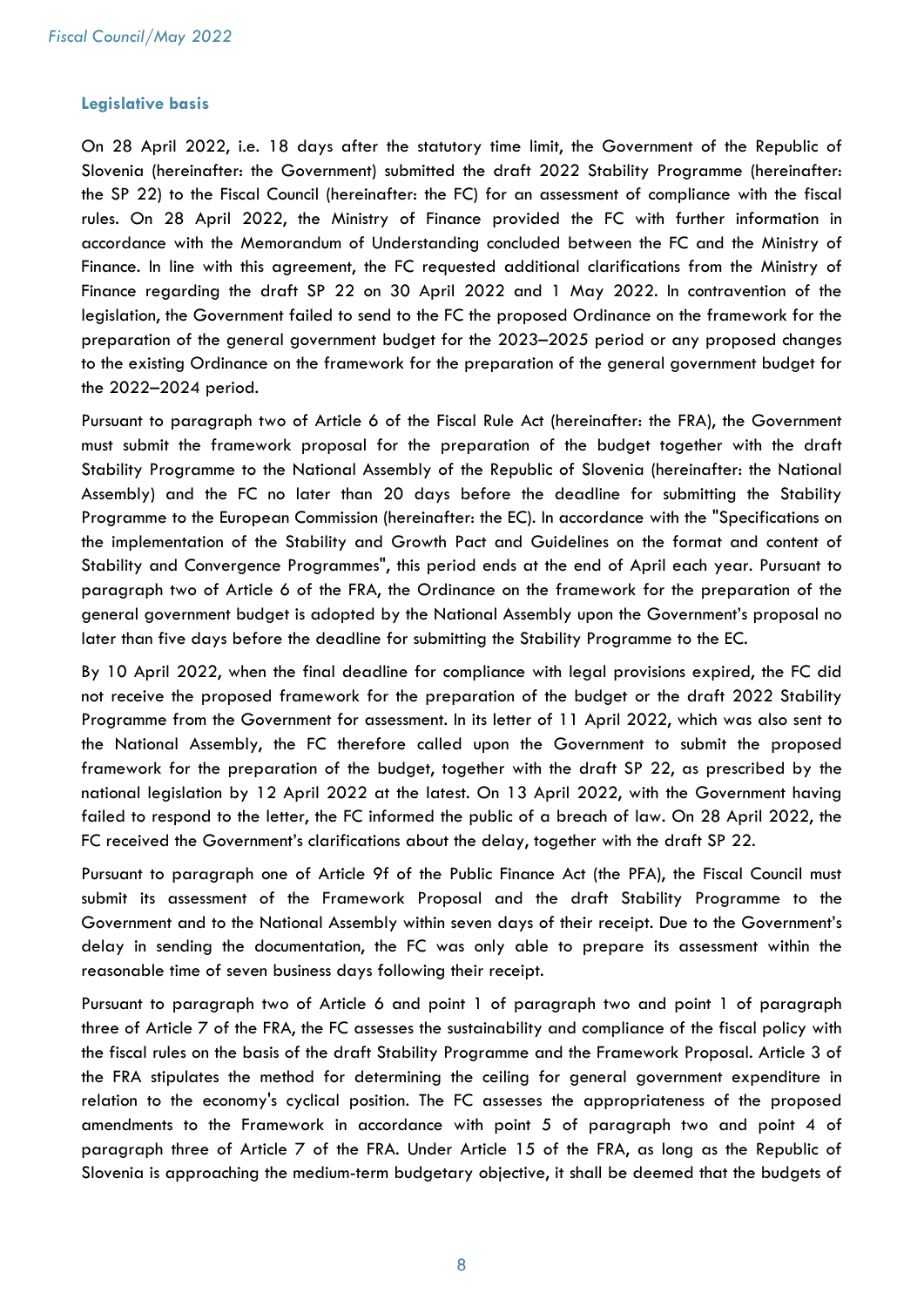the state are balanced in the medium term if the structural balance of the general government sector is adjusting to the medium-term budgetary objective in accordance with the pace determined on the basis of the Stability and Growth Pact. The FC also considers alternative indicators of fiscal policy orientations.

Pursuant to Article 12 of the FRA, the Government shall determine whether exceptional circumstances have arisen or have ceased to exist after having obtained the assessment of the FC. On 17 March 2020, the FC assessed that the announcement of the epidemic in Slovenia is an unusual event, which, under Article 12 of the FRA, makes it possible to invoke exceptional circumstances for measures aimed at mitigating the consequences of such an event, and thus to temporarily deviate from the mediumterm fiscal balance.<sup>1</sup> The FC confirmed this assessment for 2021 in October 2020<sup>2</sup> and for 2022 in both April 2021 and September 2021.<sup>3</sup> In September 2021, the FC did not make any assessment as to fulfilment of the conditions for the existence of exceptional circumstances in 2023. This year, the Government did not make any request to the FC for the assessment of the conditions demonstrating the existence of special circumstances.

<sup>1</sup>FC (2020a).

<sup>2</sup>FC (2020b).

<sup>3</sup> FC (2021a) and FC (2021b).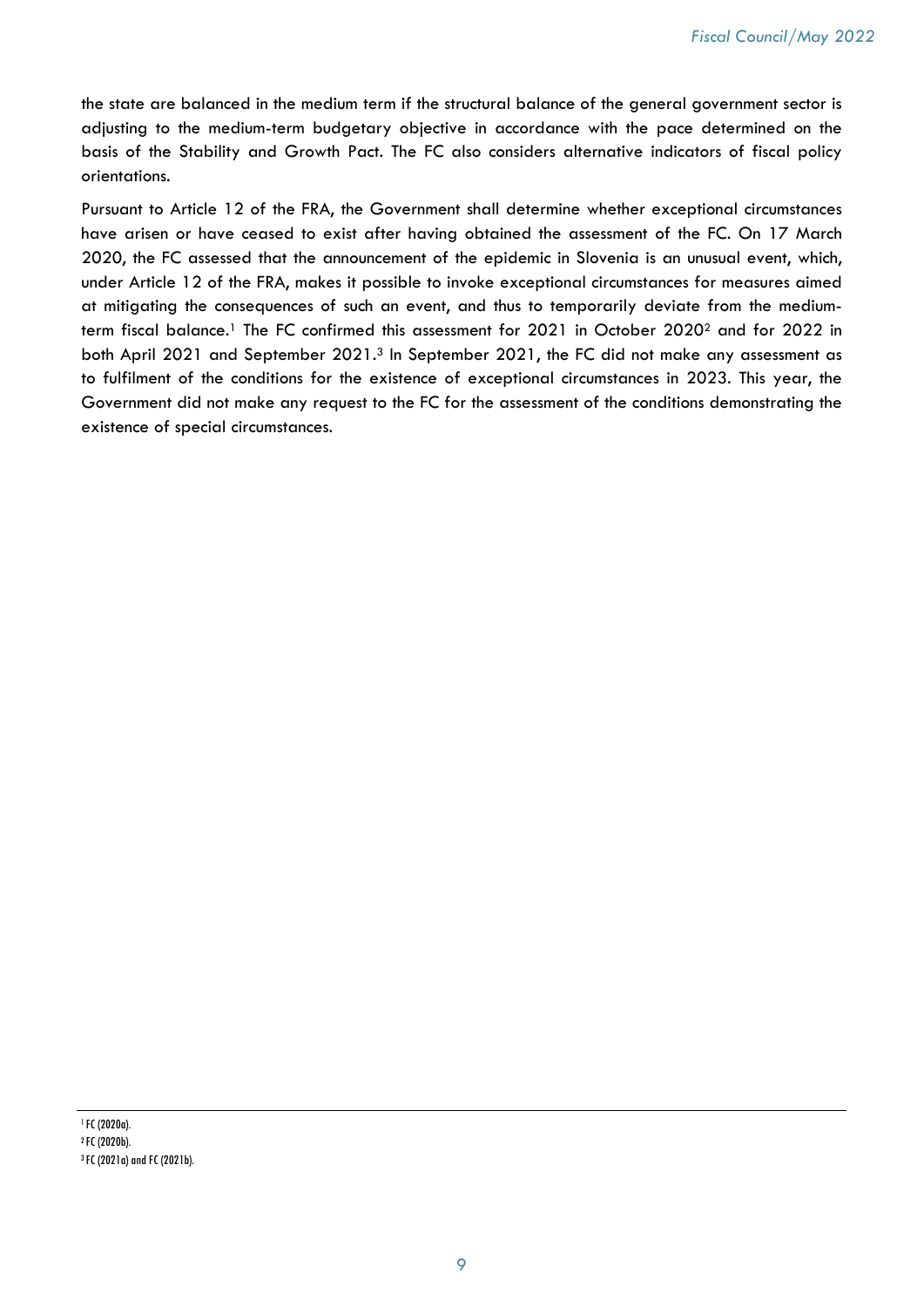### 1. Macroeconomic conditions and forecasts

### Key findings

- Last year's GDP growth (8.1%) greatly exceeded the autumn forecasts, which provided the basis for the preparation of budget documents, particularly due to the dramatic acceleration in final domestic spending in the second half of 2021.
- · In the SP 22 projection period, the average GDP growth rate, standing at approximately 3%, is expected to exceed the long-term average growth, while the positive output gap is expected to remain relatively high.
- · Key tax bases in the 2022–2024 period are expected to be much higher than previously anticipated, particularly due to their high increase in 2021 and partly due to higher inflation.
- · In the FC's opinion, the deviations of the macroeconomic projections of the Institute of the Government of the Republic of Slovenia for Macroeconomic Analysis and Development (IMAD) from realisation in the long term suggest the forecasts' unbiasedness and accuracy, which therefore provide the appropriate basis for budget planning. Among other things, postponing the publication of IMAD forecasts outside the usual timeframes makes it more difficult for the FC to assess the submitted budget documents.

### 1.1 An overview of the macroeconomic conditions and forecasts

GDP growth in 2021 exceeded the autumn forecasts, which provided the basis for the preparation of budget documents and resulted particularly from increased domestic demand. In 2021, the GDP rose by 8.1% in real terms and by 10.9% in nominal terms. After the GDP quarterly level from the last quarter of 2019 was exceeded in mid-2021, it was also exceeded in the 2019 annual average







Sources: SORS, FC calculations.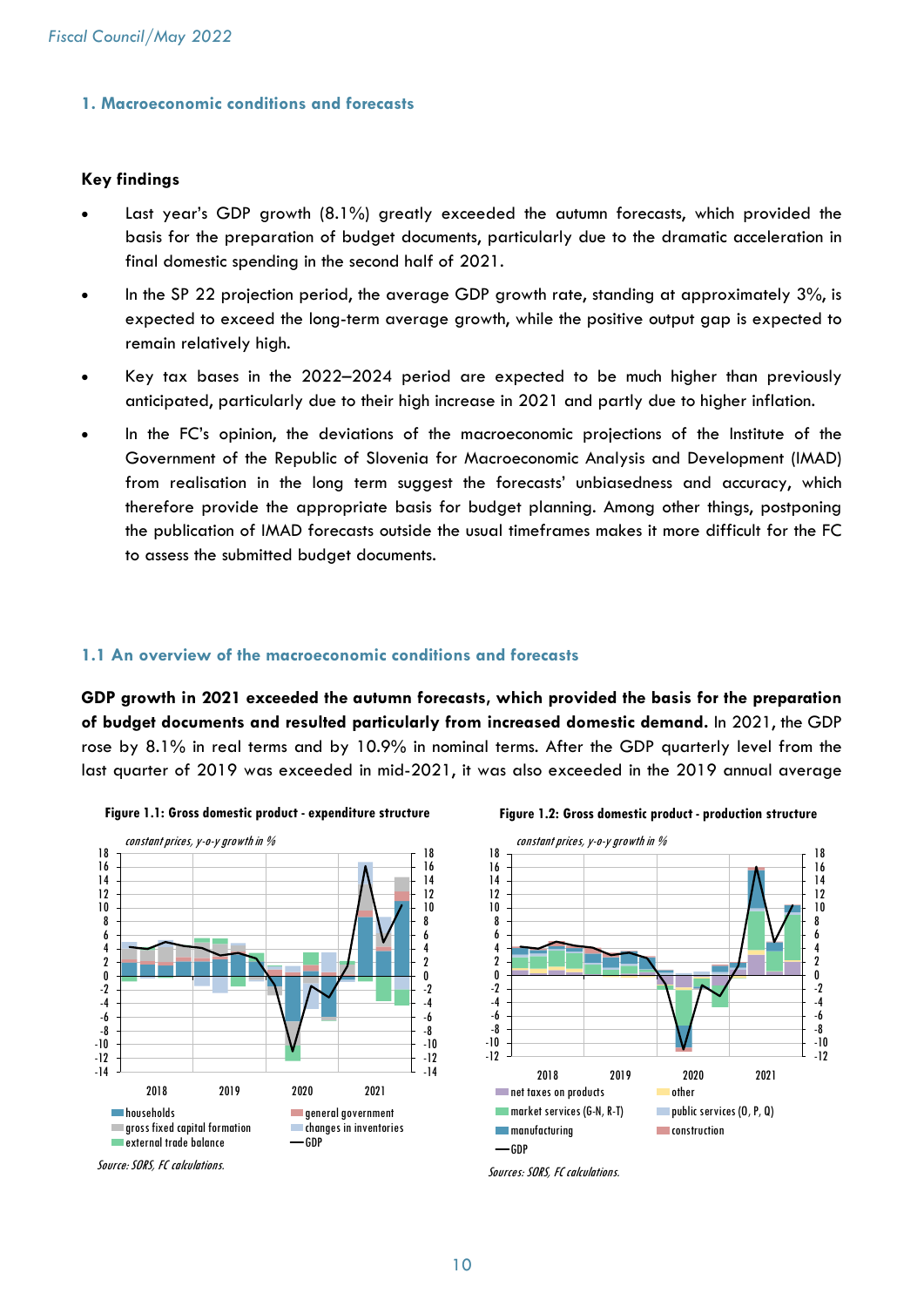(by 3.6%). Household consumption went up, together with increased activity in the service industry, which was most affected by the crisis due to the restrictive measures aimed at curbing the epidemic. At the end of the year, the investment dynamic practically ground to a halt, even though average annual investments showed a relatively high contribution to economic growth, due largely to the government's investment activity. Since the beginning of the epidemic, the government has also been maintaining a relatively high growth in final spending, which was almost twice as high as the multi-annual average.<sup>4</sup> Foreign trade had a negative effect on economic growth in 2021, as import growth, coupled with strong domestic demand, exceeded export growth and contributed to a decrease in the current account surplus. The negative impact of foreign trade on economic growth was greater than before the 2008 global financial and economic crisis. The same is true of the shrunken current account surplus, which was also highlighted by the unfavourable terms of trade.

After last year's considerable increase and given the extremely uncertain geopolitical situation, growth in economic activity is expected to be half that in 2021 but, like in the years before the epidemic, it will remain above the multi-annual average.  $IMAD<sup>5</sup>$  expects that all aggregates of demand will increase in the SP 22 projection period. Compared to 2021, when household consumption strongly prevailed, the contribution of domestic demand components to GDP growth is assumed to be slightly more balanced. The structure of value added by activity is also expected to become more balanced, with particularly high growth being recorded in 2021 in the manufacturing and commerce. In line with the anticipated increase in the absorption of EU funds from the Recovery and Resilience Fund and upon the end of the previous financial perspective together with the increase in the national budget contributions of the general government, particularly in 2022, the role of investment spending is expected to increase, particularly in the initial period of the SP 22. This year in particular, the investment is expected to be supported by last year's favourable economic results in the private sector as well as the high capacity utilisation and low corporate debt. With domestic demand settling down, foreign trade is also expected to have a positive impact on GDP growth. With the expected further strengthening of foreign demand and the favourable business and competitive position of companies



### Figure 1.4: Supply factors and GDP

5 IMAD (2022).

<sup>4</sup> Here and hereinafter: in the last two decades (2000–2021).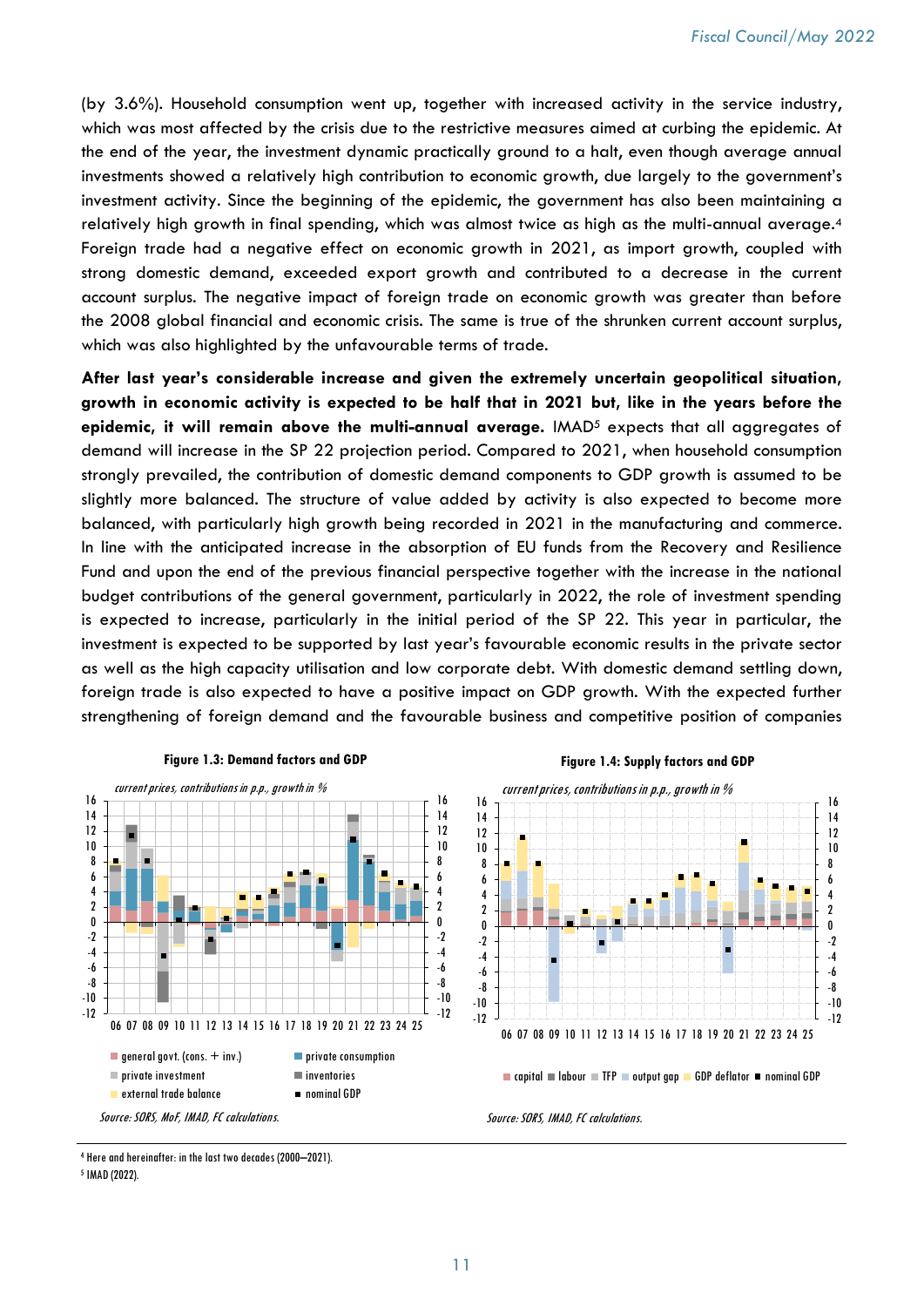in manufacturing, the moderate economic growth is also expected to be largely based on foreign trade. IMAD is also anticipating relatively favourable labour market developments, with employment growth expecting to exceed the multi-annual average, particularly in the first SP 22 projection period, and the unemployment rate and the number of unemployed people reaching historical lows throughout the relevant period. Even though growth in salaries in the private sector is expected to increase slightly in the coming years as a result of these labour market constraints, the total real growth in salaries is expected to be lower than the multi-annual average, and should not exceed labour productivity growth. It should therefore not be a constraint on competitiveness nor a major inflation factor. Based on IMAD's projections, increased growth in prices will be merely temporary, as inflation is expected to settle down after an average increase of more than 6% in 2022, dropping to approximately 2% after two years.

In the SP 22 projection period, nominal economic growth is expected to be higher than the average recorded in the period before the epidemic, with a slightly different structure. With the projected positive output gap remaining relatively high, the cyclical momentum will make a key contribution to growth this year and next year, but given the expected slowdown in economic growth in the coming years it will ease off. Higher inflation will also significantly contribute to nominal GDP growth, and its average contribution in the SP 22 projection period will be almost twice as high as the average contribution recorded in the 2015–2019 period. The contribution of total factor productivity will remain significant. Compared to the period before the epidemic, the contribution of capital and labour is expected to increase significantly. The expected higher contribution of capital is related to the forecast of relatively high multi-annual investment growth, while the higher contribution of labour is related to the assumption of the net inflow of labour force and the higher number of hours worked.

After having increased considerably in 2021, key tax bases<sup>6</sup> in the 2022–2025 period are expected to increase more than they did in the years before the epidemiological crisis. Annual GDP growth in current prices is expected to reach 6.1% on average in the SP 22 projection period, which is almost one percentage point more than the average growth in the 2015–2019 pre-crisis period. By



6 Tax bases as listed in the manual for the preparation of general government sector revenue projections. Available at https://www.gov.si/assets/ministrstva/MF/ekonomska-infiskalnapoltika/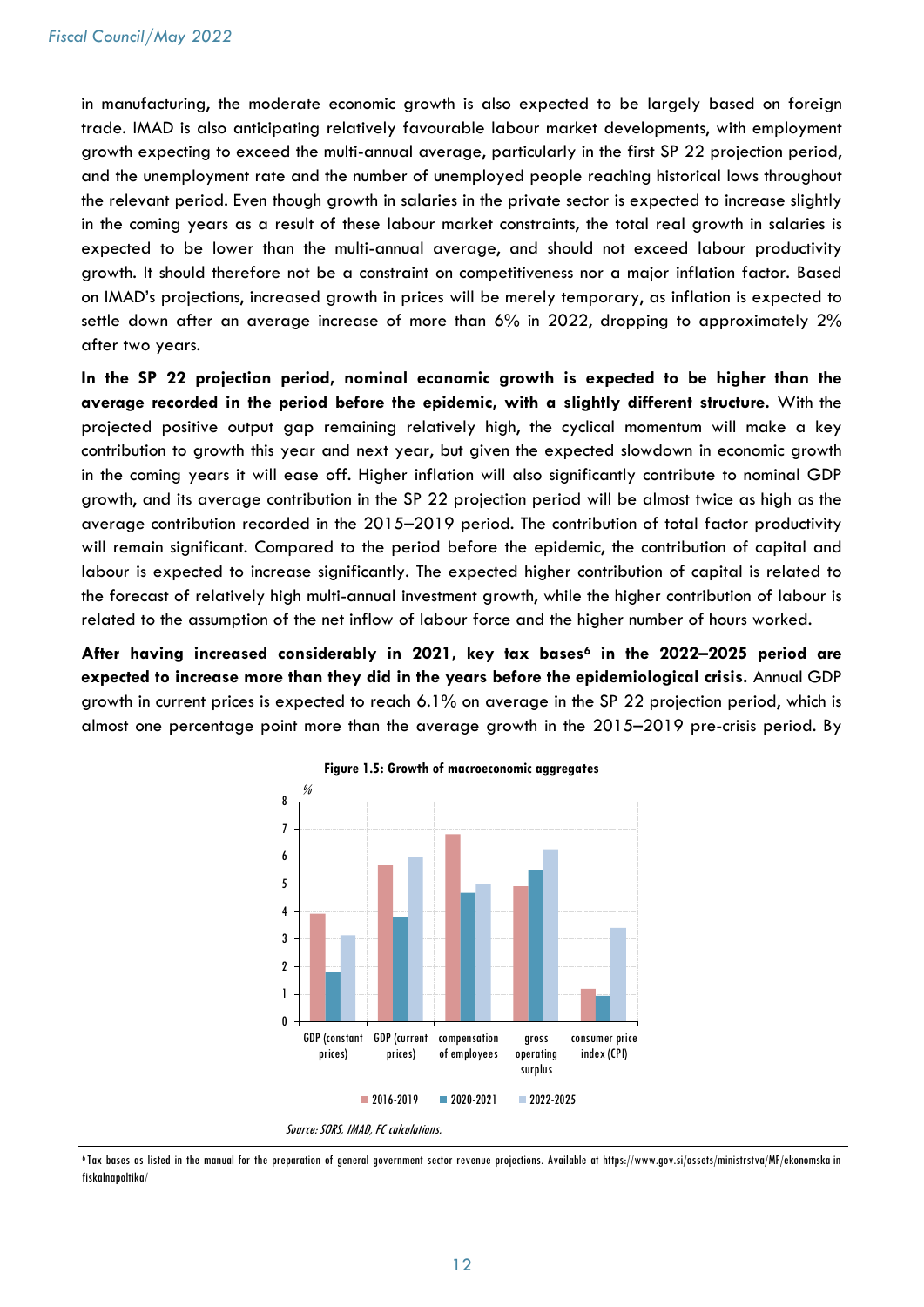### Box 1.1: Macroeconomic forecasts by IMAD and fiscal projections

Fiscal projections under Slovenian and European law are based on independent and publicly available macroeconomic projections. Paragraph 4 of Article 9b of the PFA stipulates that IMAD shall publish the forecast that provide the basis for fiscal projections on its website. Realistic and unbiased macroeconomic projections as the basis for credible fiscal planning are also determined by Council Directive 2011/85/EU.

The FC does not detect any bias in IMAD's macroeconomic projections. In the Analysis of the forecast deviations of macroeconomic and fiscal aggregates in 2016–20191, as part of which a longer timeframe was also considered, the FC did not detect any systemic deviations of macroeconomic projections from the actual realisation. The FC therefore estimated that IMAD forecast deviations of macroeconomic aggregates were not statistically inconsistent with the principle of accuracy or with the principle of unbiasedness.

The delay in the publication of macroeconomic projections, among other things, makes the process of the assessment of budget documents more difficult. Before receiving the budget documents that the FC is obliged to assess in accordance with the legislation, the latter prepares, among other things, a risk assessment, projections of fiscal aggregates and an assessment of the medium-term sustainability of the general government debt based on IMAD's macroeconomic projections. Delaying the publication of macroeconomic projections outside established practices, given the extremely short statutory time limits for the preparation of the assessments of budgetary documents (see the chapter Legislative basis), therefore significantly limits the FC's capacities to conduct a complete and thorough analysis of budget documents.





|                                                     |                                 |    | <b>ME</b> |            |            |                             |      | <b>MAE</b>       |       |          |                                             |      | <b>RMSE</b> |                 |             |
|-----------------------------------------------------|---------------------------------|----|-----------|------------|------------|-----------------------------|------|------------------|-------|----------|---------------------------------------------|------|-------------|-----------------|-------------|
|                                                     | <b>IMAD</b>                     | FC | NFC D     | <b>IMF</b> | <b>Bos</b> | <b>IIMAD</b>                | EC   | <b>OECD</b>      | IMF   | BoS      |                                             | EC   | OECD.       | 1MF             | BoS         |
| $ GDP$ , real growth in $\%$                        | $-0.40 -0.65 -0.55 -1.23 -0.60$ |    |           |            |            | 1.05                        | 1.10 | 1.15             | 1.73  | 1.10     | 1.27                                        | 1.34 | <b>1.47</b> | <b>1.98</b>     | 1.39        |
| <b>GDP, nominal level</b>                           | $-468 - 389$                    |    | -480      | -940       |            | 804                         | 688  | 953              | 1,257 |          | 1,028                                       | 923  |             | $1,201$ $1,513$ |             |
| Private consumption, nominal level                  | $-331 - 263 - 551$              |    |           |            |            | 560                         | 596  | 844              |       |          | 826                                         | 811  | 1.041       |                 | $\cdots$    |
| Gross oper. surplus/mixed income, nom. level   -104 |                                 |    |           |            |            | 513                         |      |                  |       | $\cdots$ | 656                                         |      |             |                 |             |
| Compensation of employees, nominal level            | 1-298 -710 -549                 |    |           |            |            | 298                         | 710  | 549              |       |          | 342                                         | 749  | 643         |                 |             |
| Inflation, annual average in %                      | $0.33$ 0.28 0.03                |    |           |            |            | $0.23 \quad 0.25 \mid 0.38$ |      | $0.53$ 0.58 0.43 |       | 0.60     | $\begin{bmatrix} 0.52 & 0.62 \end{bmatrix}$ |      | 0.61        |                 | $0.49$ 0.70 |

Source: SORS, IMAD, EC, OECD, IMF, BoS, FC calculations. Note: \*Autumn forecasts. Calculations from August 2020 (FS, 2020c).

<sup>1</sup> FC (2020c). The analyses of IMAD and the Bank of Slovenia show similar results.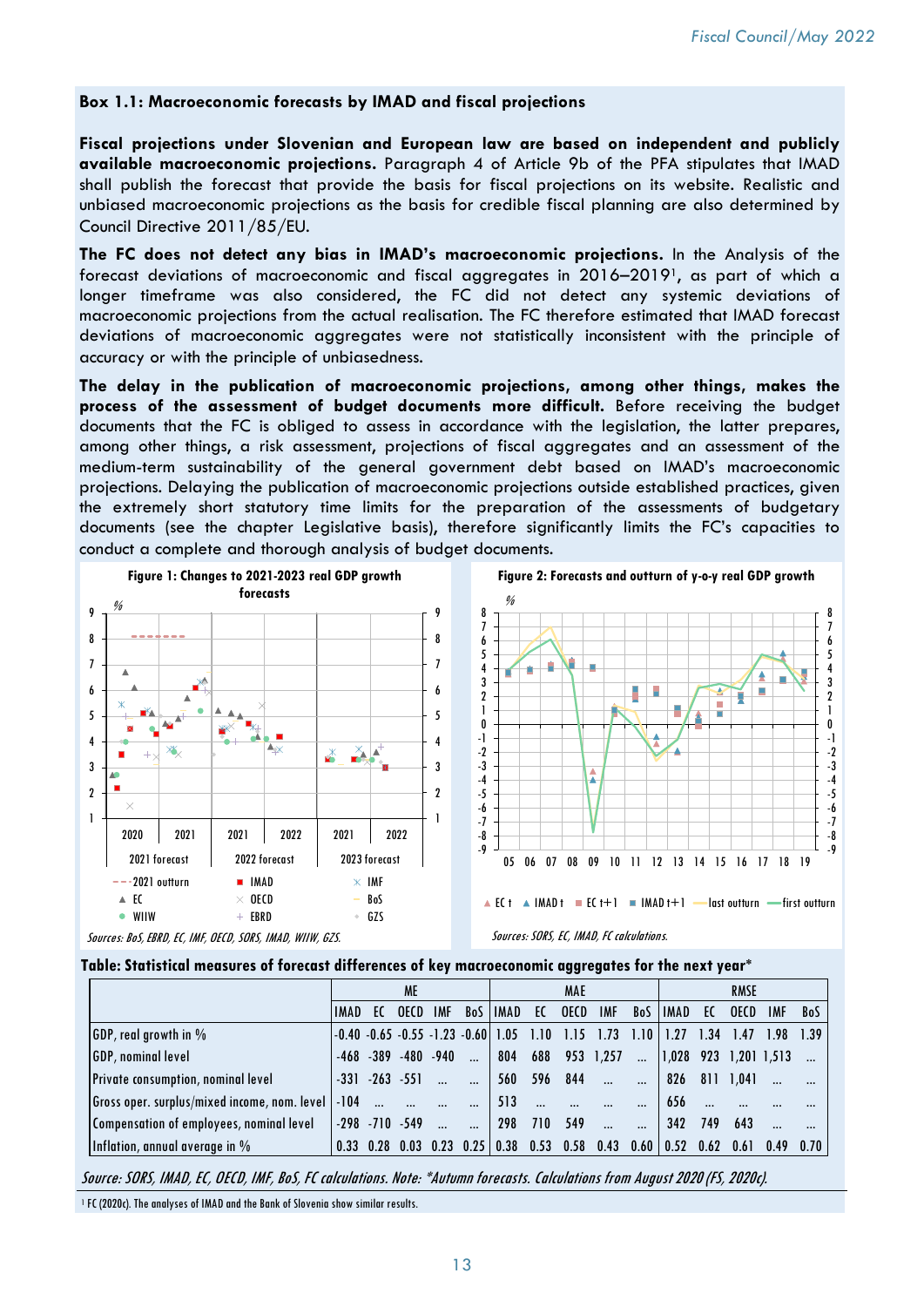2025, nominal GDP is expected to increase by EUR 13.8 billion compared to 2021. Growth in domestic consumption in current prices is also expected to increase from the pre-crisis period. Compensation of employees is the only tax base with an average growth in the SP 22 projection period (5.0%) that is lower than in the previous crisis, mainly due to the slowdown in salary growth after a significant increase during the crisis period and as a result of the projected slower employment growth in the projection period. This, coupled with increased labour productivity, is expected to enable growth in operating surplus in the 2022–2025 period which, despite high growth in raw material prices, should exceed growth in the pre-crisis period.

### 1.2 Assessment of the cyclical position of the economy

Based on available estimates, the FC expects a positive<sup>7</sup> output gap<sup>8</sup> established already in 2021 to remain relatively high throughout the SP 22 projection period. After exceeding it in 2022, GDP growth in the coming years is expected to be approximately equal to the current estimated growth in economic potential. Considering the average of the currently available calculations, the output gap is expected to be slightly lower than 1.5% throughout the projection period, which, according to the methodology of the European Commission, delimits the 'normal functioning of the economy' from 'good times'.<sup>9</sup> The continued positive output gap shows that, based on available forecasts, the 2020 shock and the shock related to the war in Ukraine are not expected to have lasting negative consequences for economic activity. In this regard, it should be noted that, despite the current increased uncertainty, the range of available output gap calculations for the 2022–2025 period is approximately one third smaller than the multi-annual average (see Figure 1.6).

Having examined a wide range of indicators monitored by the FC in order to determine the cyclical position of the economy, it is estimated that, following a significant shock in the first half of 2020, the economy has recovered quickly, particularly due to total domestic demand. After the recovery of economic activity in the middle of last year, most of the indicators available at the beginning of 2022 suggest that the recovery is slowing down. The persistent high level of uncertainty could slow down the expected recovery this year, particularly in the event of unfavourable geopolitical developments and another deterioration in the epidemiological situation. After a substantial drop in the first half of 2020, most indicators significantly exceeded long-term average levels by early 2022. This primarily applies to indicators of economic growth, employment, economic sentiment and capacity utilisation, along with price indicators, both those reflecting consumer prices and property market indicators. In addition to shocks in raw materials markets, such price pressures in recent years are increasingly indicative of domestic supply side restrictions, primarily reflected in the labour market, and the domestic demand, reflected, among other things, in the distinctly positive contribution of domestic consumption to GDP growth as well as the sharp decrease in the current account surplus. According to available indicators, growth in private sector loans remains low, which is

<sup>7</sup>Determining the stage of the economic cycle has an impact on the choice of the formula referred to in paragraph four of Article 3 of the FRA, which is used to determine the ceiling for general government expenditure.

<sup>8</sup>The output gap represents the difference between actual economic activity (in terms of GDP) and the estimated economic activity made possible by the economy's available capacities, without causing inflationary pressures (potential output). In its output gap estimates, the FC uses the calculations of five institutions and four statistical methods. For more details on the output gap calculations used by the Fiscal Council, see FC (2018, pp. 23–26).

<sup>9</sup>The EC defines normal times as a period in which the output gap estimate is between ‑1.5% and 1.5% of potential GDP, bad times as a period in which the output gap estimate is between ‑1.5% and ‑3% of potential GDP, and good times as a period in which the output gap estimate exceeds 1.5% of potential GDP (European Commission, 2019: pp. 16–17). The amount of general government debt, the assessment of its sustainability and the requirements for structural efforts or the achievement of the medium-term fiscal objective as set by the EC depend on the definition of the economic cycle.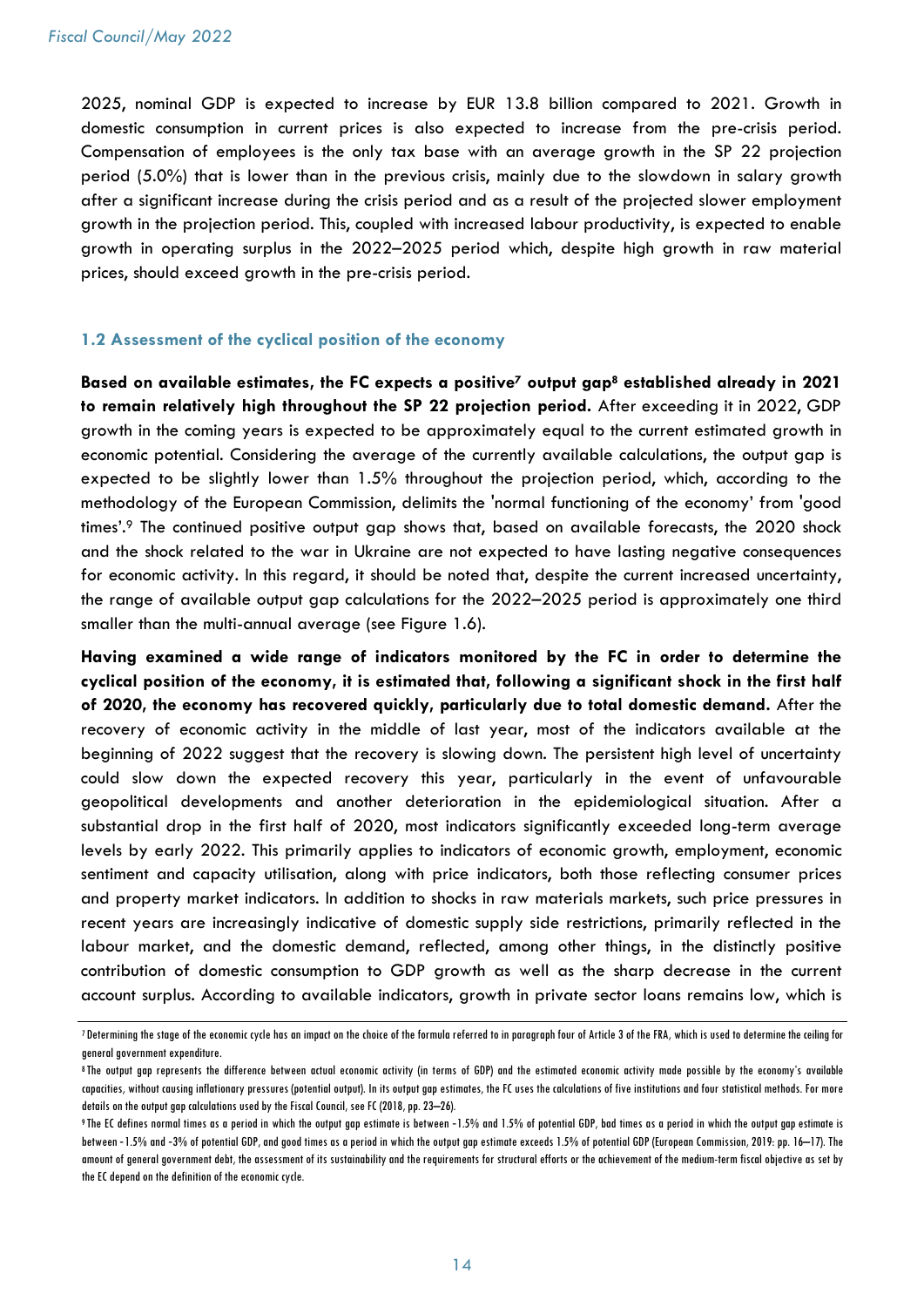

Source: IMAD, EC, OECD, IMF, MoF, FC calculations. See note under Table 5.2.





Sources: SORS, ECB, Eurostat, Employment Service of Slovenia, FC calculations.





indicative of the cautiousness of private investors, on the one hand, and the important role of the government in encouraging the current domestic economic growth on the other, as well as of the macro -prudential measures taken by the Bank of Slovenia that have been limiting retail loans since 2019.

# 1.3 A comparison of the macroeconomic scenarios of the 2022 Draft Budgetary Plan and the 2022 Stability Programme

The differences between the macroeconomic scenarios of the SP 22<sup>10</sup> and the 2022 Draft Budgetary Plan,<sup>11</sup> respectively, are mostly due to the deviation from the forecast of the actual dynamic of economic activity at the end of last year. Last year's IMAD autumn forecast was based

<sup>10</sup> The fiscal projections of the SP 22 (April 2022) are based on IMAD (2022) from April 2022.

<sup>11</sup> The fiscal projections of the 2022 Draft Budgetary Plan (October 2021) were based on IMAD (2021) from September 2021.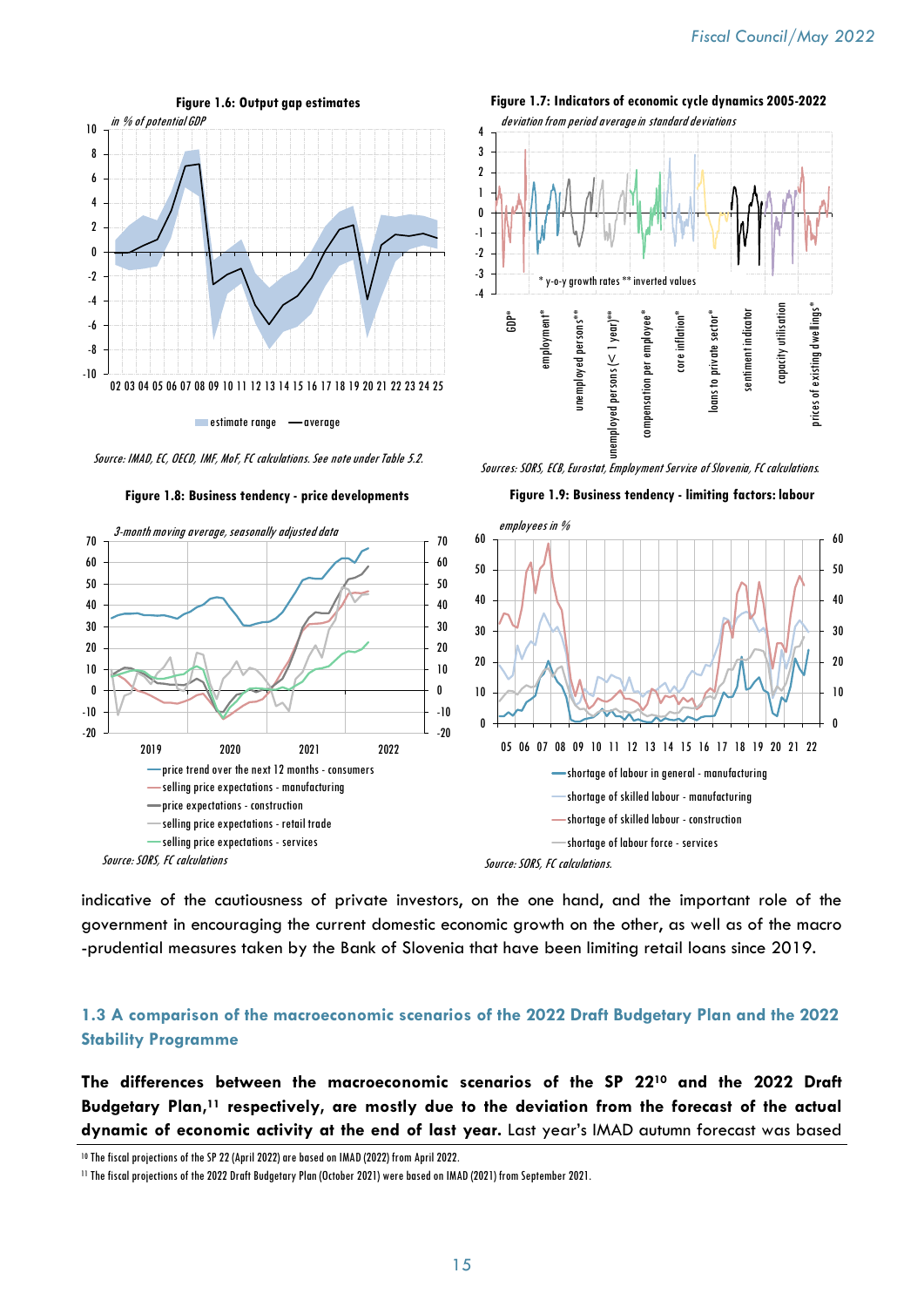### Table 1.1: IMAD forecasts

|                                                                                                |     | 2021                                                            |                 |     | 2022                                                          |                  |     | 2023                    |                  | 2024            |          |          | 2025                                                                                                |            |
|------------------------------------------------------------------------------------------------|-----|-----------------------------------------------------------------|-----------------|-----|---------------------------------------------------------------|------------------|-----|-------------------------|------------------|-----------------|----------|----------|-----------------------------------------------------------------------------------------------------|------------|
|                                                                                                |     |                                                                 |                 |     |                                                               |                  |     |                         |                  |                 |          |          | Sep.21 Apr.22 diff. Sep.21 Apr.22 diff. Sep.21 Apr.22 diff. Sep.21 Apr.22 diff. Sep.21 Apr.22 diff. |            |
| Real GDP, change in %                                                                          | 6.1 | 8.1                                                             | 20 <sup>1</sup> | 4.7 | 4.2                                                           | $-0.5$           | 3.3 | 3.0                     | $-0.3$           | 2.8             |          | $\cdots$ | 2.6                                                                                                 |            |
| Nominal GDP, EUR million                                                                       |     | 50,364 52,020 7,656   53,352 56,167 2,815   56,136 59,768 3,632 |                 |     |                                                               |                  |     |                         |                  | $\ldots 62,882$ |          |          | $\ldots 65,835$                                                                                     |            |
| Private consumption, EUR million   25,236 27,303 2,067 27,274 30,307 3,033 28,648 31,728 3,080 |     |                                                                 |                 |     |                                                               |                  |     |                         |                  | $\ldots$ 32,978 |          |          | $\dots 34.258$                                                                                      | $\dddotsc$ |
| Comp. of employees, EUR million 26,608 26,912                                                  |     |                                                                 |                 |     | <i>304</i> 27,646 28,392                                      |                  |     | 746 28,854 29,897 7,044 |                  | $\ldots$ 31.278 | $\cdots$ |          | $\ldots 32.722$                                                                                     | $\cdots$   |
| Gr. operating surplus*, EUR million 18,831 19,701                                              |     |                                                                 |                 |     | $870$  19,412 21,016 <i>1,603</i>  20,679 22,597 <i>1,919</i> |                  |     |                         |                  | $\ldots 23.881$ | $\cdots$ |          | $\ldots 25.154$                                                                                     | $\ldots$   |
| Inflation-average, %                                                                           | 1.4 | 1.9                                                             | 0.51            | 2.0 | 6.4                                                           | 4.4 <sub>1</sub> | 1.9 | 3.2                     | 1.3 <sub>1</sub> | 2.3             | $\cdots$ | $\cdots$ | 2.0                                                                                                 |            |

Source: IMAD, FC calculations. Note: \*Gross operating surplus and gross mixed income .

on the assumption that economic growth at the end of the year would slow down due to another deterioration in the epidemiological situation. Contrary to the expectations of all institutions preparing forecasts for Slovenia, that did not happen. The deterioration in the epidemiological situation was significant, but restrictions on the operation of businesses were relatively modest. As a result of the increased basis and particularly the negative impact of the escalated geopolitical situation and other supply factors, this year's and next year's economic growth is expected to be lower than that in the autumn forecasts. Changes to the starting point from 2021 and higher anticipated inflation also have an effect on tax base forecasts. GDP in current prices is expected to be higher than projected in the autumn forecast by EUR 2.8 billion in 2022 and EUR 3.6 billion in 2023. Almost the entire difference arises from the increased level of nominal domestic consumption, which was approximately EUR 2.1 billion higher than in previous forecasts in 2021 and is, partly as a result of that, expected to be much higher throughout the SP 22 projection period than projected last autumn. The same, although to half that extent, applies to the expected trends in the net operating surplus as the tax base for corporate income and profits. According to the autumn forecasts, the operating surplus is expected to be approximately EUR 1.8 billion higher annually on average in the 2022–2023 period. The trend in compensation of employees is also expected to be more favourable than projected last autumn. The latter reflects a minor deviation from the 2021 forecast and is, according to our estimate, mainly due to the projected higher level of average expenditure per employee, which is due to the partial adjustment of salaries to inflation as well as agreements on salary increases in the public sector.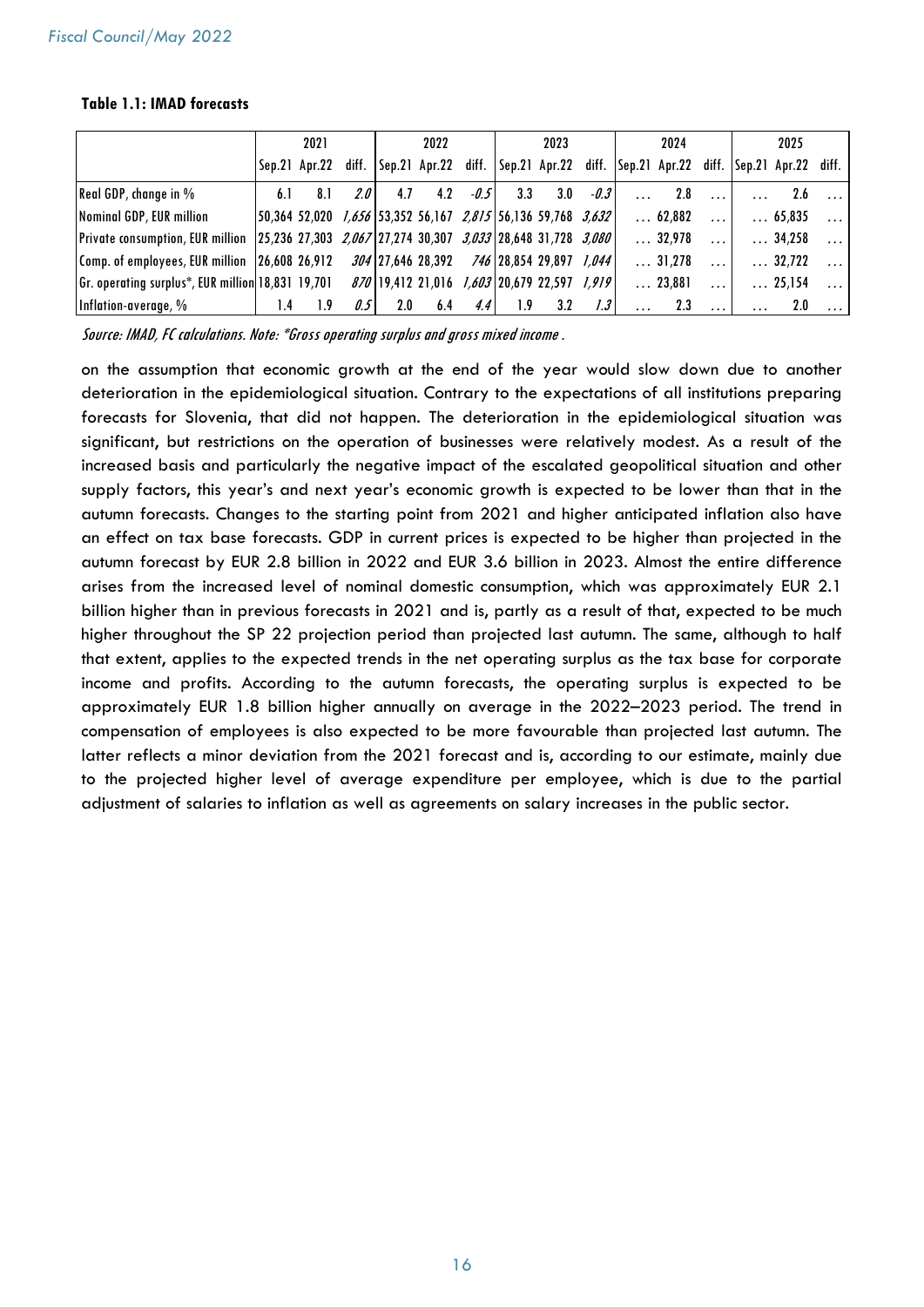### 2. Fiscal conditions and forecasts

### Key findings

- · The general government deficit dropped in 2021, mainly due to the high cyclically induced growth in revenue. On the other hand, expenditure growth, without taking into account the effect of COVID measures, was high, which was only partly due to higher investment spending, as growth in other spending also increased significantly. As anticipated by the FC, the deficit was otherwise lower than the Government's autumn projections.
- In 2022, the total deficit is expected to record another slight decrease, but the fiscal situation will deteriorate dramatically without taking into account the impact of spending related to COVID measures. Most of the positive effect on the balance due to the anticipated significantly lower expenditure on COVID measures will be compensated for by the negative effect of the adopted structural discretionary measures unrelated to the epidemic. Moreover, investments are expected to increase further, reaching a historically high level.
- · Without taking into account expenditure on COVID measures, the deficit at the end of the SP 22 projections in 2025 (-1.7% of GDP) will be higher than last year (-0.7%) due to this year's deterioration.
- · Projections of general government revenue and expenditure under the no-policy change scenario in the SP 22 were mostly carried out correctly but, due to numerous risks, most likely do not reflect a realistic dynamic in the period up to 2025.
- After a significant increase in 2020, the general government debt-to-GDP ratio is expected to decline by the end of 2025, but should not achieve the level before the COVID crisis.

### 2.1 Assessment of the projected revenue and expenditure in the 2022 Stability Programme

The nominal general government deficit decreased last year, mostly due to revenue growth as a result of recovery in economic activity, whereas growth in investment as well as current spending accelerated. The deficit was EUR -2,705 million or -5.2% of GDP, which was around EUR 1 billion less than projected in the 2022 Draft Budgetary Plan. According to the ESA methodology<sup>12</sup>, expenditure to limit the consequences of the epidemic based on SORS (the Statistical Office of the Republic of Slovenia) data amounted to EUR 2,349 million or 4.5% of GDP, which is approximately EUR 280 million more than envisaged by the 2022 Draft Budgetary Plan. Since the onset of the epidemic, the FC has been warning, in accordance with the legislation<sup>13</sup>, that fiscal trends not directly related to measures to mitigate the consequences of the epidemic must not endanger the medium-term fiscal balance or sustainability. In line with this orientation, in assessing the budget documents during a period of exceptional circumstances, emphasis is placed on trends where the direct impact of epidemic

<sup>&</sup>lt;sup>12</sup> This is an internationally comparable methodology which, in accordance with the FRA, is also used in assessments of compliance with the fiscal rules and is based on the accrual principle. This means that the transaction is recorded when the obligation or claim occurs. The assessment of the direct impact differs from the assessment of the Fiscal Council in its Monthly Information (see http://www.fs-rs.si/publikacije/mesecna-informacija/), which is based on the balance of the state budget and the cash flow methodology. This means that the transaction is recorded when it is executed.

<sup>&</sup>lt;sup>13</sup> Under paragraph one of Article 12 of the FRA, a deviation from the medium-term balance is only permitted provided that it does not endanger fiscal sustainability in the medium term.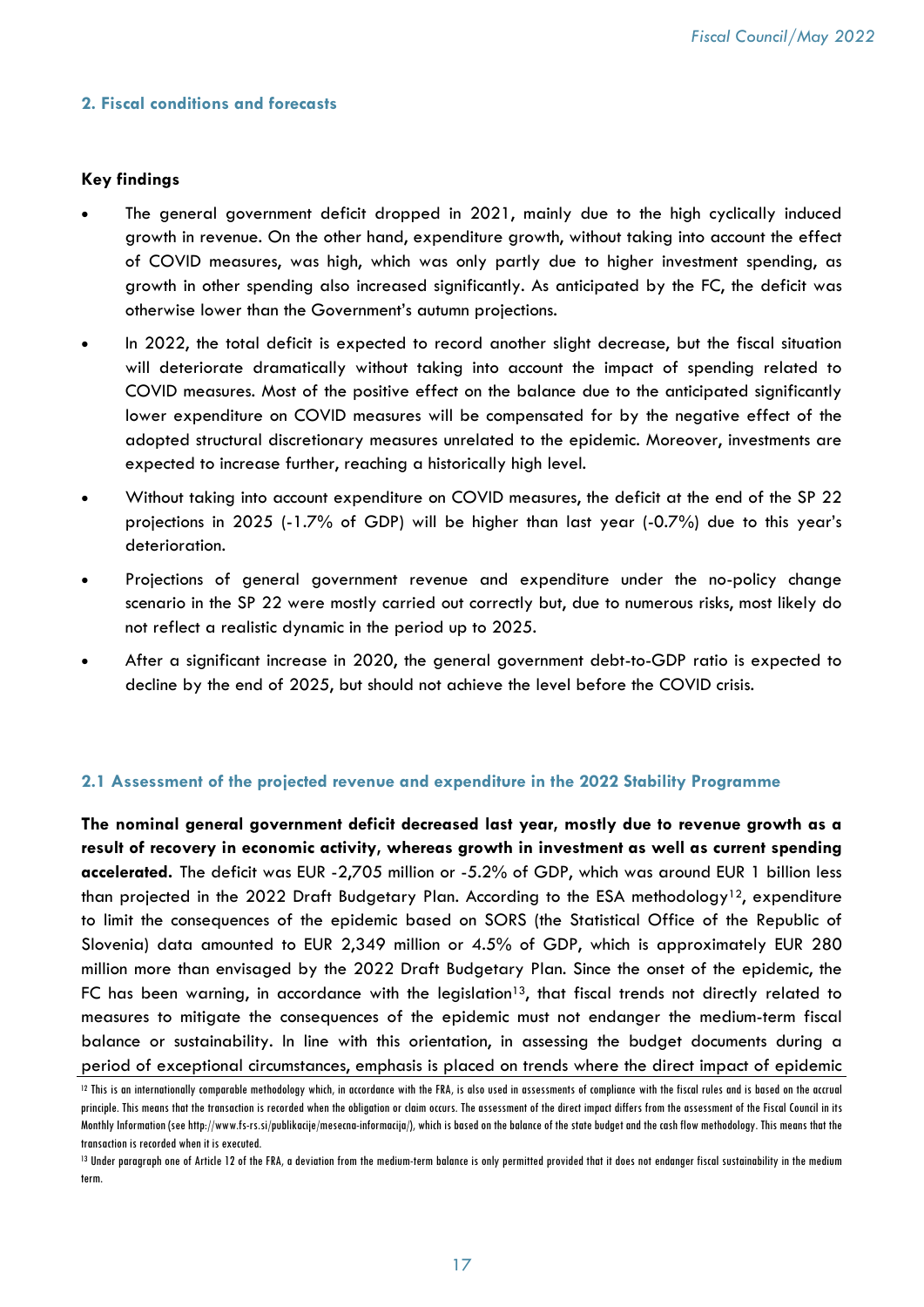

Figure 2.1: General government balance

-related measures is not taken into account. Without the effect of expenditure on COVID measures, last year's deficit was EUR -356 million or -0.7% of GDP. This is significantly less than the year before (EUR -1,212 million) and the 2022 Draft Budgetary Plan projections (EUR -1,684 million). In assessing the budget documents last autumn, the FC explicitly called attention to the fact that the Government's outturn estimate, particularly for expenditure excluding the direct effect of COVID measures for 2021, was much too high and did not provide an appropriate basis for the preparation of 2022 projections.<sup>14</sup> Last year's balance improvement, which does not take into account the direct effect of expenditure on COVID measures, was largely due to a recovery in economic activity. Its structure, with the dominant role of domestic demand, had a favourable effect on growth in revenue (11.9%), particularly tax revenue.<sup>15</sup> However, expenditure growth excluding expenditure on COVID measures



14 For more on this, see FC (2021c).

<sup>15</sup> While general government revenue from EU funds at the end of the previous financial perspective did increase by more than 50% from 2020, it contributed only 0.8 p.p. to the total growth in revenue.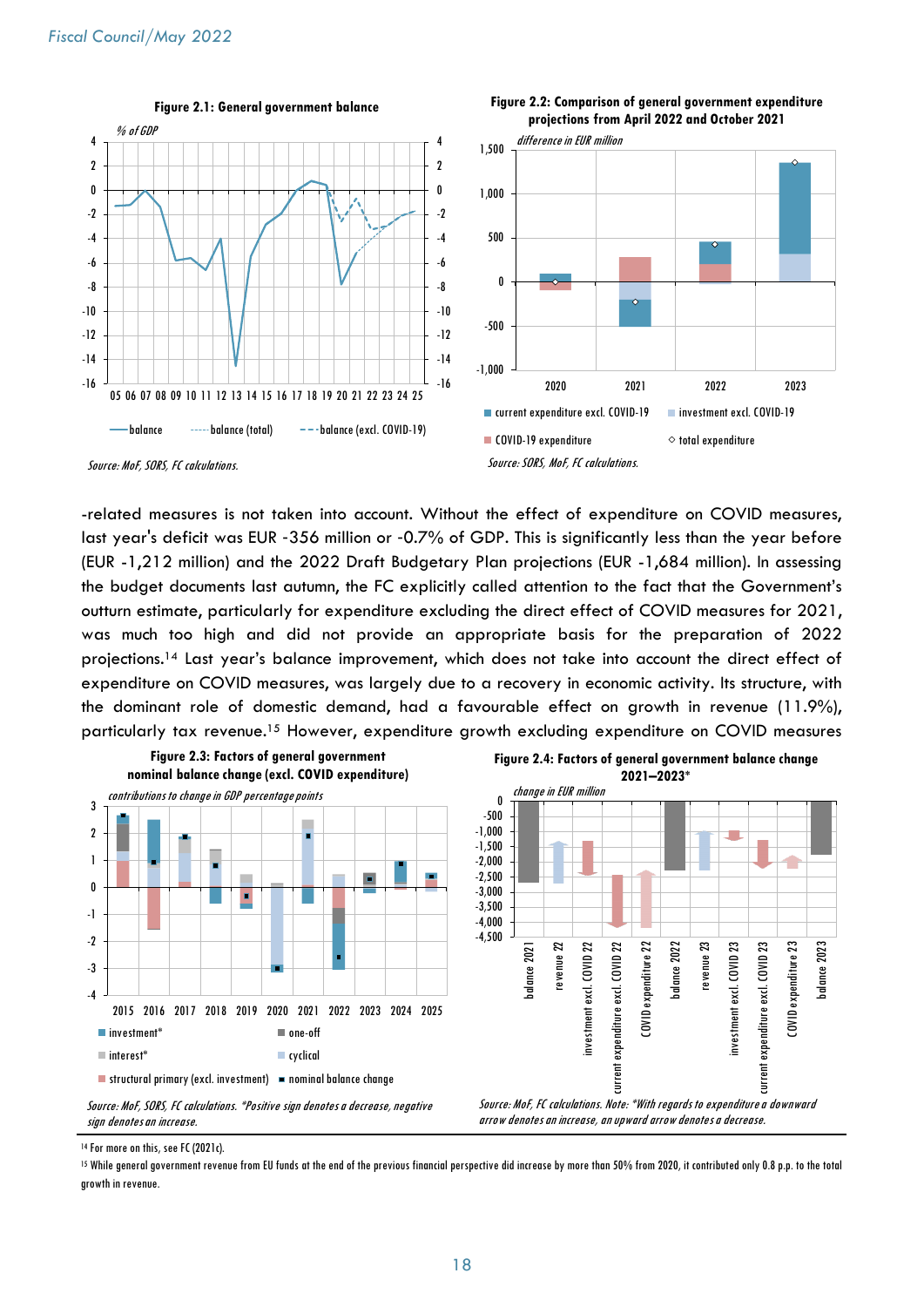also increased considerably (7.3%). This was not only a result of increased investment activity, but also increased spending in other areas, mainly concerning social benefits. Growth in "core" revenue which, in addition to COVID measures, excludes expenditure on interest, investments, capital transfers and one-time expenditure, was therefore the highest since 2008. Last year's balance improvement was therefore largely due to the cyclical improvement accompanied by a further decrease in interest expenditure.

In 2022, the total general government deficit under the no-policy change scenario is expected to record another slight decrease, but the actual fiscal situation will deteriorate sharply without taking into account the effect of expenditure on COVID measures. This year the total deficit is expected to be EUR -2,283 million (-4.1% of GDP), and without considering expenditure on COVID measures, which is assessed by the Ministry of Finance to be EUR 444 million, the deficit is expected to be EUR -1,839 million (-3.3% of GDP). The deficit, not taking into account the effect of expenditure on COVID measures, is therefore expected to increase this year by EUR 1,483 million, which, despite the relatively high revenue growth that is expected to continue, is a much more significant deterioration than in 2020. The balance deterioration without taking into account expenditure on COVID measures is largely attributable to the anticipated increase in investment spending. To a large extent, this is also a result of the higher structural primary deficit due to accelerated growth in expenditure for current spending, largely on account of the adopted discretionary measures (see Box 2.1). According to the SP 22 projections, this year's negative impact of one-time expenditure, associated with measures to mitigate the consequences of the energy crisis and to aid refugees from Ukraine, is also expected to be rather high. In light of the anticipated slower economic growth, the improvement in the cyclical balance is expected to be far less pronounced than last year, while the contribution of lower interest expenditure is also expected to decrease. In the 2023–2025 period, the deficit is expected to decrease gradually, but will still be higher than last year in 2025, not taking into account the effect of COVID expenditure.

Revenue growth in the SP 22 projection period is expected to slow down gradually, in line with the projected growth in economic activity and partially as a result of tax changes. The average total growth in the 2022–2025 period (4.8%) is expected to be lower than in the years before the



 $\blacksquare$  taxes  $\blacksquare$  social contributions  $\blacksquare$  revenue from EU  $\blacksquare$  other  $\diamond$  total revenue



Note: Crosses denote average annual growth rates of macroeconomic bases. Source: SORS, MoF, IMAD, FC calculations.

Source: SORS, MoF, FC calculations.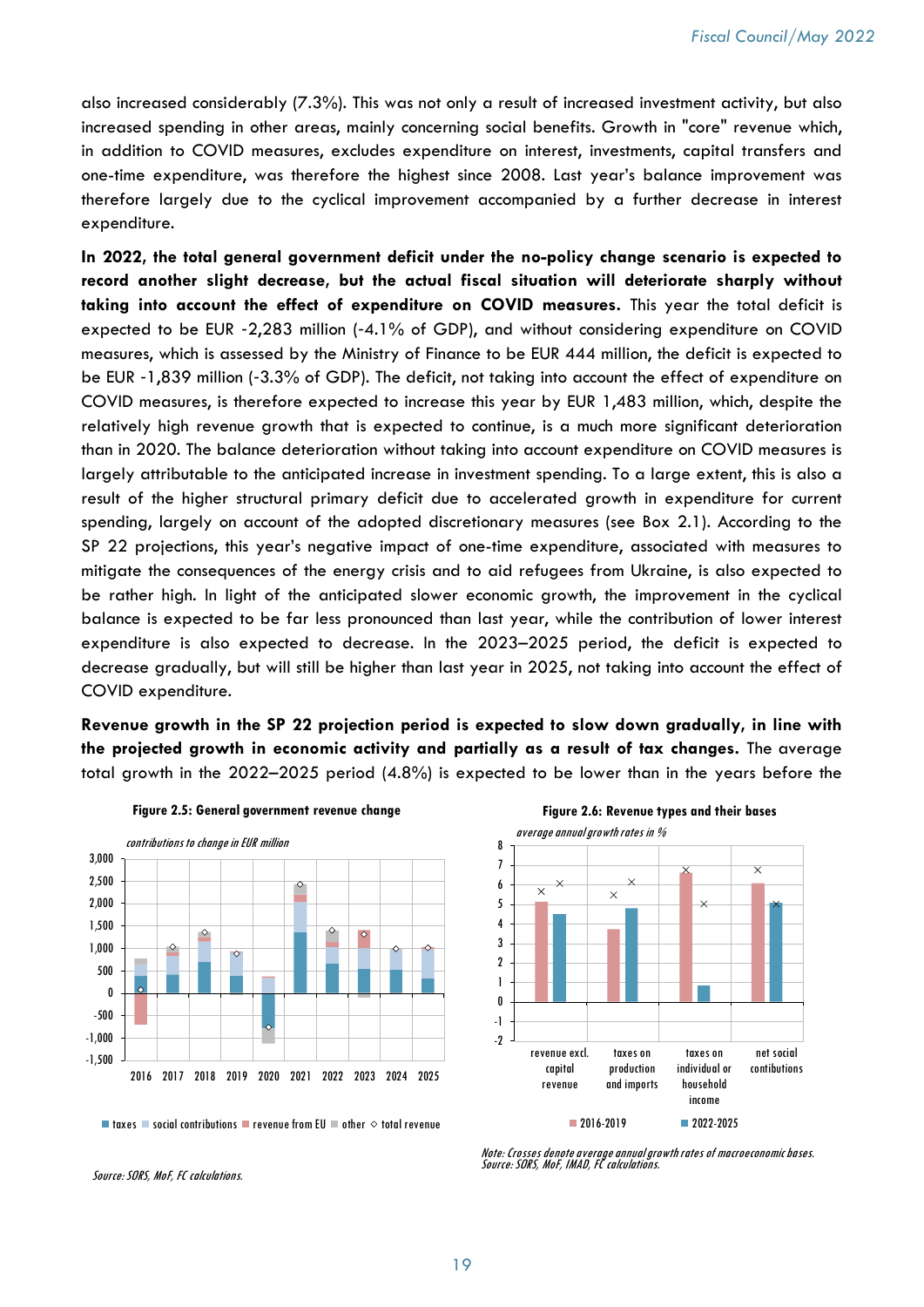

Figure 2.7: General government expenditure change

### Figure 2.8: Structure of general government gross fixed capital formation



Source: SORS, MoF, FC calculations.

Source: SORS, MoF, FC calculations.

epidemiological crisis (17–19: 5.8%). According to projections, tax revenue growth is expected to slow down, recording the lowest growth rate ever in 2025, not counting crisis periods. This is largely due to the anticipated dynamic in revenue from personal income tax, which, as a result of the adopted tax changes, is much lower than the projected tax base growth (see Figure 2.6). To a lesser extent, the slowdown in tax revenue growth will be due to the dynamic of revenue from taxes on production and imports, which is mainly expected to be in line with the projected tax base changes. The latter is also true of projections of revenue from social contributions. As favourable labour market trends are expected to continue, its average growth in the projection period is expected to be only slightly lower than the multi-annual average. To a considerable extent, the anticipated growth in total revenue in the first period of projections will result from revenue from the EU, particularly in 2023, when substantial drawing of funds from the Recovery and Resilience Fund is expected to begin.

Growth in public spending, without the effect of COVID measures, is expected to increase considerably this year, partly due to the anticipated substantial growth in investments and partly due to the highest growth in current spending after 2008. After last year's 7.3% increase in general government expenditure without the effect of COVID measures, the latter is expected to increase by 12.4% this year. The main reason for this is the anticipated further growth in investment activity, more than by half higher than last year. While EU-funded projects will play an important part in this respect, the anticipated increased funding of projects from national resources will be approximately twice higher. If the projections are realised, this year's total investment spending will be 6.4% of GDP; the highest rate so far, i.e. 5.1% of GDP, was reached in 2015 at the end of the previous EU financial perspective. Based on the limited absorption capacity of the economy and administration, and experience with overly optimistic projections in the past, it is estimated, much like in last year's assessments of budget documents (FC, 2021c and 2021f), that the projections of investment spending in the SP 22 are exaggerated. A similar trend to that in investments is also shown by the projection of growth in other public spending. The latter's increase last year was the highest since 2008, with additional acceleration in growth expected in 2022. The key reasons for this are higher growth in expenditure on social benefits and of compensation of employees. The stronger growth in expenditure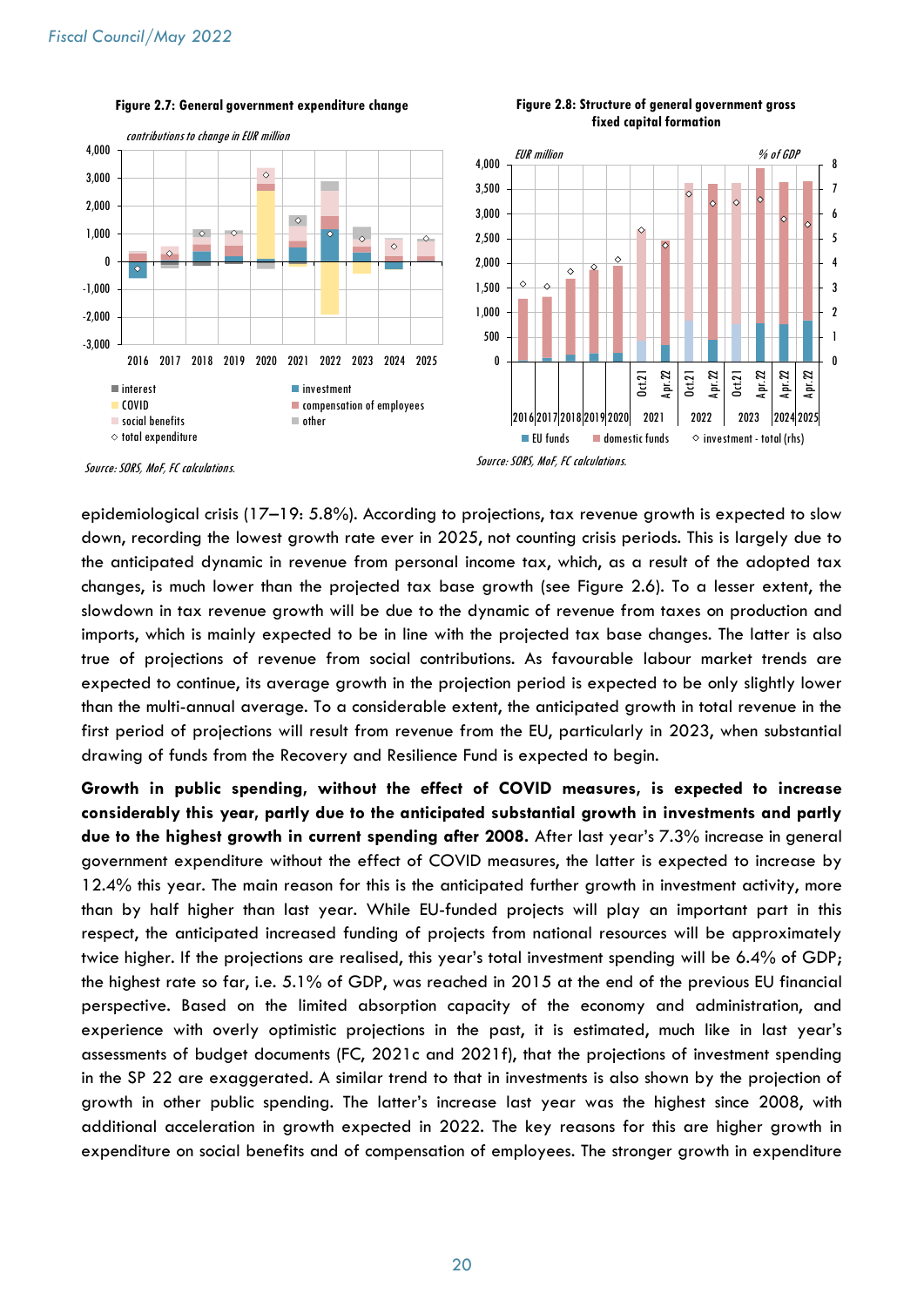| <b>EUR</b> million unless  | outturn |          | change                                         |                   |          |       |               | change in %  |              |                |       |        |           |           |              |
|----------------------------|---------|----------|------------------------------------------------|-------------------|----------|-------|---------------|--------------|--------------|----------------|-------|--------|-----------|-----------|--------------|
| stated otherwise           | SURS    |          |                                                |                   |          |       |               |              |              |                |       |        |           |           |              |
|                            | 2021    | 2022     | 2023                                           | 2024              | 2025     | 2021  | 2022          | 2023         | 2024         | 2025           | 2021  |        | 2022 2023 | 2024 2025 |              |
| <b>GG Revenue</b>          |         |          | 22,843 24,242 25,551 26,539 27,548 2,429       |                   |          |       |               | 1,399 1,309  |              | 988 1,009 11.9 |       | 6.1    | 5.4       | 3.9       | 3.8          |
| <b>Total taxes</b>         | 10,989  | 11,650   | 12.198                                         | 12,720            | 13,044   | 1.363 | 661           | 548          | 522          | 325            | 14.2  | 6.0    | 4.7       | 4.3       | 2.6          |
| Taxes on prod.and imp.     | 6,849   | 7,312    | 7,683                                          | 8,051             | 8,259    | 895   | 463           | 371          | 368          | 207            | 15.0  | 6.8    | 5.1       | 4.8       | 2.6          |
| Cur. taxes on inc., wealth | 4,292   | 4,585    | 4,843                                          | 5,047             | 5,258    | 751   | 293           | 258          | 205          | 211            | 21.2  | 6.8    | 5.6       | 4.2       | 4.2          |
| <b>Capital taxes</b>       | 1,503   | 1,524    | 1,585                                          | 1,584             | 1,582    | 105   | 21            | 61           | $-1$         | $-2$           | 7.5   | 1.4    | 4.0       | $-0.1$    | $-0.1$       |
| Social contributions       | 577     | 674      | 712                                            | 863               | 851      | 24    | 97            | 38           | 151          | $-12$          | 4.3   | 16.8   | 5.6       | 21.2      | $-1.4$       |
| <b>Property income</b>     | 476     | 529      | 543                                            | 557               | 568      | 16    | 52            | 15           | 14           | $\mathbf{1}$   | 3.5   | 11.0   | 2.8       | 2.6       | 1.9          |
| <b>Capital transfers</b>   | 4,126   | 4,323    | 4,499                                          | 4,653             | 4,769    | 465   | 197           | 177          | 153          | 117            | 12.7  | 4.8    | 4.1       | 3.4       | 2.5          |
| <b>Other</b>               | 2,838   | 2,728    | 2,829                                          | 2,897             | 2,928    | 369   | $-110$        | 101          | 68           | 31             | 14.9  | $-3.9$ | 3.7       | 2.4       | 1.1          |
| <b>GG Expenditure</b>      |         |          | 23, 199 26, 081 27, 323 27, 857 28, 670 1, 574 |                   |          |       | 2,882 1,242   |              | 535          | 813            | 7.3   | 12.4   | 4.8       | 2.0       | 2.9          |
| Comp. of employees         | 5,959   | 6,439    | 6,642                                          | 6,823             | 6,981    | 226   | 481           | 202          | 181          | 158            | 3.9   | 8.1    | 3.1       | 2.7       | 2.3          |
| Intermediate cons.         | 2,958   | 2,917    | 3,414                                          | 3,559             | 3,645    | 177   | $-41$         | 497          | 144          | 86             | 6.4   | $-1.4$ | 17.0      | 4.2       | 2.4          |
| Social transfers           | 9,529   | 10,427   | 10,694                                         | 11,288            | 11.826   | 530   | 898           | 267          | 594          | 538            | 5.9   | 9.4    | 2.6       | 5.6       | 4.8          |
| Interest                   | 651!    | 667      | 660                                            | 671               | 674      | $-96$ | 16            | $-7$         | $\mathbf{1}$ | 3              | -12.9 | 2.5    | $-1.1$    | 1.7       | 0.4          |
| <b>Subsidies</b>           | 330     | 513      | 524                                            | 531               | 438      | 20    | 183           | $\mathbf{1}$ | 7            | $-93$          | 6.6   | 55.4   | 2.2       |           | $1.3 - 17.5$ |
| Gross fixed cap. form.     | 2,454   | 3,604    | 3,931                                          | 3,642             | 3,662    | 510   | 1,150         | 327          | $-289$       | 20             | 26.2  | 46.9   | 9.1       | $-7.4$    | 0.5          |
| <b>Other</b>               | 1,320   | 1,514    | 1,458                                          | 1,344             | 1,445    | 207   | 195           | -56          | $-113$       | 101            | 18.6  | 14.8   | $-3.7$    | $-7.8$    | 7.5          |
| <b>Balance</b>             | $-356$  | $-1,839$ |                                                | $-1,772$ $-1,318$ | $-1,122$ |       | $856 - 1,483$ | 68           | 454          | 196            |       |        |           |           |              |
| <b>Balance (% of GDP)</b>  | $-0.7$  | $-3.3$   | $-3.0$                                         | $-2.1$            | $-1.7$   |       |               |              |              |                |       |        |           |           |              |

Table 2.1: General government balance projections (excluding expenditure on COVID-19 measures)

Source: MoF, SORS, IMAD, FC calculations.

in these two components is partly due to the adopted discretionary measures (see Box 2.1) and, in the case of social benefits, also partly due to the higher regular adjustment of pensions and social transfers on account of last year's high growth in macroeconomic aggregates, to which they are adjusted under legislation. In the coming years, growth in public spending is expected to slow down gradually in the SP 22 under the no-policy change scenario. Investment spending is expected to remain at a historically high nominal level, similar to this year's level, until the end of projections. Growth in "core" expenditure which, in addition to COVID measures, excludes expenditure on interest, investments, capital transfers and one-time expenditure, is expected to amount to 4.2% on average in the 2023–2025 period. It is similar to the average in the recovery period between the banking and epidemiological crisis. Projections of growth in two key components, i.e. compensation of employees and social benefits, are much lower than in the period before the epidemiological crisis. While such projections are correct in the context of the no-policy change scenario in the SP 22, they are unrealistically low considering past experience.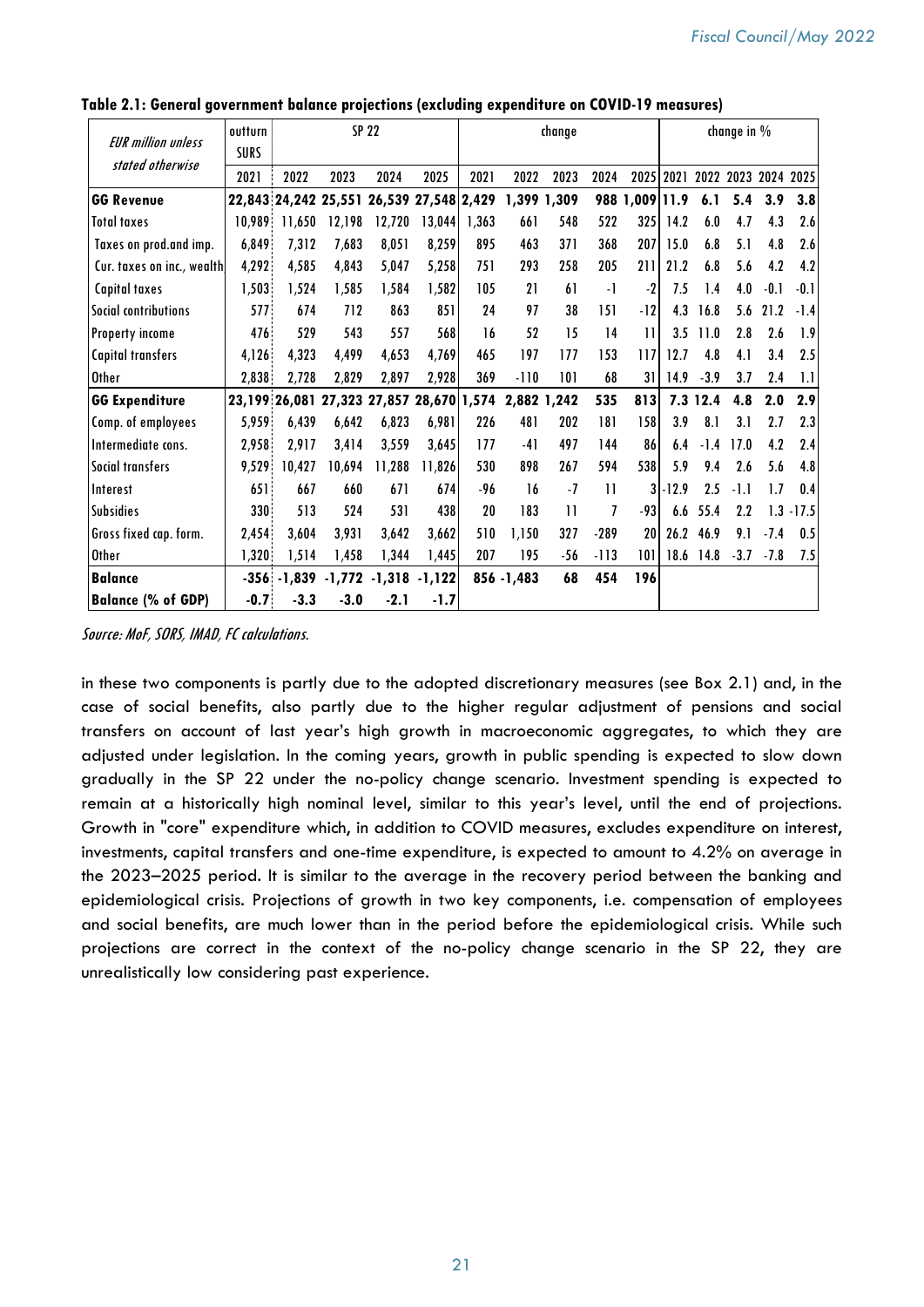Box 2.1: Discretionary measures of a structural nature adopted after autumn 2021

Since the beginning of the epidemic in March 2020, a number of discretionary structural measures, which were not directly related to the epidemic and resulted in a deteriorated structural position of public finances, have been adopted. Pursuant to Article 12 of the FRA, exceptional circumstances, permitting a temporary derogation from meeting the medium-term fiscal balance, were in effect during this period. The adoption of discretionary structural measures, which are not directly related to the exceptional event, is also legitimate under these circumstances. In order to bring to light any medium-term risks to fiscal stability, such measures must be evaluated transparently, even more than in normal conditions, and properly represented in budget documents. The discretionary measures of a structural nature, adopted since March 2020, are slowing down the return of the general government balance to a relatively favourable level before the extensive action taken to mitigate the consequences of the epidemic, thereby limiting manoeuvring room after the epidemic.

Additional discretionary measures of a structural nature, unrelated to the epidemic, which were not explicitly indicated in budget documents, continued to be adopted after October last year. After the approval of budget documents in October last year, five further discretionary measures of a structural nature were adopted. Their overall impact on the general government balance in 2022 is expected to be approximately EUR 650 million or 1.1% of the projected GDP this year. In the following three years, their impact will increase further, amounting to approximately EUR 1.3 billion or 2.0% of GDP in 2025. If a contribution would not be introduced in 2025 as envisaged by the Long-Term Care Act, the negative effect on the balance would be greater by an additional 0.4% of GDP. The impact of all discretionary measures of a structural nature, adopted since the beginning of the epidemic in March 2020 that were not directly related to the latter is estimated to be approximately EUR 1.3 billion, or 2.3% of the projected GDP in 2022. In 2025, the impact thereof is expected to increase further, amounting to 3.2% of GDP.

Table: Effect on balance of discretionary structural measures after the adoption of budgetary documents in autumn 2021

|                                                                            | <b>EUR</b> million |        |                        |        | share in GDP |                       |        |                     |  |
|----------------------------------------------------------------------------|--------------------|--------|------------------------|--------|--------------|-----------------------|--------|---------------------|--|
|                                                                            | 2022               | 2023   | 2024                   | 2025   |              |                       |        | 2022 2023 2024 2025 |  |
| Act Amending the Personal Income Tax Act                                   | $-228$             | $-365$ | $-514$                 | $-667$ | $-0.4$       | $-0.6$                |        | $-0.8 - 1.0$        |  |
| Long Term Care Act <sup>3</sup>                                            | -50                | $-167$ | $-320$                 | $-232$ | $-0.1$       | $-0.3$                | $-0.5$ | $-0.4$              |  |
| Agreement on raising the salaries of nurses and nursing staff <sup>4</sup> | $-123$             | $-130$ | $-138$                 | $-146$ | $-0.2$       | $-0.2$                | $-0.2$ | $-0.2$              |  |
| <b>Extraordinary adjustment of pensions December 2021</b> <sup>5</sup>     | $-145$             | $-152$ | $-158$                 | $-165$ | $-0.3$       | $-0.3$                | $-0.3$ | $-0.2$              |  |
| Act Amending the Health Care and Health Insurance Act <sup>6</sup>         | -94                | $-105$ | $-118$                 | $-132$ | $-0.2$       | $-0.2$                | $-0.2$ | $-0.2$              |  |
| <b>TOTAL</b>                                                               | $-640$             |        | $-920 - 1,248 - 1,341$ |        |              | $-1.1 -1.5 -2.0 -2.0$ |        |                     |  |

Source: National Assembly RS, Ministry of Finance, Ministry of Health, Government RS, Pension and Disability Insurance Institute, Health Insurance Institute, FC calculations.

Notes:

<sup>1</sup> Share of forecast GDP in IMAD (2022).

<sup>2</sup>Average effect on the balance in the FC dynamic analysis on the basis of nine calculations (FC, 2021d).

<sup>3</sup> Estimate in the adopted law.

<sup>4</sup> Official estimate of the measure for 2022, for 2023 and onwards calculation on the basis of average growth of employment in activity

Q in the period 2017-2021 and nominal growth of average nominal wage in the public sector on the basis of IMAD (2022).

<sup>5</sup> For 2022 estimate by Pension and Diasbility Institute, for 2023 and onwards calculation on the basis of average growth of recipients in the period 2017-21 and formula for harmonization of pensions on the basis of IMAD (2022).

<sup>6</sup> For 2022 estimate at the time of adoption of the law, for 2023 and onwards calculation on the basis of average growth of expenditure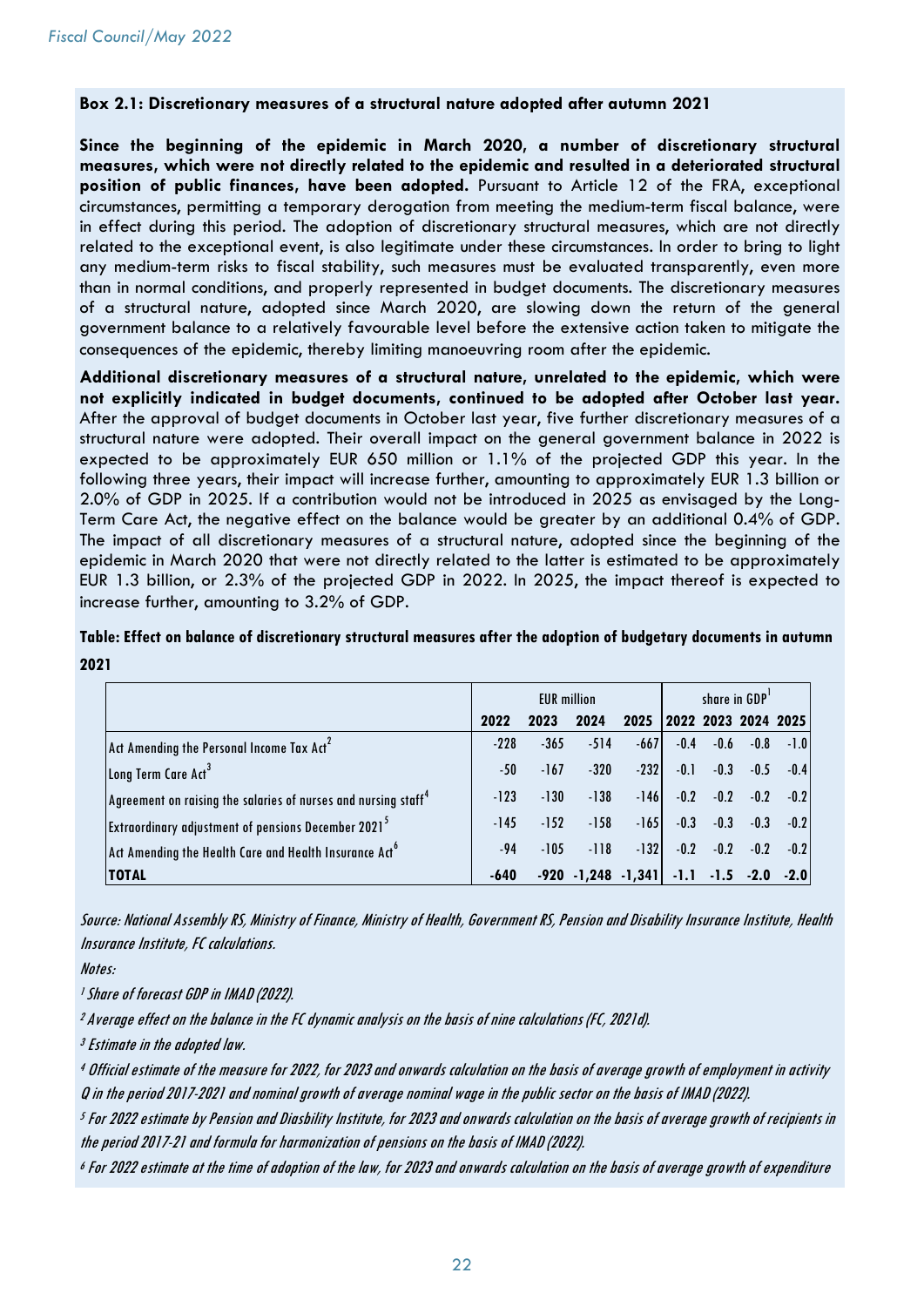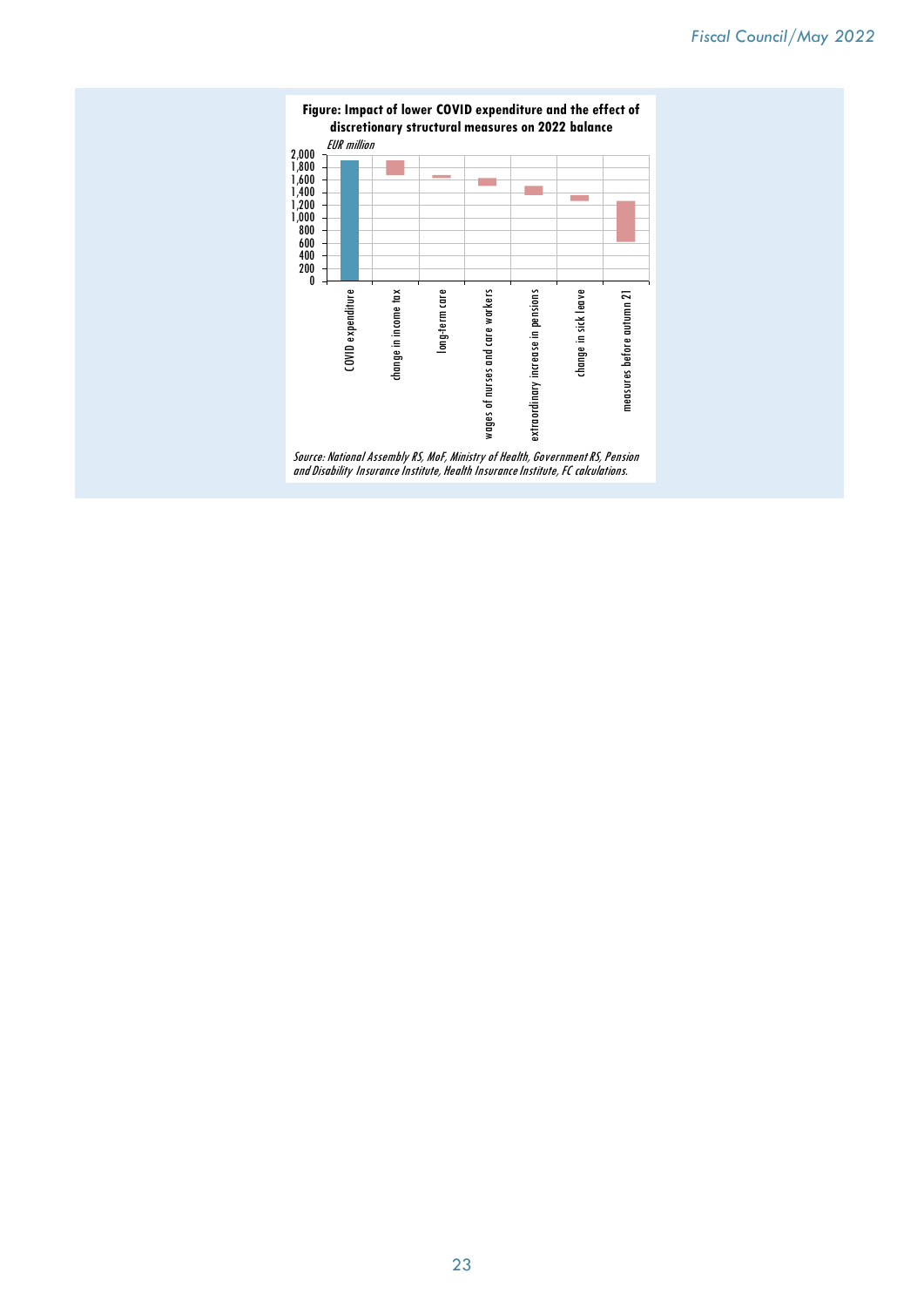### 2.2 Gross general government debt

After a significant increase in 2020, the general government debt-to-GDP ratio is expected to decline by the end of 2025, but is not expected to achieve the level before the current crisis. Given the extremely high GDP growth and the utilisation of pre-financing funds, the debt decreased in 2021 by 5.1 p.p. of GDP, despite the nominal debt increase of almost EUR 1.5 billion. A further decrease in the debt-to-GDP ratio from last year's 74.7% of GDP is expected to be more gradual, with the ratio shrinking in the 2022–2025 annual average by a third of the 2021 decrease. With the persistent primary balance deficit and particularly the projected nominal GDP growth expected to be higher than the implicit interest rate, the debt is expected to be reduced to approximately 68% of GDP by the end of 2025. This is more than before the crisis when it amounted to 65.6 of GDP in the last quarter of 2019. In nominal terms, in the SP 22 projection period, the debt is expected to increase in total by EUR 5.9 billion to stand at EUR 44.8 billion.

The government's financing conditions remain favourable, mostly due to a highly accommodative monetary policy, but are gradually becoming tighter in the last couple of months. After it was close to 0% in the first half of 2021, the required yield on Slovenian government bonds started to rise at the end of last year, amounting to close to 2% at the end of April, thus exceeding the implicit interest rate on government debt, which was at 1.8% in the last quarter of 2021. The increase in required yields was recorded in all EU Member States, but deviated particularly in the case of Italian and Slovenian government bonds. The demand for long-term bonds far exceeded the supply in the beginning of 2022, when long-term bonds worth approximately EUR 2.8 billion were issued (including a 40-year bond). The continued implementation of the ECB's Pandemic Emergency Purchase Programme (PEPP) made an important contribution in this regard. Under the PEPP, up to and including March 2022, the ECB purchased EUR 6.5 billion of Slovenian public debt on the secondary market. This debt accounts for two thirds of the debt issued since this programme began to be implemented in March 2020 and, as a share of debt just before the epidemiological crisis, is the second largest in the euro area. Slovenia's credit rating remains stable<sup>16</sup>, as is the case for other European countries. Despite the high level of debt, the interest expenditure, as a share of GDP, is expected to further decline in the SP 22 period, but more gradually than before the crisis.

The gradual reduction of debt is also enabled by the current favourable liquidity position of the state budget and the stable situation regarding guarantees. After having decreased by approximately EUR 400 million in 2021, from the end of last year to the end of March, the balance in the treasury single account increased by EUR 2.5 billion to EUR 8.2 billion (approximately 15% of GDP projected for 2022). In the SP 22, the Government projects to reduce debt by using part of the high liquidity reserves created through the pre-financing of future liabilities from previous years. With the total of deficits in the 2022–2025 period amounting to EUR 6.5 billion, the general government debt is expected to increase by almost EUR 6 billion. Out of EUR 2.5 billion of the principal of the debt falling due this year, only a small part of this amount is yet to be paid, and the outstanding principal balance (EUR 2.2 billion) next year will be among the lowest in this decade, according to the current data. Based on currently available data, a total of approximately EUR 8.5 billion of the principal will fall due in the SP 22 projection period (2022–2025). This is approximately EUR 700 million less than in the period of fast debt reduction in the 2016–2019 period. The SP 22 projects a gradual reduction of guarantees provided by the state, which stood at EUR 4.7 billion (9.1% of GDP)

<sup>16</sup> All three major credit rating agencies (Moody's, Standard and Poor's, and Fitch) confirmed the stable prospects of Slovenian government debt in the last quarter of 2021 and by the end of April 2022.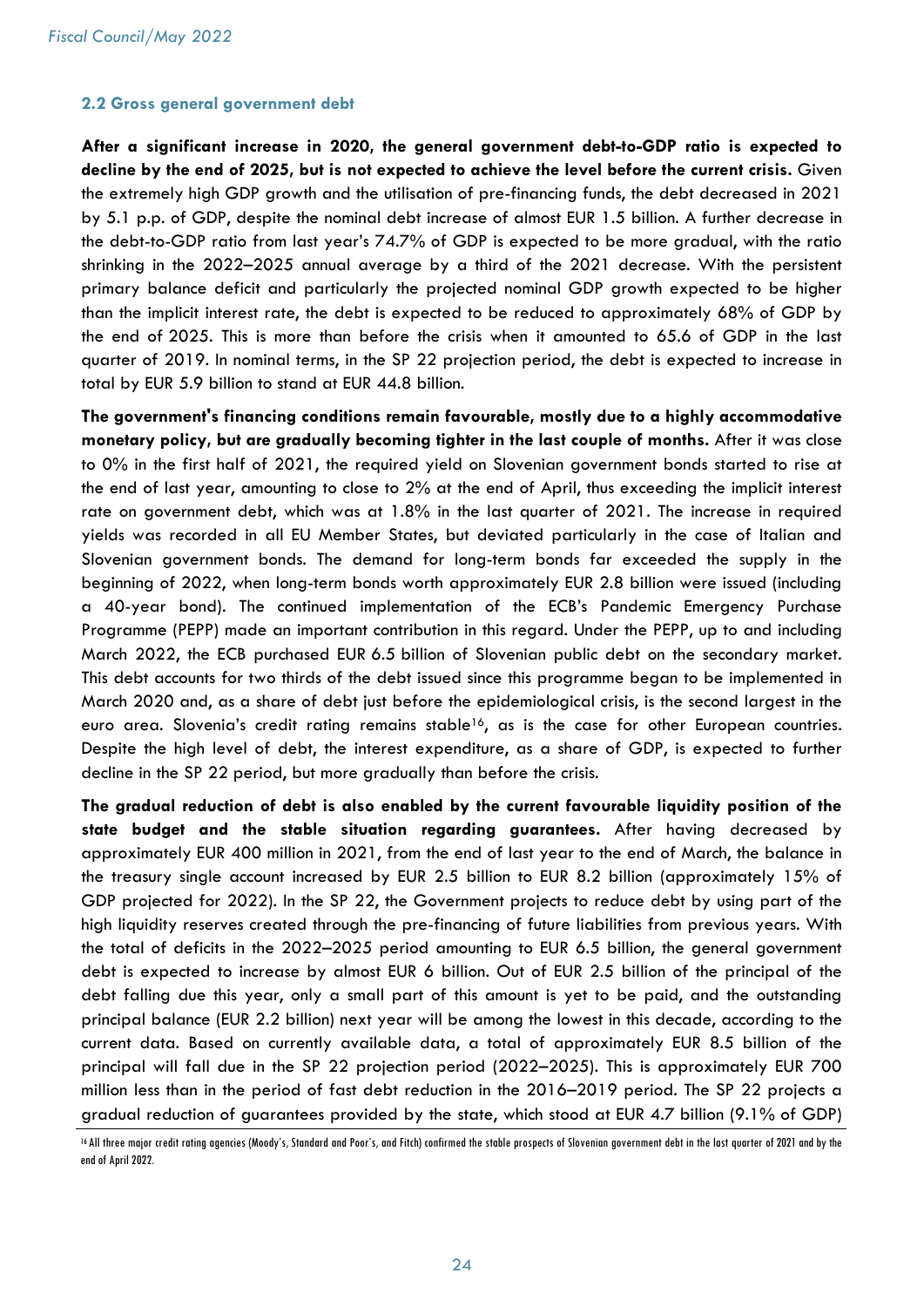### Fiscal Council/May 2022

### Figure 2.9: General government debt



Source: SORS, MoF.





Source: Bloomberg.



required yield on 10-year bond Republic of Slovenia (April 28, 2022)

Note: The size of circles represents the volume of matured liabilities based on long-term bonds in that year. The green colour marks the bonds issued in USD. Source: MoF, FC calculations and simulations.

Figure 2.10: Change in general government debt



Source: SORS, MoF, FC calculations.

Figure 2.12: State budget debt repayment schedule until 2050



Source: MoF: State Budget Debt, 4/2022 (as of 31 March 2022). After 2032: Financing Programme of the Republic of Slovenia State Budget for 2022 -no information on interest payments..

Figure 2.14: Share of net purchases of public sector securities



Source: Eurostat, ECB, preračuni FS. Opomba:\*PEPP: Pandemic Emergency Purchasing Programme, cumulative net purchases as at end-March 22.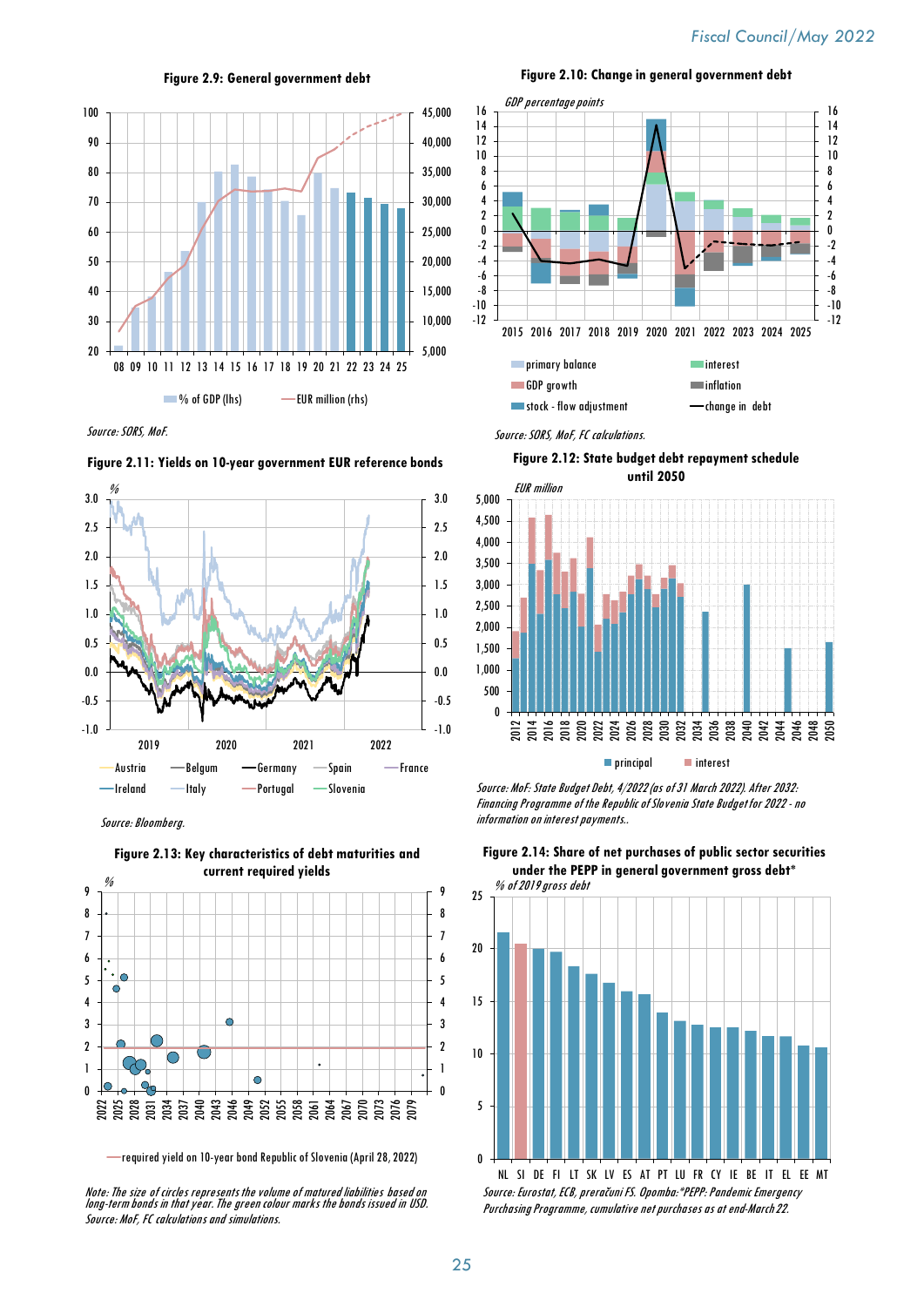

Figure 2.15: Gross general government debt

Figure 2.16: Net and gross general government debt



Source. IMF, for Slovenia SP 22, FC calculations.

Source: Eurostat, ECB, FC calculations.

at the end of 2021. Calling on guarantees is projected to be modest and relates primarily to guarantees provided on the basis of anti-crisis measures related to the epidemic.<sup>17</sup>

In the event of further shocks, the relatively high debt level could compromise the implementation of the fiscal policy; as a result, any deterioration in the structural fiscal balance should be avoided as it would necessitate additional borrowing. In the epidemiological crisis, in view of the comprehensive measures to mitigate the effects of the epidemic, there has been a significant increase in the general government debt, including at the global level. Due to the anticipated tightening of the monetary policy, the financing conditions are expected to deteriorate in the future, and the weaker structural position of fiscal policy in good economic times would prevent any significant debt reduction and thus reduce the room to take action in bad times. Despite the relatively high level of debt and the anticipated tightening of the monetary policy, based on the current projections of economic growth, it is estimated that Slovenian public debt will remain sustainable in the medium term (see Box 3.3). As the debt increases to relatively high levels, it becomes more sensitive to possible additional shocks or changes in macroeconomic indicators – for a small and open economy, these shocks can be greater than in bigger countries, which may cause instabilities in the implementation of the fiscal policy (see Box 2.4 in Fiscal Council, 2021f).

<sup>17</sup> For more information about the links between debt and potential state obligations, see Fiscal Council (2021e: Chapter 6).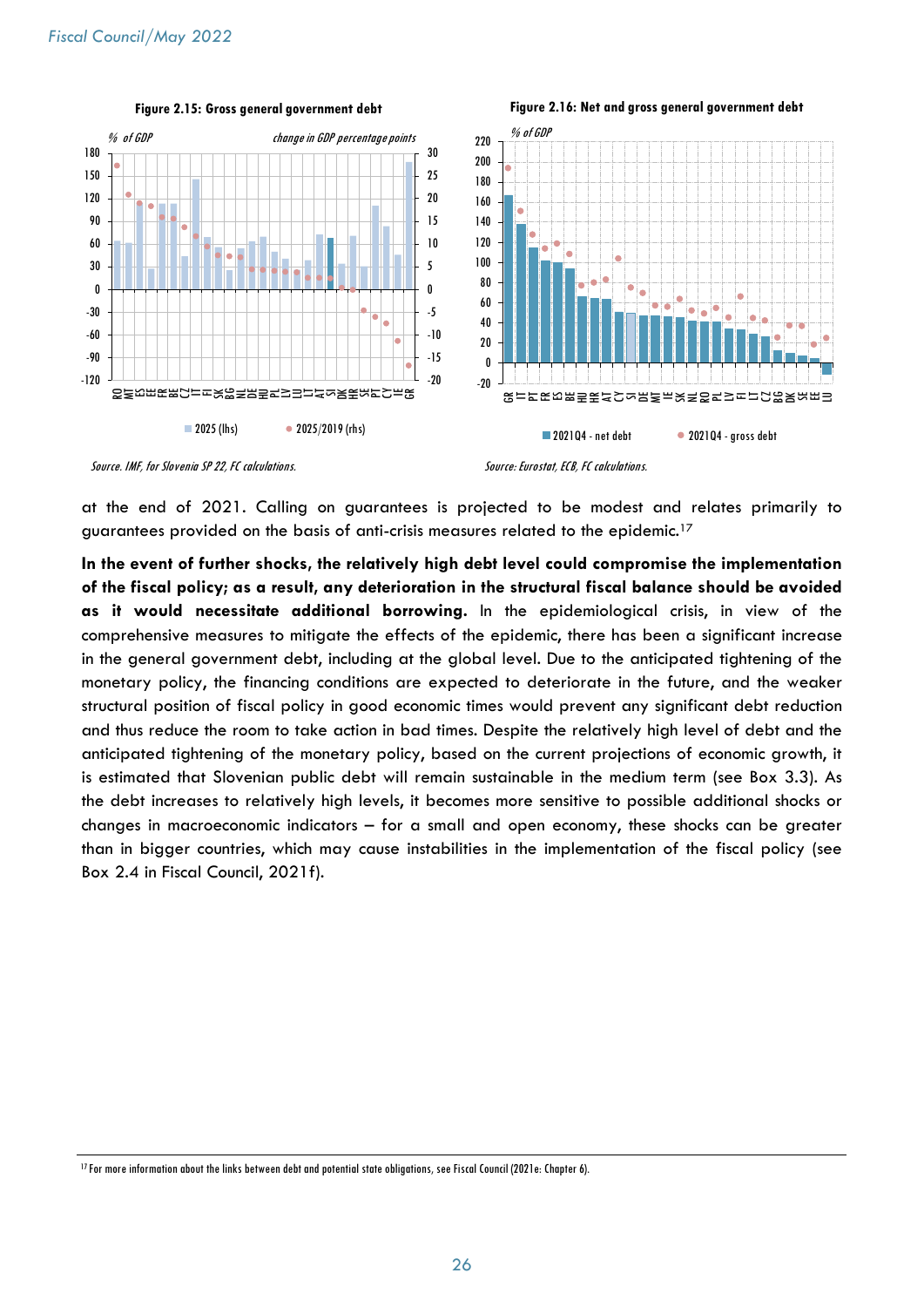### 3. Risks to the macroeconomic and fiscal scenarios

### Key findings

- · Risks to the projections of macroeconomic and fiscal trends are associated with the geopolitical and, once again, epidemiological situation. These are coupled with uncertainty regarding the extent and duration of the inflation shock and the responses of economic entities.
- The FC agrees with IMAD's assessment that negative risks prevail in the context of macroeconomic projections.
- Fiscal projections are also largely exposed to negative risks associated with macroeconomic risks and possible additional measures that would mostly worsen the structural position of public finances. The risks to the fiscal scenario are more balanced compared to the macroeconomic scenario, mainly due to the likely overestimation of the projections for investment.
- The results of simulations of the economic growth slippage scenarios suggest the possibility of delaying the fiscal consolidation envisaged under the primary SP 22 scenario.
- · In times of high debt, fiscal trends can become unstable faster, particularly in the event of bigger shocks, which is why the fiscal policy is subject to greater uncertainty.

According to the Fiscal Council, the macroeconomic scenario on which the projections of the SP 22 are based is dominated by negative risks. Direct risks to projections of economic activity refer primarily to the geopolitical situation, namely Russia's aggression against Ukraine and the related severity and duration of sanctions against Russia. In addition to reduced demand from Russia, the sanctions have a particular effect on the prices of raw materials. The combination of both shocks, in terms of demand and particularly raw materials price shock, could significantly affect the further growth of the global and especially the Eurozone economy.<sup>18</sup> The latter is already reflected in the substantially lower projection of this year's economic growth.<sup>19</sup> Despite Slovenia's relatively small direct exposure to trade with Russia and Ukraine, which is concentrated in specific sectors, the risks concerning the baseline macroeconomic scenario are more dependent on Slovenia's indirect exposure through supply chains with some of its major trade partners.<sup>20</sup> This makes macroeconomic risks largely dependent on developments abroad and, much like in the epidemic, on the responses of the Government as well as of businesses and households to external shocks. In the current situation, the response of the private sector, both in terms of investment and final consumption, is extremely uncertain. Furthermore, businesses' investment behaviour will largely depend on price pressures on profits and thus the capacity to pass through additional costs on consumers. In addition to increased uncertainty, consumers are already confronted with the expansion of the range of products hit by rapidly rising prices.<sup>21</sup> Inflation expectations are growing accordingly. The prevalence of negative risks is also suggested by the drop in most confidence indicators following the outbreak of the war in Ukraine.

<sup>18</sup> See, for instance, OECD (2022) and DIW (2022).

<sup>19</sup> Between January and April of this year, the IMF lowered the forecasted real GDP growth in 2022 in the Eurozone from 3.9% to 2.8%.

<sup>20</sup> According to the estimates of the Bank of Slovenia (2022a), the impact on GDP in the first year after the start of the crisis caused by the lack of foreign demand is expected to be almost 50% less than the Eurozone average (OECD, 2022).

<sup>21</sup> See, for instance, Box 7.1 in Bank of Slovenia (2022b) and Figure 7.4 in Bank of Slovenia (2022c).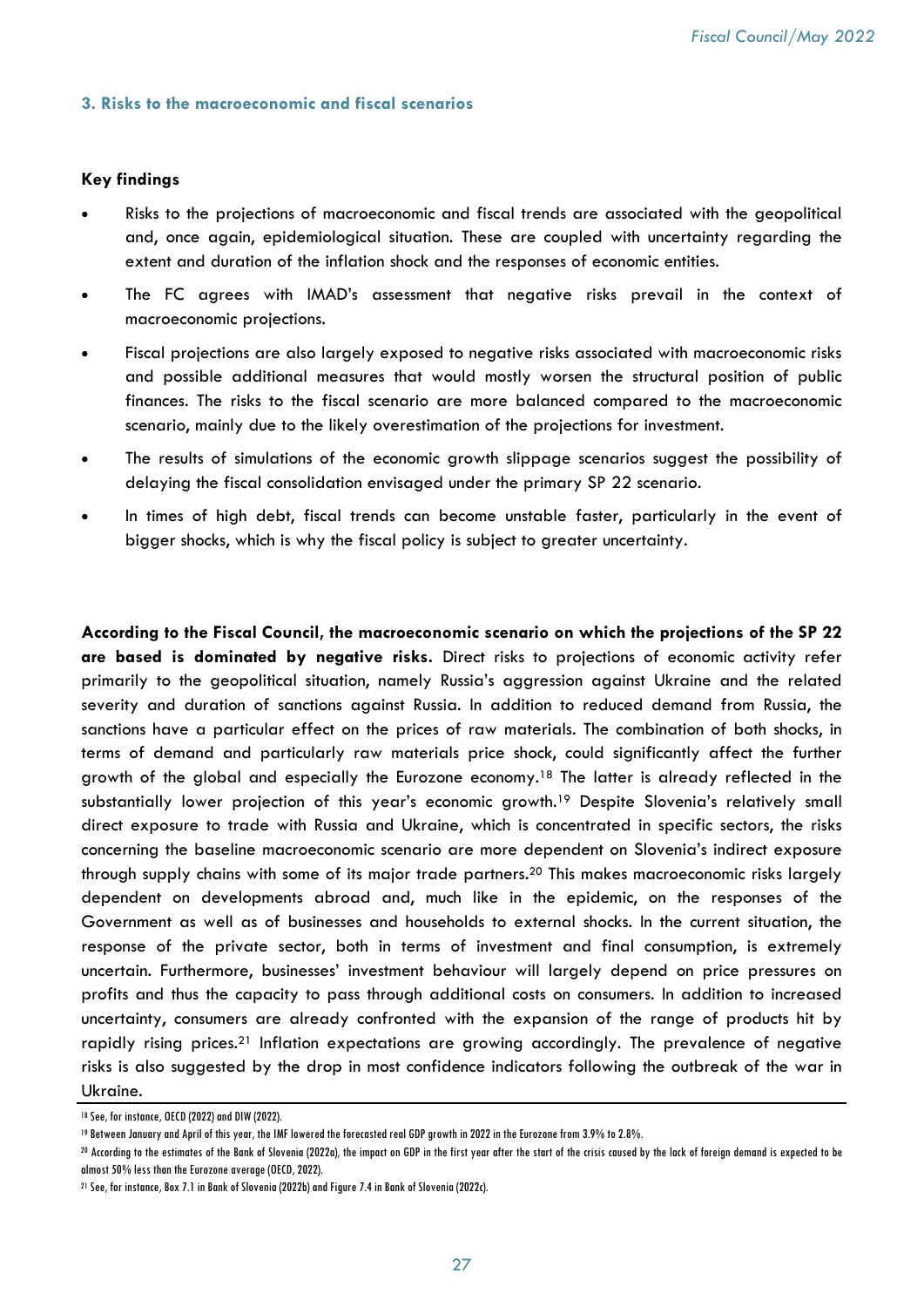### Fiscal Council/May 2022

With negative risks prevailing in the macroeconomic scenario, the risks associated with the implementation of the fiscal scenario are also predominantly negative but somewhat more balanced, particularly due to potential overestimated projections, especially concerning investments. The risks involved in the macroeconomic scenario are mostly related to the transfer of the economic consequences of the war in Ukraine into the domestic economic environment and their effect on the confidence or behaviour of economic entities and any potential additional measures taken to prevent such consequences, as well as potential additional measures associated with the epidemic. The rather low assumed growth in expenditure in the second part of the SP 22 projections, which lags behind the average multi-annual expenditure growth rates in the 2023–2025 period, should also not be overlooked. Against this background, we assess that the projections for interest expenditure are not underestimated in the medium term, despite the relatively high government debt and the possible reversal of monetary policy. We estimate that the direct effect of inflation on budget trends will not be substantial if inflation remains temporary and in line with IMAD's projections. The impact of inflation on the economy and consequently on public finance would increase with the persistence of the inflation shock, along with the increasing probability of a direct response from the Government by way of limiting price pressures and with the increasing indirect effects of rising prices on the economy (for more about the relation between inflation and budget categories, see Box 3.1). There are also upside risks to the baseline fiscal scenario. These relate in particular to a lower outturn of investment spending than foreseen in the budget documents (see Chapter 2). The anticipated high investment activity also coincides with the end of the previous EU financial perspective, when the absorption of EU funds generally expands. Nevertheless, doubts about the actual utilisation of the high amount of EU funds available and the envisaged rapid implementation of projects arise in particular due to the previously mentioned absorption capacity of the administration, and supply-side constraints.<sup>22</sup>

The simulations of the economic growth slippage scenarios suggest the possibility of a slower pace of fiscal consolidation. The simple model<sup>23</sup> enables us to illustrate the risks of standardised symmetric deviations of the projected growth of economic activity from the baseline scenario of IMAD's spring forecast. Estimates suggest that, with economic growth 0.5 percentage points lower than that in the baseline scenario in each year over the 2022–2025 period (real GDP would grow by 2.7% per year on average rather than by 3.2%), and with an unchanged fiscal policy, the general government deficit could be close to -3% of GDP in 2025 rather than around -1.7% of GDP. However, if economic growth in each year over the 2022–2025 period were 1.5 p.p. lower than that projected in the baseline scenario, the deficit in 2025 could reach nearly -5% of GDP.<sup>24</sup> In the latter case, the general government debt ratio would rise to a level close to 80% of GDP in 2025 and its dynamic would suggest the risk of long-term unsustainability.

Considering the listed risks, which are directly or indirectly associated with the war and the COVID-19 epidemic, attention should also be devoted to the fiscal risks arising from other discretionary decisions of economic policy of a structural nature that are unrelated to the crisis.<sup>25</sup>

<sup>25</sup>For a quantified overview of such measures, see Box 2.1.

<sup>22</sup>See, for instance, Boxes 2.2 and 2.3 in Fiscal Council (2021f).

<sup>23</sup>This is a model that enables a simulation of the effects of various economic growth assumptions regarding public finance and fiscal policy effects on economic growth. In this model, economic activity impacts public finance through automatic stabilisers, and the fiscal policy impacts economic activity reversely through multipliers. For a more detailed explanation of the model, see: http://www.fiscalcouncil.ie/wp-content/uploads/2012/09/FAR\_Sept2012.pdf (Annex B).

<sup>&</sup>lt;sup>24</sup> Figures 3.1 and 3.2 show the possible general government balance and debt trends with regard to different economic growth assumptions. The baseline scenario indicates the projection of the general government balance and debt set out in the SP 22. According to the baseline scenario in the IMAD spring forecast (2022), the economic growth assumptions are 0.5, 1 and 1.5 percentage points higher or lower each year in the 2022—2025 period. The maximum shock with regard to the deviation of GDP growth by  $\pm$ 1.5 percentage points is determined based on average absolute errors in the IMAD forecasts in the current and the next year in the 2002–2019 period.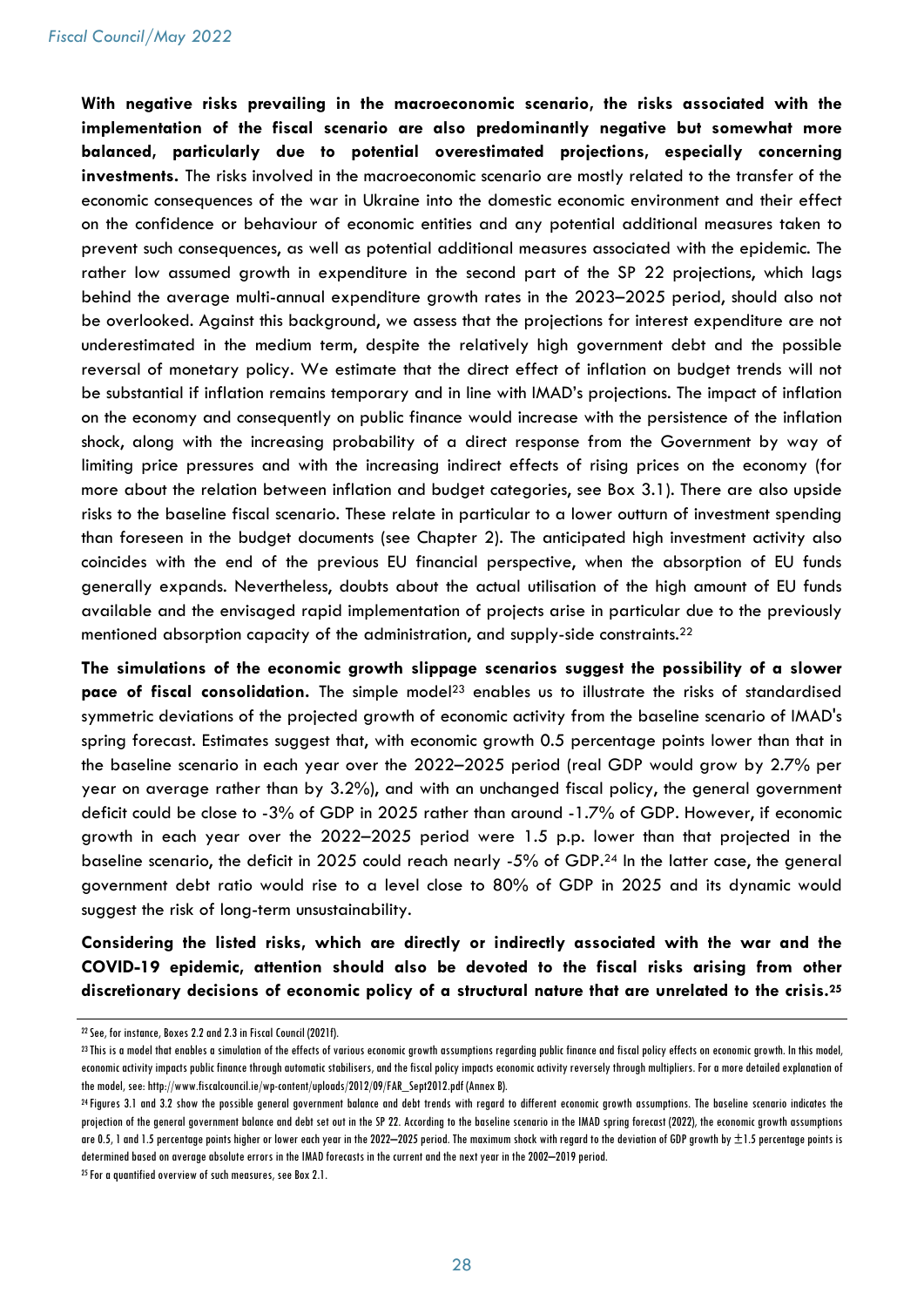

Figure 3.1: Estimates of sensitivity of general government

The most extensive financial decisions affecting long-term fiscal results are particularly the amendments resulting in higher pension expenditure and the amendments to personal income tax legislation that will result in lower revenue, according to the Ministry of Finance's estimates. The additional risk on the expenditure side of budgets is represented by initiatives to change the single salary system or to exclude certain occupational groups from this system, which could put pressure on higher general government expenditure. In the face of these and similar demands, solutions should be sought that will solve problems not only in the short term, but also systemically, and that will be fiscally sustainable in the long run.

In the long term, the risks are related to financing conditions in light of high debt. Due to the improved macroeconomic situation and the resulting reduced risk attributed to Slovenia by debt securities investors, and effective debt management by the Ministry of Finance's treasury department, the implicit interest rate already decreased significantly before the epidemiological crisis. Last year, it reached historically low values, particularly as a result of the ECB's extremely accommodative monetary policy. The implicit interest rate projections depend on many factors, including the time distribution of the maturity of individual debt instruments. These are currently concentrated up to 2030, when approximately two thirds of the value of all currently issued bonds fall due. In the case of a quicker tightening of the monetary policy in the following decade, there is a possibility that the implicit interest rate, i i.e. the cost of financing the public debt at maturity, will increase especially amid the need to refinance the increased debt level.<sup>26</sup>

Under the medium-term and particularly the long-term scenario of the SP 22, some of the more long-term risks to public finance remain unaddressed due to unimplemented reforms. In particular, these include solutions to the anticipated additional burden placed on public finance as a result of demographic changes related to the lack of the appropriate adaptation of social protection systems, with clearly defined and reliably and transparently presented financing methods. Another major challenge for public finance in the coming decades will be the green transition, for which the currently identified investment needs are several times higher than the realised investments in recent years,

<sup>26</sup>See, for instance, Box 3.1 in FC (2021c). A similar analysis was also prepared by the Bank of Slovenia (2022c: Chapter 9).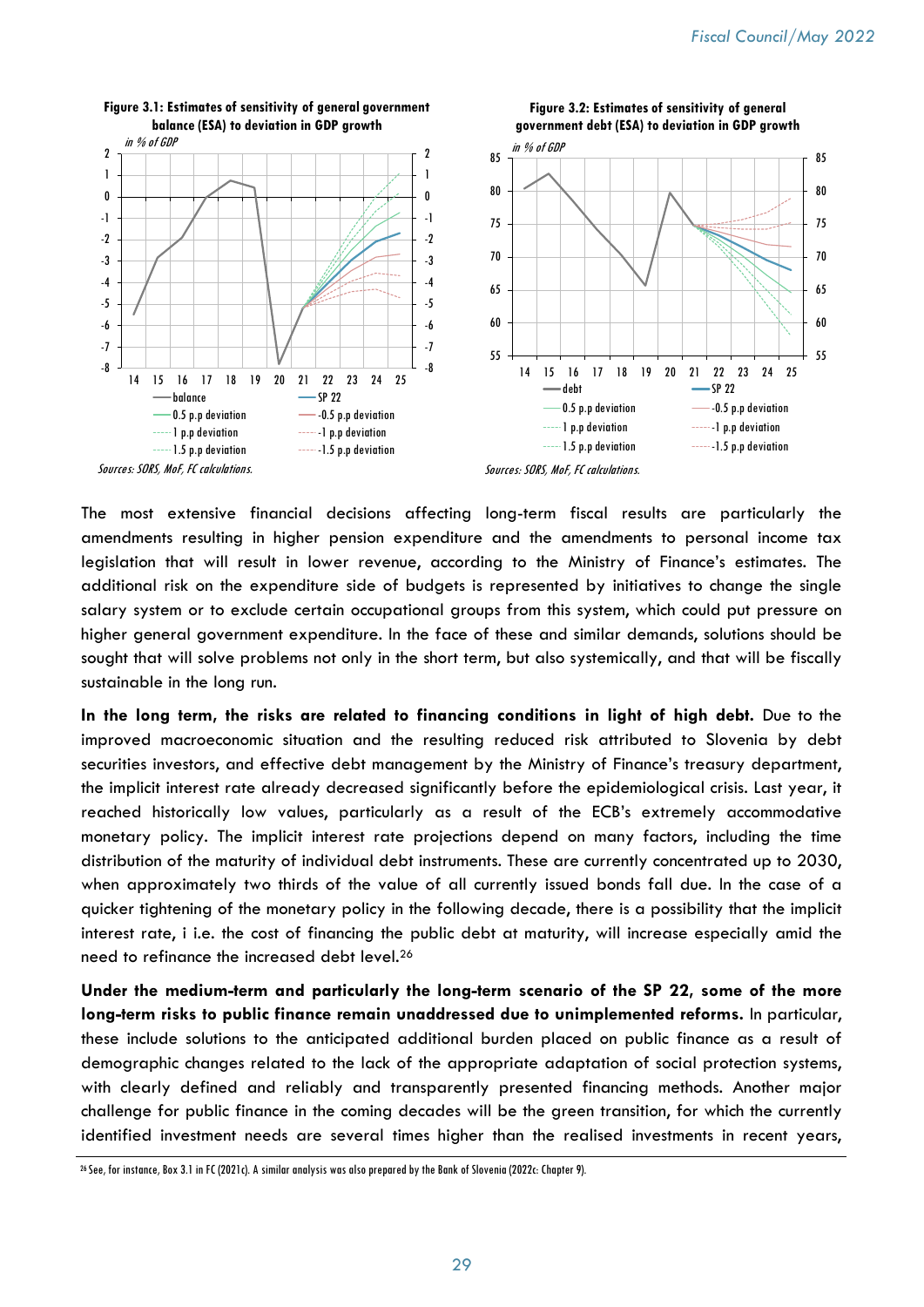which did not ensure the appropriate dynamic of achieving the climate goals in the first place. Based on past experience involving the private sector and the problems of, for example, the electricity industry, an essential element of incentives to investment and a sustainable climate transition should be provided by the state by ensuring the appropriate funds (see also Box 3.2).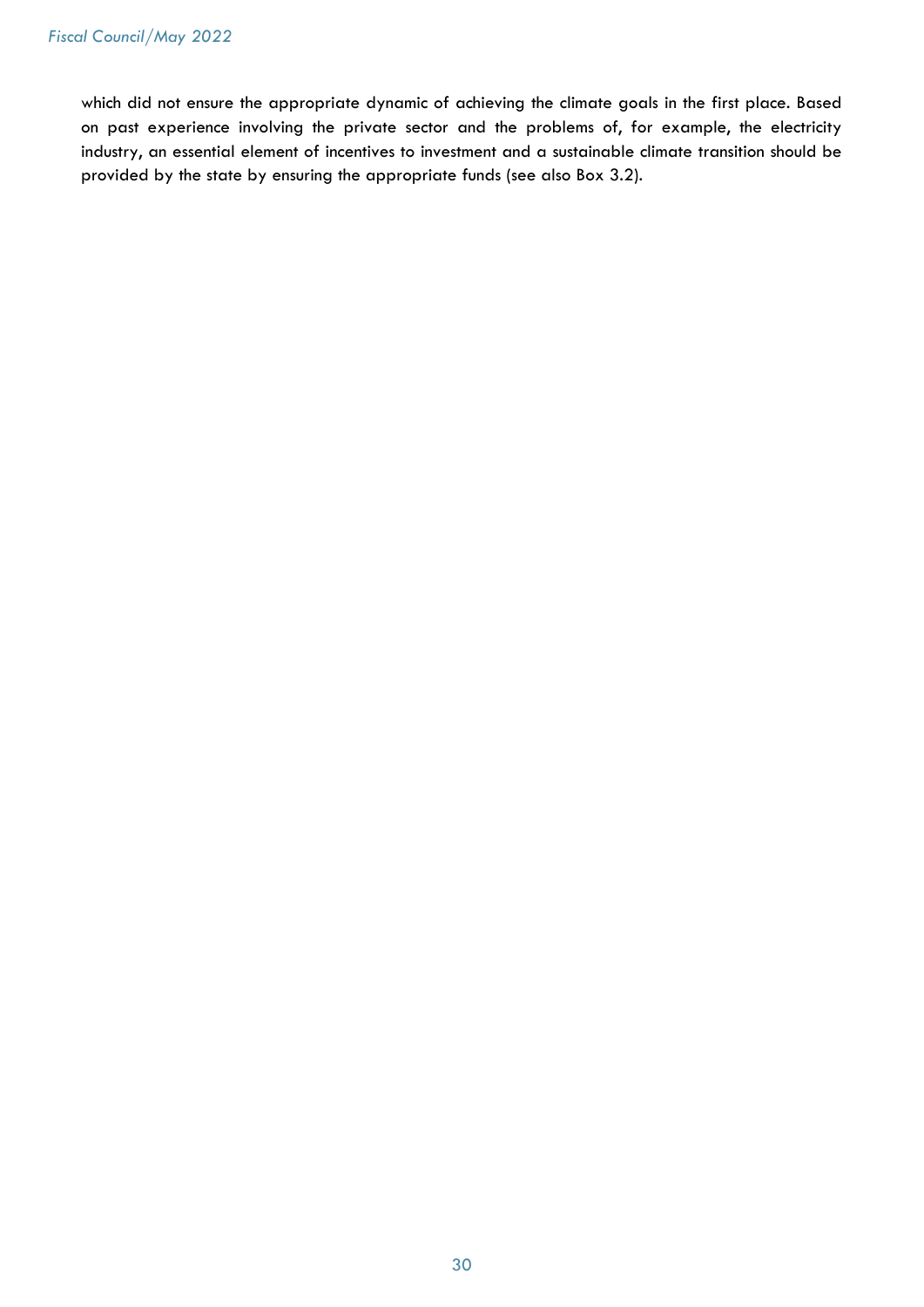### Box 3.1: Inflation-related budget risks

In its assessments of budget documents, the Fiscal Council regularly presents the risks posed by changes in the assumption of the real GDP value for balance and debt trends. It is a typical shock in the medium-term analysis of debt sustainability, which however does not distinguish between the "real" and the "price" aspects of economic activity. Even though the "price" aspect increases the nominal macroeconomic bases on which forecasting is based, just like the "real" aspect of economic activity, the differences in the response of fiscal categories to both aspects (the "price" or the "real" aspect) of nominal categories arise particularly in expenditure as a result of adjustment for inflation or other nominal variables (e.g. salaries).

The effect of inflation on budget categories is manifested through several channels and in most revenue and expenditure,<sup>1</sup> which, in turn, affects the general government debt. The longer maturity and higher debt with fixed interest rates reduce the short-term and medium-term effects of inflation on expenditure, particularly on interest. While, as a rule, inflation reduces the debt-to-GDP ratio, this impact is mainly temporary as, in the long run, it is usually fully compensated for by the rise in interest expenditure in the refinancing of the existing debt.<sup>2</sup> Inflation also has an indirect effect on revenue and expenditure. General government revenue is therefore indirectly higher, e.g. particularly in a progressive system of taxation for household income in the absence of adjusting income tax brackets to the growth in gross salaries ("fiscal drag").<sup>3</sup> On the expenditure side, the indirect effect is produced particularly through indexation mechanisms pertaining especially to social transfers. The most

| <b>EUR</b> million                     | <b>SP 22</b><br>2022 | <b>SP 22</b><br>2023 | 2022     | 2023     | <b>Simul.</b> Simul. share in $\%$<br>2023 | effect<br>estimate* | <b>Note</b>                                       |
|----------------------------------------|----------------------|----------------------|----------|----------|--------------------------------------------|---------------------|---------------------------------------------------|
| Revenue                                |                      | 24,242 25,551        | 24,573   | 25,898   | 100.0                                      |                     |                                                   |
| <b>Taxes on production and imports</b> | 7,312                | 7,683                | 7,458    | 7,837    | 30.3                                       | $+$                 |                                                   |
| Personal income tax                    | 2,728                | 2,829                | 2,783    | 2,885    | 11.1                                       | $+$                 | depending on wage adj. / income tax brackets adj. |
| Corporate income tax                   | 1,297                | 1,366                | 1,297    | 1,366    | 5.3                                        | $\bf{0}$            |                                                   |
| <b>Social contributions</b>            | 9,096                | 9,550                | 9,187    | 9,645    | 37.2                                       | $+$ /0              | depending on wage adjustment                      |
| <b>Revenue from production</b>         | 1,962                | 2,047                | 2,001    | 2,088    | 8.1                                        | $+$                 |                                                   |
| <b>Interest</b>                        | 62                   | 47                   | 63       | 48       | 0.2                                        | $+$ /0              | depending on monet. pol. / market expectations    |
| <b>Other</b>                           | 1,785                | 2,029                | 1,785    | 2,029    | 7.8                                        | $\Omega$            |                                                   |
| <b>Simulation total compared to SP</b> |                      |                      | 332      | 347      |                                            |                     |                                                   |
| Expenditure                            |                      | 26,525 27,329        | 26,891   | 27,704   | 100.0                                      |                     |                                                   |
| Intermediate consumption               | 3,271                | 3,414                | 3,336    | 3,483    | 12.6                                       | $+$                 |                                                   |
| <b>Compensation of employees</b>       | 6,445                | 6,642                | 6,509    | 6,708    | 24.2                                       | $+$ /0              | depending on public sector agreements             |
| Social benefits                        | 10,438               | 10,700               | 10,647   | 10,914   | 39.4                                       | $+$                 |                                                   |
| l Gross investment                     | 3,604                | 3,931                | 3,604    | 3,931    | 14.2                                       | $\bf{0}$            | risking lower efficiency                          |
| Interest                               | 667                  | 660                  | 674      | 666      | 2.4                                        | $+$ /0              | depending on monet. pol. / market expectations    |
| Other                                  | 2,100                | 1,982                | 2,121    | 2,002    | 7.2                                        | $+$ /0              |                                                   |
| Simulation total compared to SP        |                      |                      | 366      | 375      |                                            |                     |                                                   |
| Balance                                | $-2,283$             | $-1,778$             | $-2,318$ | $-1,806$ |                                            |                     |                                                   |
| <b>Simulation compared to SP</b>       |                      |                      | $-35$    | $-28$    |                                            |                     |                                                   |

| Table 1: Results of a static simulation of the effect of inflation on budget categories |  |  |
|-----------------------------------------------------------------------------------------|--|--|
|-----------------------------------------------------------------------------------------|--|--|

Source: SP 22. FC estimates and calculations Notes: "Effect estimate" relates to subjective estimate of impact of inflation on the change of a budget category. The nominal categories increase by 2 % if the sign in this column is  $"+'$ , increase by 1 % if the sign is  $\nu+$ /ou and remain unchanged if the sign is »o«.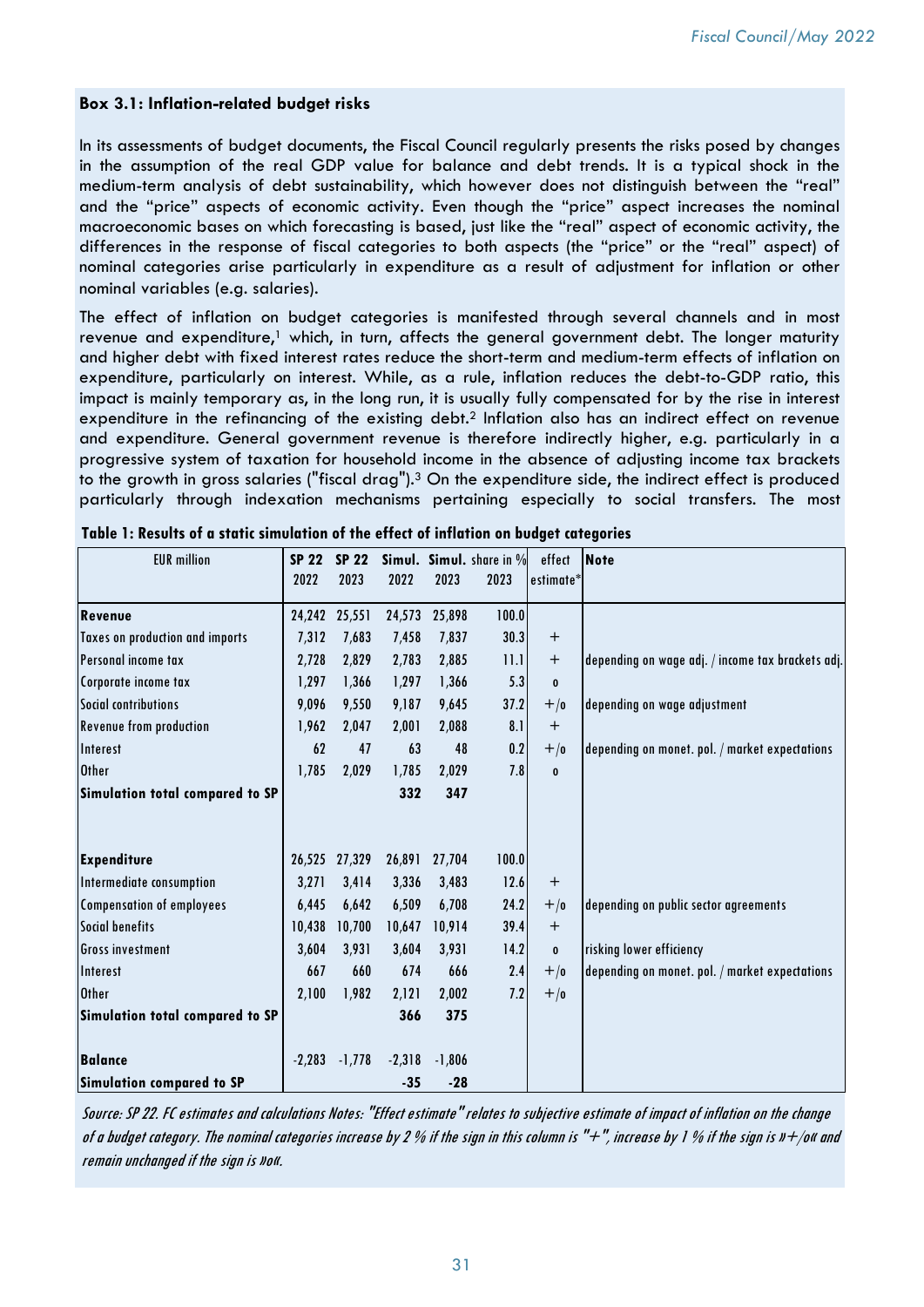important component of social transfers in Slovenia are pensions, which are currently adjusted for inflation and growth in salaries ba a 60:40 ratio.<sup>4</sup>

Due to a significant increase in the projected growth in prices, we carried out simulations that reflect the associated risks for budget categories in Slovenia. We used qualitative and quantitative analyses, simulating the impact using static and dynamic approaches; in the latter case, the analysis incorporates reverse effects. It was assumed that the extent of the price growth impact on budget items was determined particularly by salary trends in the private and public sectors and the response of the monetary policy; simulations were carried out accordingly.

A simple qualitative static analysis suggests a relatively small impact of higher price growth on the general government balance and debt. It was assumed that inflation would be 2 p.p. higher than the baseline scenario in each of the two simulation years.<sup>5</sup> This growth rate was used to increase individual categories of revenue and expenditure based on our own assessment of the adjustment of nominal categories.<sup>6</sup> The ratio between the estimated increase in budget items on the revenue side is very similar to that on the expenditure side, as are the increased shares of items relative to the total revenue and expenditure. Similar results are shown by the quantitative analysis prepared on this basis and according to the assumptions drawn from the qualitative analysis. According to these assumptions, the change in the general government balance in 2022 shown in Table 1 due to higher inflation would be relatively small<sup>7</sup>

The definition of shocks in the dynamic model simulations takes into account the various parameters that are assumed to have an effect on the response of budget categories to inflation. In the first step, the inflation shock was determined exogenously by exogenously increasing<sup>8</sup> inflation in the first quarter of 2022, making it 2 p.p. higher than the baseline scenario in the 2022 average; all other variables in the simulation respond in accordance with the parameters and the model dynamic. In the next step of simulations, various assumptions about salary trends were used. These involved four scenarios: the first only took into account the relevant inflation shock. The second included the assumption that salaries in the private and public sectors remain unchanged compared to the baseline scenario. The third scenario included the assumption that salaries in the private sector are not adjusted for inflation and salaries in the public sector are model-based, and the fourth included the assumption

|                     | inflation | additional                              |              |        | 2022 2023 2024 2025 |        |        |
|---------------------|-----------|-----------------------------------------|--------------|--------|---------------------|--------|--------|
|                     | shock     | assumptions                             |              |        | in GDP p.p.         |        |        |
| <b>Simulation 1</b> | temporary |                                         | balance -0.1 |        | $-0.1$              | $-0.2$ | $-0.2$ |
|                     |           |                                         | debt         | $-0.1$ | 0.1                 | 0.4    | 0.8    |
| <b>Simulation 2</b> | temporary | wage growth does not                    | balance -0.1 |        | $-0.2$              | $-0.2$ | $-0.2$ |
|                     |           | adjust to inflation                     | debt         | 0.0    | 0.4                 | 0.8    | 1.1    |
| <b>Simulation 3</b> | temporary | private sector wage growth balance -0.1 |              |        | $-0.2$              | $-0.2$ | $-0.2$ |
|                     |           | does not adjust to inflation debt       |              | 0.0    | 0.3                 | 0.6    | 1.0    |
| <b>Simulation 4</b> | temporary | growth of all wages                     | balance      | $-0.1$ | $-0.2$              | $-0.2$ | $-0.2$ |
|                     |           | adjusts by 50%                          | debt         | 0.0    | 0.3                 | 0.6    | 1.0    |
| <b>Simulation 5</b> | permanent |                                         | balance      | $-0.1$ | $-0.2$              | $-0.3$ | $-0.4$ |
|                     |           |                                         | debt         | $-0.1$ | 0.0                 | 0.3    | 0.6    |
| <b>Simulation 6</b> | permanent | monetary policy response                | balance      | $-0.1$ | $-0.3$              | $-0.4$ | $-0.5$ |
|                     |           |                                         | debt         | 0.2    | 0.5                 | 1.0    | 1.6    |

| Table 2: Results of a dynamic simulation of the effect of inflation on budget categories |  |
|------------------------------------------------------------------------------------------|--|
|------------------------------------------------------------------------------------------|--|

Source: FC estimates and calculations.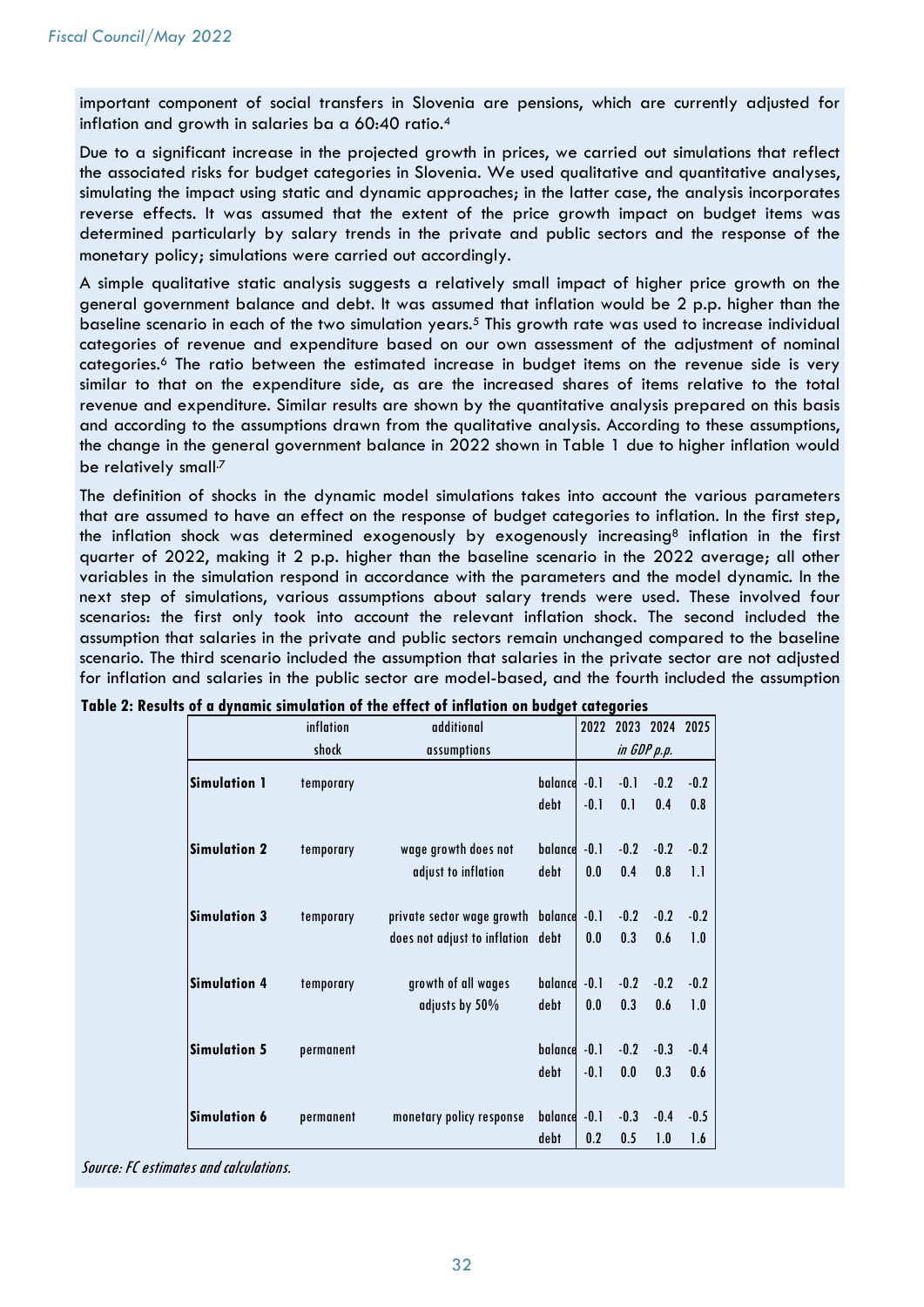that all salaries change only by half of the change caused by the relevant inflation shock compared to the baseline scenario. Furthermore, two simulations of a permanent inflation shock were carried out. In the first, the growth in prices throughout the forecast period exceeded the inflation from the baseline scenario by 2 p.p.; in relation thereto, we also applied a scenario under which the monetary policy responds to permanently high inflation.<sup>9</sup>

The results of the dynamic analysis in the event of high inflation also suggest a relatively modest dependence of the responsiveness of budget categories, which, however, increases with the continuation of the inflation shock. The model-based responses shown in Table 2 are not notable in any of the prepared scenarios.<sup>10</sup> The inflation shocks affect both revenue and expenditure, but to varying degrees based on the assumptions used. The response of budget categories to a temporary shock containing various assumptions regarding salary adjustments is similar. Even in the absence of the adjustment of salaries to inflation in the private sector, the general government balance and debt do not deteriorate, according to Simulation 1, as the model assumed a relatively strong relation between salaries in both sectors and an additional integrated reaction function of the fiscal policy in the model structure. The deficit and debt increase most significantly in the event of a more permanent inflation shock and a simultaneous response from the monetary policy, which further slows down economic activity.

<sup>5</sup>Such an increase is consistent with the OECD's estimate regarding the 2022 average inflation rise in the Eurozone due to the combined shocks of the war in Ukraine and the increase in raw material prices (OECD, 2022).

 $6$  In Table 1, the nominal categories increase by 2% if the sign in the column Note is " $+$ ", by 1% if the sign is " $+/-$ ", and remain unchanged if the sign is "o".

<sup>7</sup>This type of analysis does not include potential discretionary responses of the economic policy to higher inflation, e.g. energyvouchers.

<sup>8</sup>We changed the assumptions regarding the rise in the prices of both energy and non-energy products. Simulations show that deviations of these results from the baseline scenario are not considerably different than the results obtained by only applying the shock to energy prices. If only the shock in terms of energy prices was applied, the deviations of budget categories (e.g. the balance) would be somewhat more favourable in the short term and slightly more unfavourable in the medium term.

<sup>9</sup>In such case, the implicit assumption is an inflation shock that is significant enough to affect the average rise in prices in the entire area of the monetary union. The response of the monetary policy to inflation is set in an amount that ensures ex ante an unchanged stance of monetary policy relative to the permanent inflation shock scenario.

10 The relative order of responses in terms of extent, presented in Table 2, is quite similar to that assessed by the CBO when the last inflation shock occurred in the USA (2022).

<sup>1</sup>The IMF (2020: Figure 1.11) estimates that, in developed economies, the short-term response of revenue to a temporarily higher inflation is expected to be greater than the impact on expenditure, with inflation thus having a positive effect on the fiscal balance, with increased pressure on higher expenditure appearing with a certain delay. <sup>2</sup>Akitoby et al. (2014).

<sup>&</sup>lt;sup>3</sup>The Personal Income Tax Act, e.g. Article 122 thereof, states that the government may adjust income tax brackets for the following year and must adjust them if the year-on-year rise in consumer prices in August exceeds 3%.

<sup>4</sup>Long-term model simulations suggest that the pension indexation method has a very important role, as a result of which expenditure may change by up to 2 p.p. of GDP per year after the illustrated shocks. See the analysis of the pension system by the Ministry of Labour, Family, Social Affairs and Equal Opportunities (2016).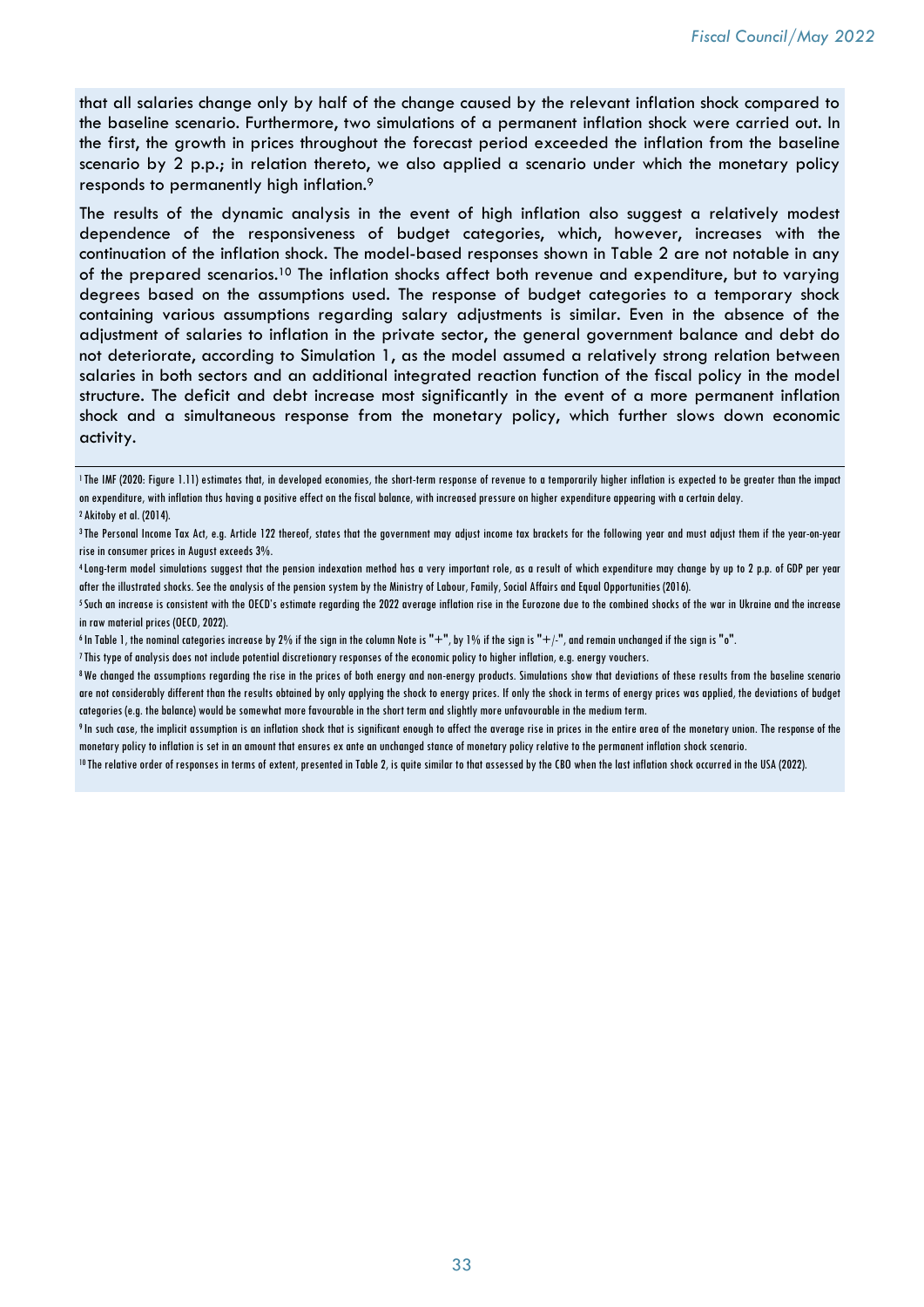### Box 3.2: The fiscal risks of financing the climate transition<sup>1</sup>

Achieving the climate and energy targets will be one of the greatest challenges for fiscal policy in the coming years. We estimate that the volume of investments contributing to the achievement of climate and energy targets in 2016–2020 at the level of the national economy amounted to EUR 5 billion, or on average 2% of GDP per year. Approximately three-quarters thereof were private funds, which were, to a significant extent, mobilised through targeted incentives from public funds. In the National Energy and Climate Plan (NECP), the investment requirements for meeting the targets in the 2021– 2030 period are estimated at EUR 28.4 billion, which amounts to, on average, 6% of GDP per year. Achieving the NECP targets will thus require an approximately three-times greater average annual volume of investment than in 2016–2020, or approximately 4% of GDP more per year.

The volume of dedicated resources available for investments in achieving the climate and energy targets in the period until 2030 will be considerably greater than in past years, but there will still be a significant gap to the necessary investment volume identified in the NECP. According to our estimate, the funds available from the identified dedicated resources for investments in the 2021–2030 period amount to EUR 11.6–12.3 billion. This means a two-times greater annual average than in 2016–2020. Based on this estimate, we have devised different scenarios of investment potential. According to the scenario that best reflects the current state and requires the least changes in orientations, the investment potential amounts to EUR 19.7–20.4 billion. According to this scenario, the Eco Fund would earmark a similar amount of funds for grants in the future as in the last few years, when the time needed to process applications increased considerably due to the Eco Fund's limited staff and administrative capacities. The estimate also includes quite optimistic assumptions regarding the scope of the mobilisation of private financial resources related to investments in buildings that were taken into account in the national strategy on the energy renovation of buildings adopted last year. The gap between the investment potential envisaged in this scenario and the required volume of investments in 2021–2030 identified in the NECP amounts to EUR 8.0–8.7 billion. This represents nearly half of the average annual volume of investments of the general government in the 2016–2020 period, or approximately 2.0% of GDP per year. According to the scenario in which the available funds would be spent optimally, the total gap to the investments identified in the NECP could be reduced considerably. In this scenario, the expectedly greater funds from the sale of emission coupons would be redirected entirely to the grants provided by the Eco Fund, which would thus be about five times greater than they are currently. This scenario would require significant HR and administrative reinforcements at the Eco Fund, the optimal utilisation of the available EU funds, and the immediate and comprehensive implementation of financial and other measures identified in the NECP.

| <b>EUR</b> million                                            | 2016-2020 realisation (Fiscal Council's estimate) | 2021-2030 requirements (NECP) |
|---------------------------------------------------------------|---------------------------------------------------|-------------------------------|
| Buildings                                                     | 2,173                                             | 14,171                        |
| Road transport and sustainable mobility                       | 211                                               | 2,673                         |
| <b>Rail transport</b>                                         | 446                                               | 3,884                         |
| <b>IRES</b>                                                   | 901                                               | 1,363                         |
| <b>Electricity distribution</b>                               | 635                                               | 4,203                         |
| <b>Electricity transmission</b>                               | 297                                               | 407                           |
| <b>[Central supply (large hydro and thermal power plants)</b> | 154                                               | 358                           |
| Industry                                                      | 98                                                | 1,148                         |
| <b>Other</b>                                                  | 72                                                | 180                           |
| <b>Total</b>                                                  | 4,987                                             | 28,387                        |

|  |  |  |  |  | Table 1: Investments aimed at meeting the climate and energy targets |
|--|--|--|--|--|----------------------------------------------------------------------|
|--|--|--|--|--|----------------------------------------------------------------------|

Sources: Borzen, Slovenian Infrastructure Agency, Eco Fund, Elektro Celje, Elektro Gorenjska, Elektro Ljubljana, Elektro Maribor, Elektro Primorska, ELES, European Investment Bank, European Commission, INFRA, SID Bank, Climate Change Fund, Government Office for Development and European Cohesion Policy, Fiscal Council's estimate.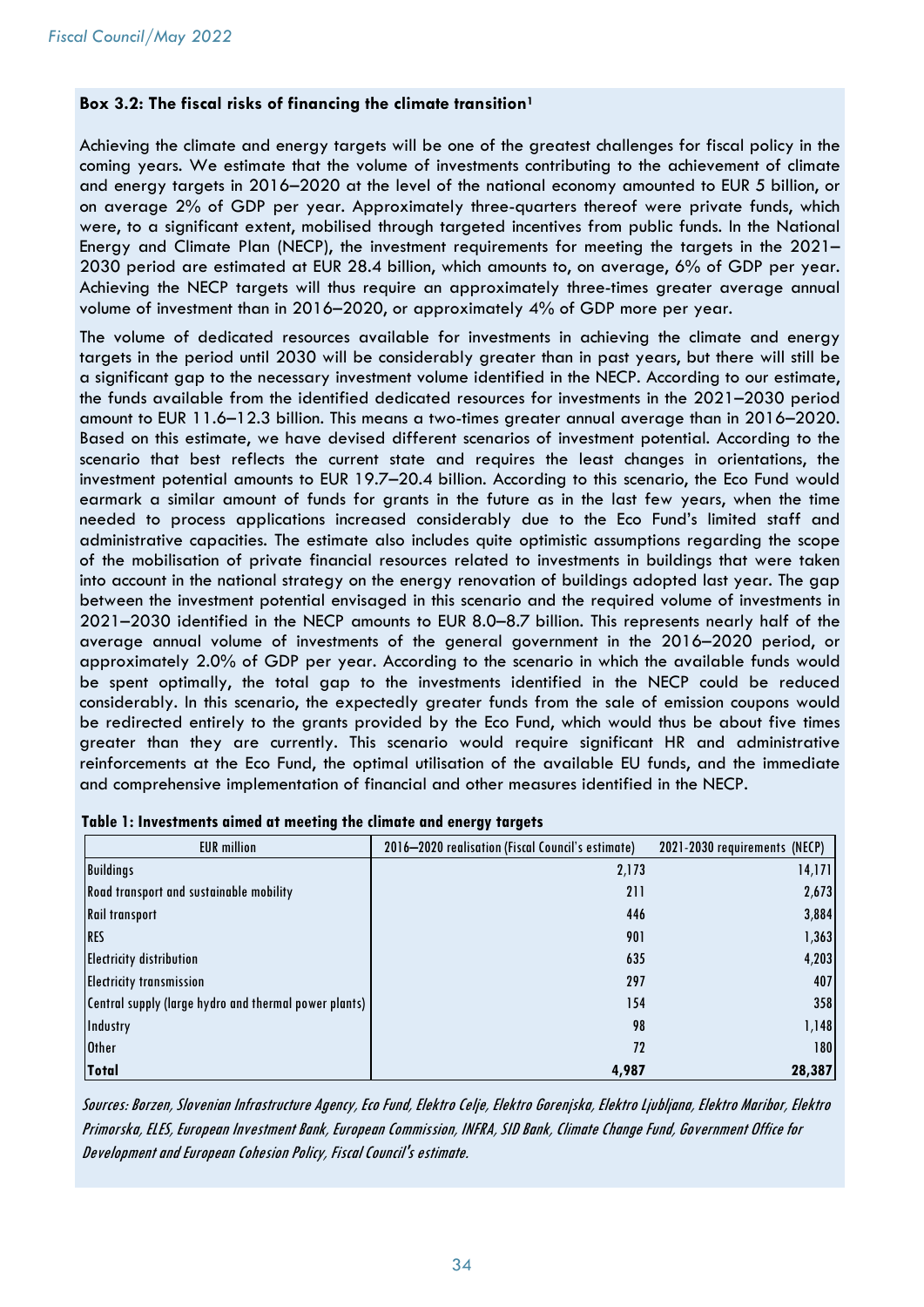Table 2: Different investment potential scenarios in the 2021–2030 period based on the estimate of available financial resources

| <b>EUR</b> million                                          | a (coupon EUR 50) | b (coupon EUR 80) |
|-------------------------------------------------------------|-------------------|-------------------|
| Scenario 1 (Eco Fund $-$ EE) <sup>2</sup>                   | 19,693            | 20,400            |
| Scenario 2 (scenario 1 and $CO2$ tax) <sup>3</sup>          | 21,522            | 22,229            |
| Scenario 3 (scenario 1 and Eco Fund - coupons) <sup>4</sup> | 23,420            | 26.249            |

Source: Fiscal Council's estimate.

Notes:

<sup>1</sup> The difference between a and b results from different assumptions about the price of emission coupons, where a reflects the average price of EUR 50 and b EUR 80 per tonne of CO<sub>2</sub>.

<sup>2</sup> The Eco Fund promotes investments with a quadruple leverage using the revenue from the EE contribution.

 $^{\emph{3}}$  In addition to  $^{\emph{2}}$ ,CO $_{\emph{2}}$  tax becomes a dedicated resource.

4 In addition to 2 , the Eco Fund uses all past and future revenues of the Climate Change Fund to promote investments with a quadruple leverage.

The available dedicated resources will need to be used more efficiently than in the past to properly address the climate and energy challenges. This would include a considerable increase in the efficiency and ability of their use, the adoption and effective implementation of numerous new measures, and the significant strengthening of the institutional framework and capacities. Based on the nature of the necessary measures and past experience, we conclude that, regardless of the chosen investment potential scenario, the gap should probably be closed with public funds, as the private sector has not yet shown any interest in investing in what are mainly infrastructure projects and is, at least in the electricity industry, also dealing with limited financial resources considering the identified investment needs.

<sup>1</sup>For more information, see FC (2022).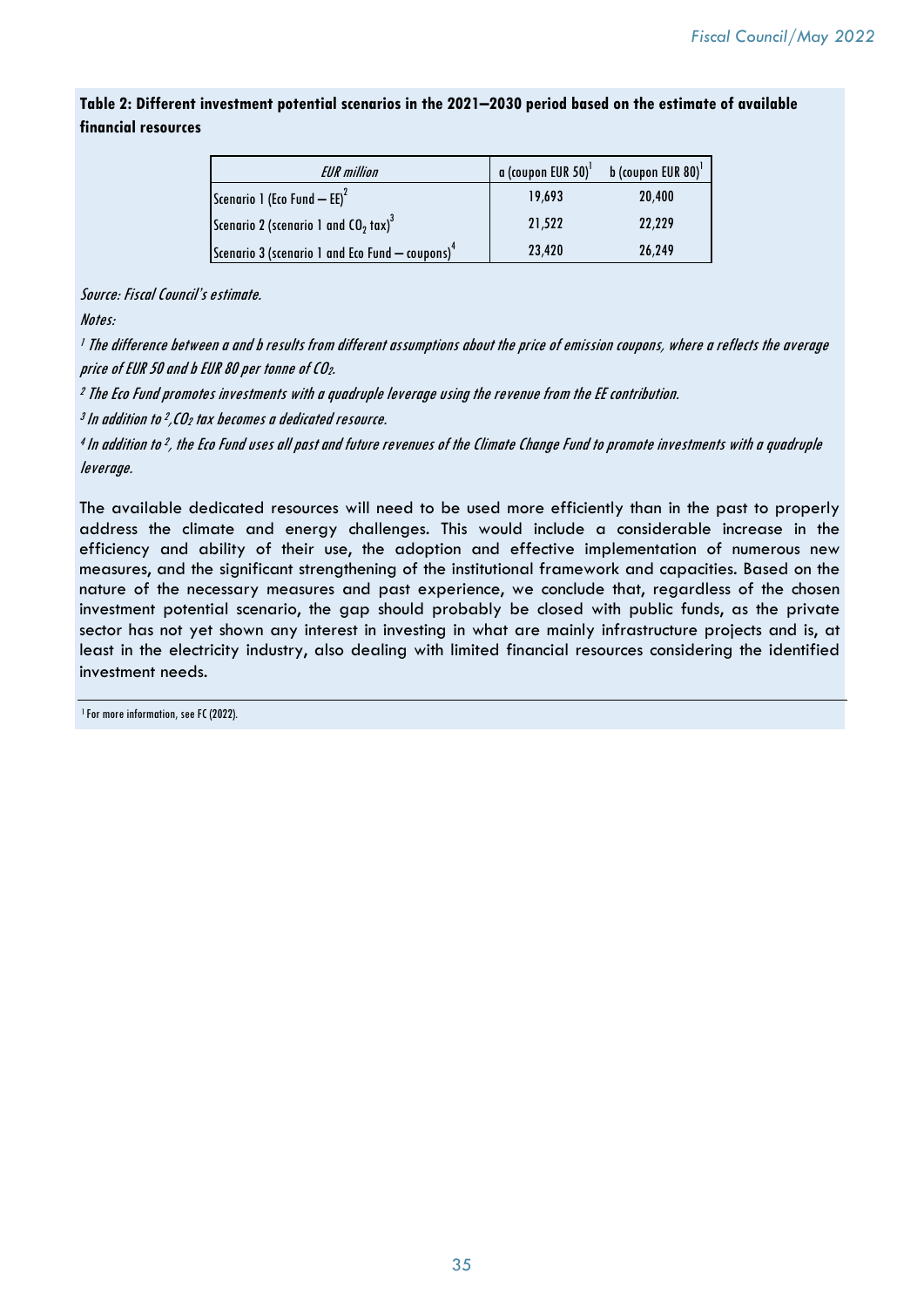Box 3.3: Slovenia's general government debt: an analysis of medium-term sustainability

A debt sustainability analysis indicates the general government's ability to finance the liabilities originating from the previous and future fiscal policy in the context of certain macroeconomic and fiscal shocks. In analysing the debt sustainability based on the procedure developed by the International Monetary Fund,<sup>1</sup> a baseline scenario based on macroeconomic and fiscal projections is first developed, followed by several alternative scenarios, which show the reaction of the debt to various shocks. The responsiveness and the changes in the dynamics and levels of the general government debt indicate the general government's vulnerability in the event of shocks, not included in the baseline scenario; however, the actual shocks may deviate from those used in the analysis in terms of both their direction and size.

In the medium-term debt sustainability analysis, the baseline scenario of the SP 22 and IMAD's spring forecast for 2022 were used. The analysis covers the 2022-2027 period, using the latest available 2025 IMAD projections to make macroeconomic projections for 2026 and 2027. The projections of fiscal aggregates from the end of the SP 22 projection period (2025) until the end of the analysed period were populated by the standard elasticities for revenue, while expenditure was calculated by taking into account that the difference between revenue and expenditure growth was similar to the 2010–2019 period.<sup>2</sup> The underlying assumption was a gradual tightening of financing conditions, resulting in an implicit interest rate on the general government debt of approximately 2.5% in 2027, which would still be approximately 2 p.p. less than the nominal GDP growth. The baseline scenario also took into account the assumption that the high balance of cash flow and deposits (the treasury single account balance) in 2022 is reduced by EUR 0.5 billion, which is also the implicit assumption in the SP 22 (see Chapter 2.2). The medium-term debt sustainability analysis contains several alternative scenarios, in which shocks are standardised and are primarily related to the historical fluctuations of the variables that are subject to shocks in these scenarios. Shocks in the alternative scenario of lower real GDP growth, for instance, are set at one standard deviation of real GDP growth in the 2012–2021 period, where the elasticity of the response of inflation and the interest rate to the change in the GDP growth and the worsening of the primary budget balance by  $0.25/-0.25%$  is taken into account. According to this scenario, real GDP would stagnate on average (in the baseline scenario, according to the IMAD's projections, the growth of real GDP is expected to be approximately 4%) in 2023 and 2024. The scenario of a worsened primary budget balance is also based on a long-term deviation and the response of the interest rate to the same extent as in the event of a real GDP shock. Following such a scenario, the primary budget balance deficit in the 2023

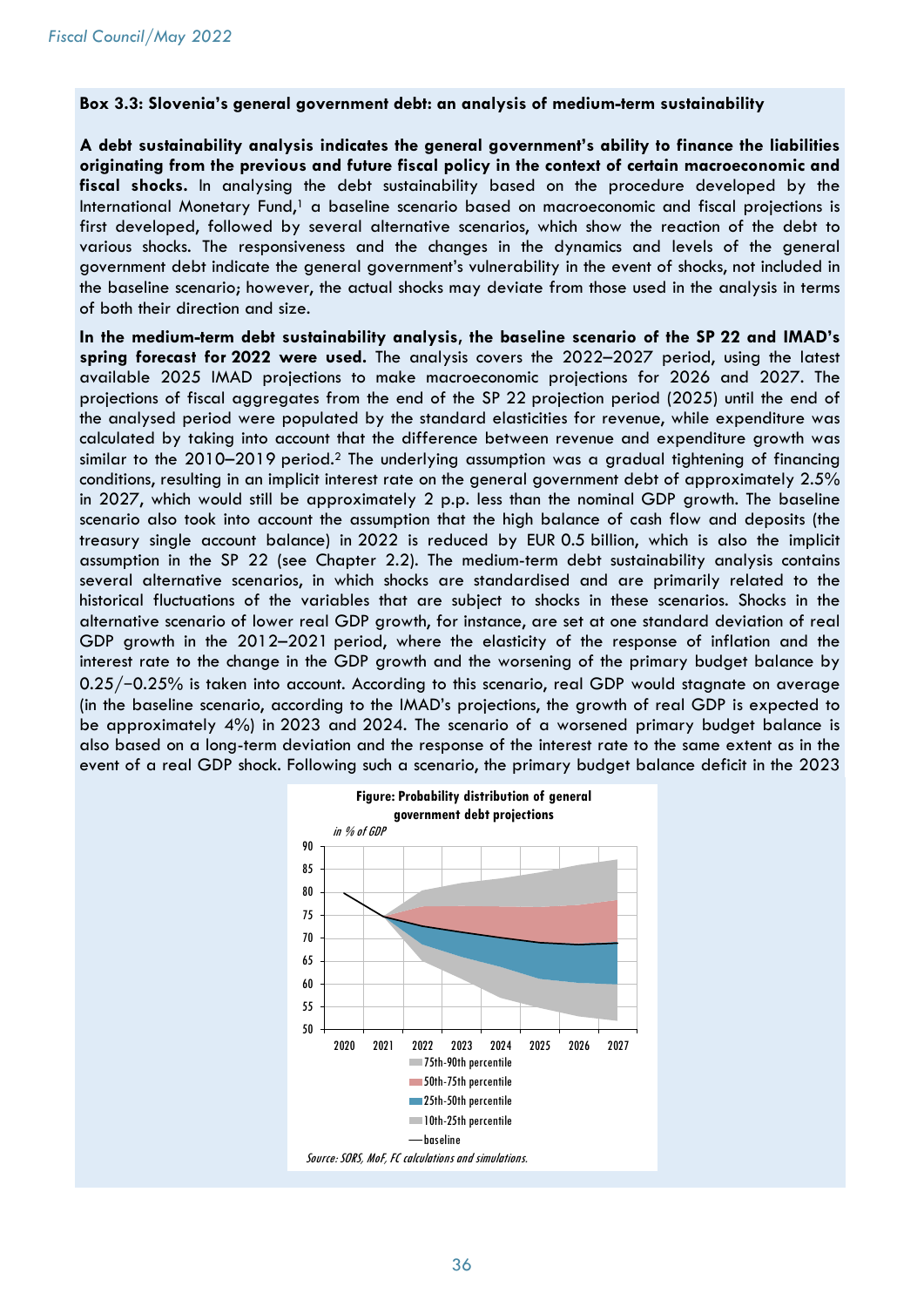–2024 period would be approximately twice as large as the baseline scenario deficit. Interest rate shock is implemented by increasing the interest rates from the baseline scenario by 200 basis points in the 2022–2027 period.

The analysis indicates the sustainable dynamic of the general government's debt in the mediumterm with regard to certain risks in the event of some shocks. Risks are asymmetric and somewhat more concentrated in the upper part of the projected debt distribution (see Figure 1). The assessment of the risks to debt sustainability in the medium term is primarily based on potential slower economic growth, while a deteriorated primary budget balance would also lead to a higher risk assessment. In the above cases, the debt-to-GDP ratio could reach a level between 75 and 80% of GDP in a few years, whereas in the event of a combined macroeconomic and fiscal shock, the debt could exceed 80% of GDP. But due to the assumed economic growth despite the gradual tightening of financing conditions in the next five years, its dynamic would not become unsustainable. A similar picture is shown by the results of additional simulations of a double GDP shock, which (if the assumption of the financing conditions remained unchanged) would raise the debt-to-GDP ratio permanently, and simulations of the potential realisation of implicit liabilities. The risks become more pronounced in the event of more permanent shocks (compare also with Figure 3.2 in this Chapter), e.g. a reduction in the average annual GDP growth in the 2023–2027 period of slightly less than one p.p. In such case, the debt dynamic already becomes untenable in the second half of the relevant period in the event of a combined shock.

2 Due to the anticipated increase in the cost of the ageing population, this assumption is likely to result in underestimated expenses.

<sup>1</sup>The currently available basis is available at: https://www.imf.org/external/pubs/ft/dsa/mac.htm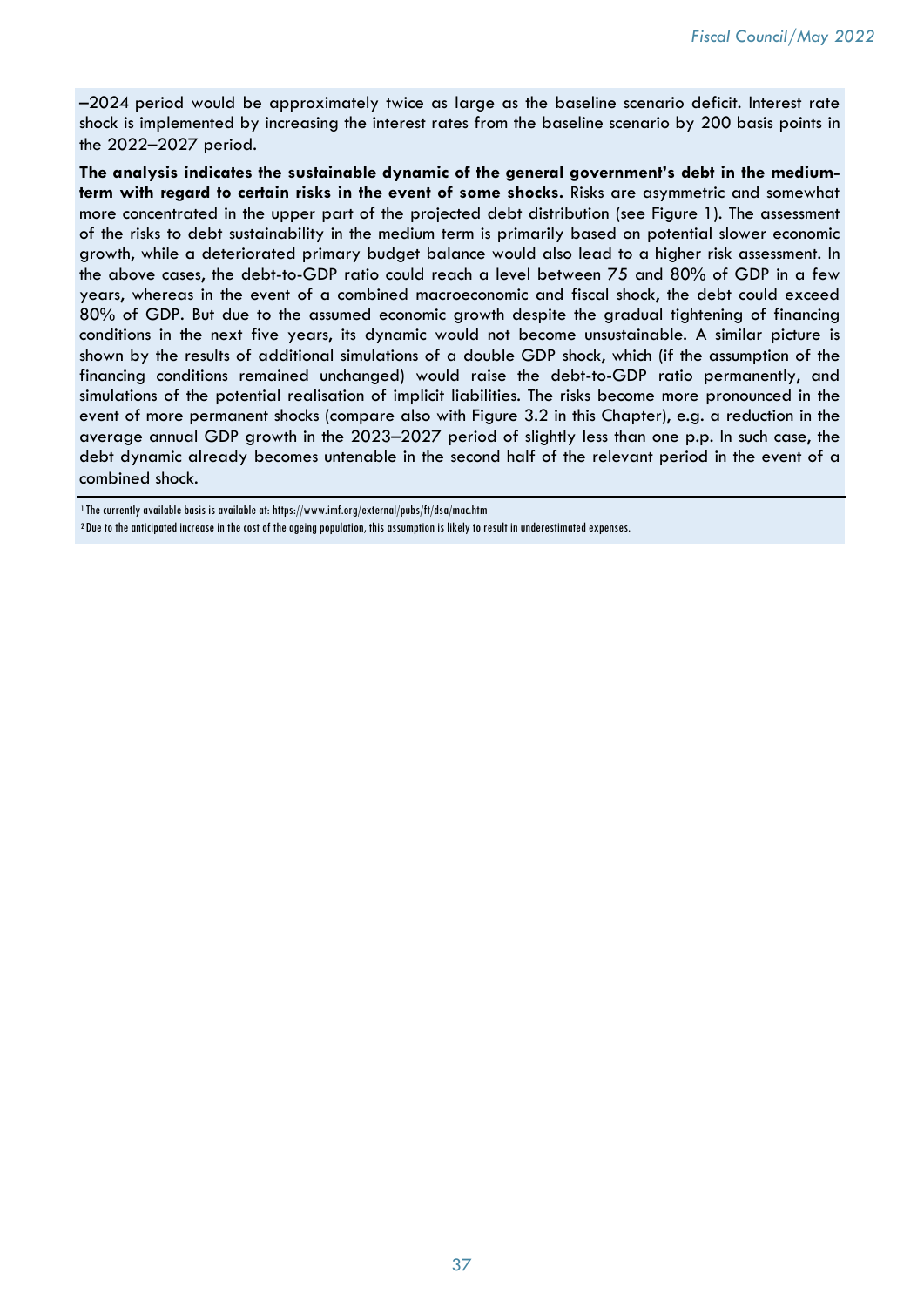4. The assessment of the fiscal policy stance and compliance with the fiscal rules

### Key findings

- · The current economic and epidemiological situation does not support the conditions for invoking exceptional circumstances throughout the SP 22 period (2022–2025). The FC will reach a decision on the potential extension of exceptional circumstances for 2023 before the assessment of the autumn budget documents.
- · Upon submitting the SP 22, the Government failed to prepare the Framework for the preparation of the general government budget, thereby failing to follow the medium-term budget planning procedures prescribed by law. Uncertainty and the end of a political cycle do not constitute legal grounds for relieving the Government of this obligation.
- · The fiscal situation in 2022 is marked by a relatively high structural deficit. Given the current estimates of the cyclical position and despite the uncertainty continued favourable macroeconomic forecast, additional fiscal policy incentives in the SP 22 period are not necessary.
- · A notable escalation of the pro-cyclical expansionary fiscal policy stance in 2022 is limiting the re-establishment of manoeuvring room to take action in future crises.

### 4.1 The existence of exceptional circumstances in the 2022 Stability Programme period

The FRA sets out two conditions for the existence of exceptional circumstances that allow for a deviation from the medium-term balanced position, provided that it does not jeopardise fiscal sustainability in the medium term. Pursuant to paragraph one of Article 12 of the Fiscal Rule Act, such a deviation is only permitted (i) in periods of severe economic downturn or (ii) in the event of an unusual event outside the control of the government that has a major impact on the financial situation of the general government sector, as defined by the Stability and Growth Pact. The FRA does not set out the criteria for determining the severity of an economic downturn nor the extent of the unusual event having a major impact on the financial situation of the general government sector. Therefore, the FC applies in its assessment the criteria for determining the adequacy of the conditions which, in its opinion, correspond best to the requirements referred to in the FRA.

Even though the economic conditions, coupled with the epidemiological situation, currently provide insufficient grounds for invoking exceptional circumstances throughout the SP 22 period (2022–2025), the FC will reach its decision on exceptional circumstances only before the assessment of the autumn budget documents, due to uncertainty. The levels of economic activity and employment exceeded those from before the epidemiological crisis already in 2021. The projected macroeconomic trends suggest that solid economic conditions will continue in the future. Uncertainties relating to an unusual event or an epidemic were a key factor supporting the current assessment of the reasons for the existence of exceptional circumstances in 202227. The fact that the measures to contain the epidemic were less restrictive than at the outset, and the adaptation of

<sup>27</sup> See FC (2021b).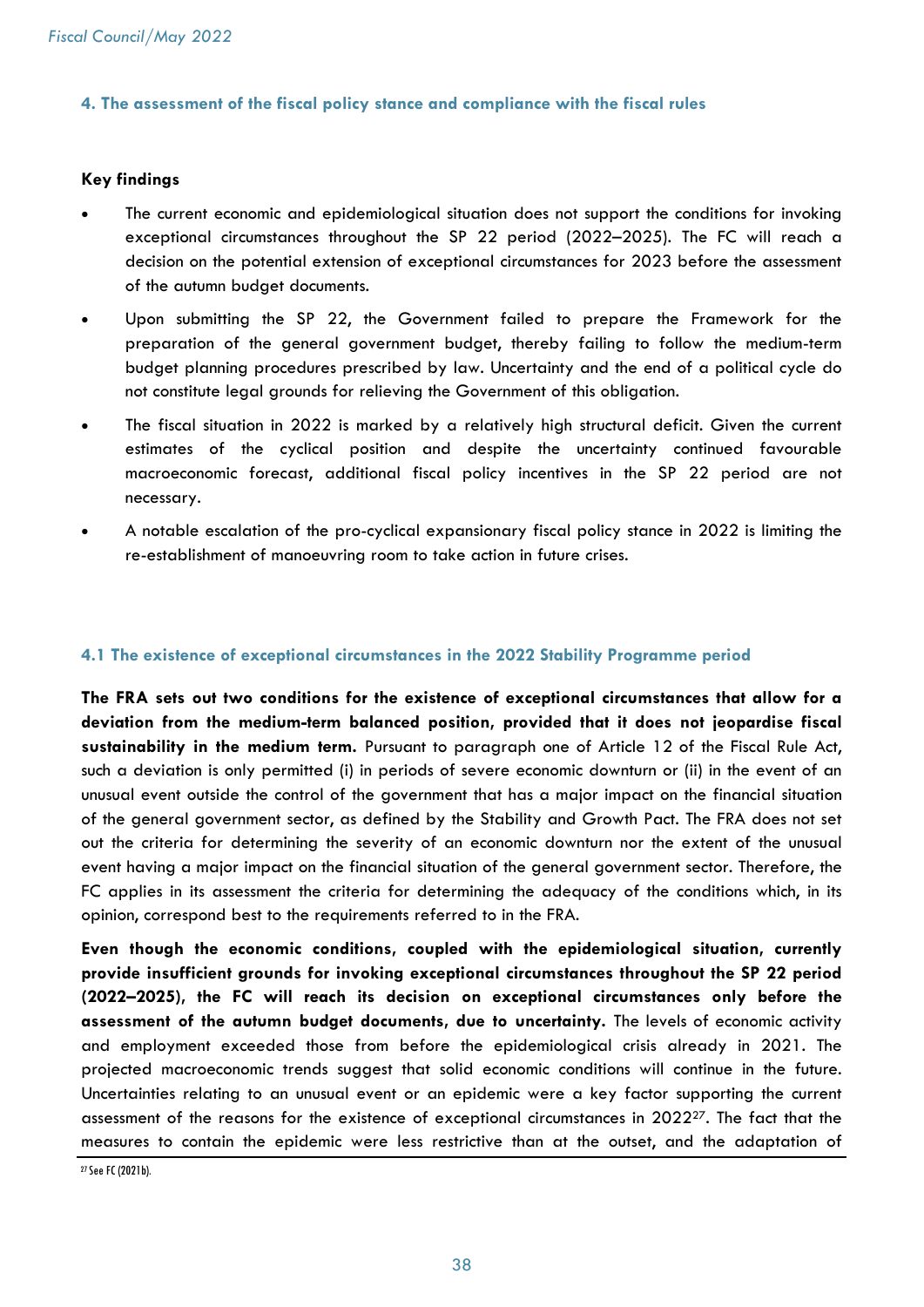

### Figure 4.1: Real GDP

0 1,000 2,000 3,000 4,000 5,000 6,000 7,000 8,000 9,000 10,000 0 50 100 150 200 250 300 350 400 450 500 2020 2021 2022 number of patients in intensive care (lhs) and 14-day incidence per 100.000 people

Figure 4.2: Number of patients in intensive care

14-day incidence per 100.000 people (rhs)

Source: SORS, IMAD, FC calculations.

businesses and consumers are the main reasons why economic activity was higher than projected last year. Given the currently available information, there is no reason why the epidemiological situation would constitute grounds for the continuation of exceptional circumstances in Slovenia from and including 2023 onwards. Nevertheless, given the current uncertainty, the FC will reach a decision on the existence of exceptional circumstances in 2023 before the assessment of the autumn budget documents.

Invoking exceptional circumstances during the epidemic has enabled an extremely flexible operation of fiscal policy, which, in the FC's opinion, was also partly misused. At the outbreak of the epidemic in March 2020, the FC established that the epidemic was an unusual event, which, under Article 12 of the FRA, allowed exceptional circumstances to be enforced. In each assessment of fulfilment of the conditions for invoking exceptional circumstances, it also called for caution in the introduction of measures during the period of exceptional circumstances. It also noted that the measures adopted to deal with the exceptional circumstances should be temporary and should directly address the exceptional circumstances. According to the Ministry of Finance, the state budget expenditures for COVID-related measures from the beginning of the epidemic in March 2020 to the end of April 2022 amounted to EUR 5,169 million. According to the FC's estimate, the actions taken during the crisis were mainly appropriate, but a certain portion of the funds was used in contravention of the above principles and some of the measures were used to try to resolve certain systemic problems. At the same time, numerous measures that were not directly related to the epidemic but did deteriorate the current and future structural position of public finances were introduced during the period of the exceptional circumstances (see Box 2.1). The FC also called attention to such deviations and the deteriorating structural position in its reports and assessments on a regular basis.

Under the EU legislation, the current position is that the general escape clause will be deactivated in 2023. The basis for this opinion is the EC winter forecast from February 2022.<sup>28</sup> Until now, the EC used the GDP level in the EU or the Eurozone relative to the pre-crisis level at the end of 2019 as the main indicator for assessing the existence of the conditions for enforcing the general escape clause.

<sup>28</sup> EC (2022a).

Source: covid-19.sledilnik.org, SORS, FC calculations. Note: Vertical dashed lines denote the dates when FC published assessments on introduction (March 17, 2020) and fulfilment of conditions for the enforcement of exceptional circumstances (October 16, 2020, April 2, 2021 and September 23, 2021).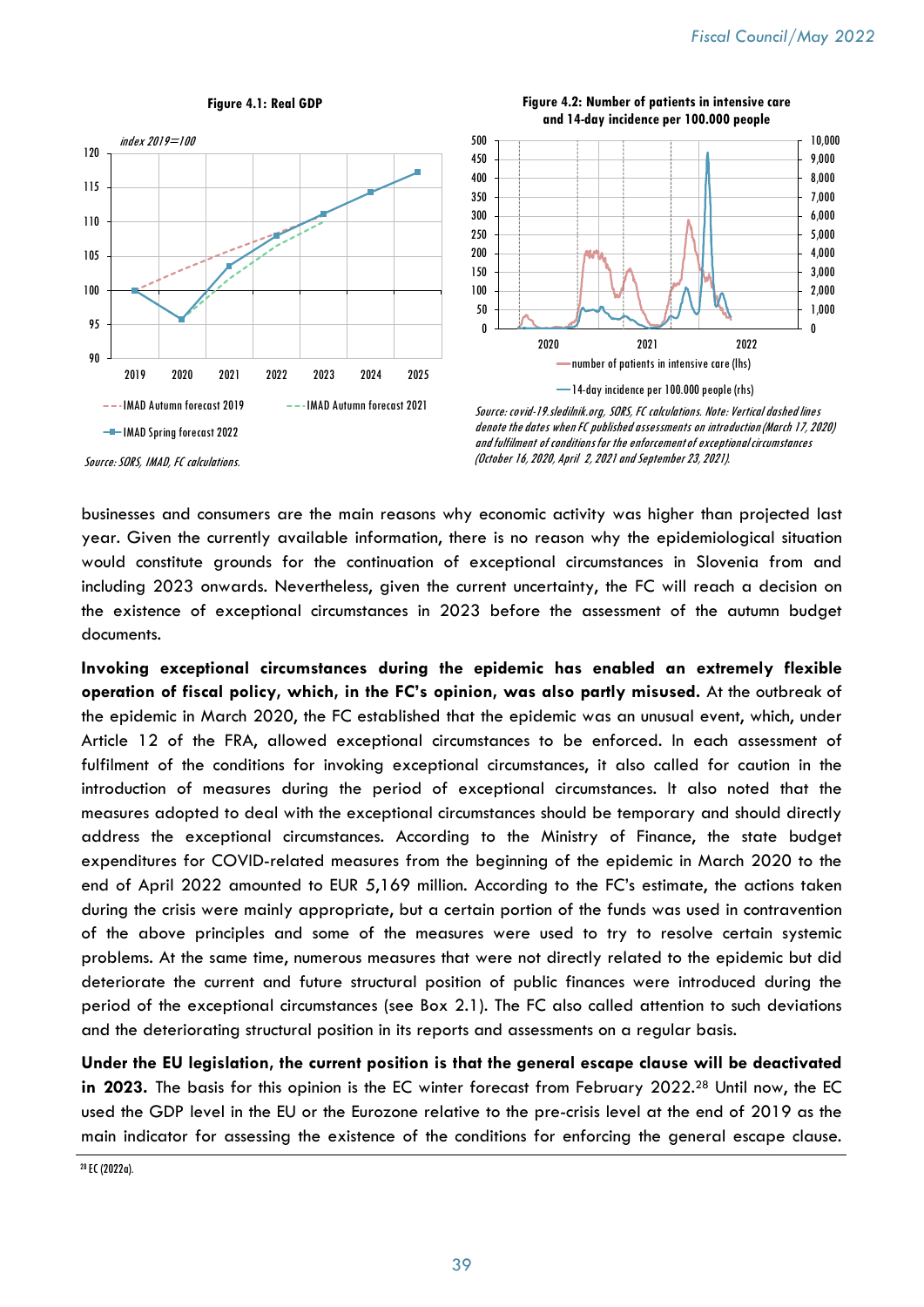According to the winter forecast, the GDP level in the EU average and the Eurozone exceeded the level from 2019 at the end of  $2021^{29}$ ; all EU countries are expected to exceed this level by the end of 2022. Partly due to considerable uncertainty, the EC is expected to reassess its final opinion on the enforcement of the general escape clause in 2023 based on the updated spring forecast by the end of May 2022. The general escape clause is expected to remain in force in 2022.

The EC is yet to determine the criteria for this year's assessment of the Member States' budget documents, but it did release a statement on the fiscal policy orientation for 202330, announcing a qualitative assessment approach, with an emphasis on fiscal policy quality and structure. The detailed criteria are expected to be known by the end of May, when the EC will assess the national Stability Programmes. As in the case of last year's decision on the validity of the general escape clause, this may result in non-harmonised opinions of national independent fiscal institutions and the EC in 2022. Once again, special attention is expected to be devoted to limiting growth in current expenditure in 2023. The EC calls attention to the necessity of searching for balance between fiscal sustainability and the need for the stabilisation of the economy and the important role of investments, particularly those funded from the Recovery and Resilience Fund. The EC also called attention to the importance of fiscal consolidation to create the fiscal space. In developing a fiscal policy, countries should consider the heterogenous positions of public finances and the differing macroeconomic conditions in individual countries, which require various degrees of fiscal policy support. In spring 2022, due to the continuation of the pandemic and the tense geopolitical situation, the EC will not initiate new excessive deficit procedures, but will re-evaluate the need for such a procedure in autumn 2022 based on national draft budgetary plans.

In its activities, the FC follows the FRA currently in force. Accordingly, its analysis, which places an emphasis on a qualitative assessment of the adequacy of the fiscal policy trend, despite uncertain conditions and the resulting uncertain calculations, also uses the quantitative indicators of structural balance and fiscal effort. In its assessment, the FC largely takes into account alternative quantitative indicators pertaining particularly to varying indicators of current expenditure.

In the past, the FC often voiced its expectation that, once none of the conditions for invoking exceptional circumstances is met, the Government will adhere to the implementation of the correction mechanism in accordance with the national legislation. Article 14 of the FRA provides that the minister responsible for finance shall implement measures as defined in the Act governing public finance for the purpose of balancing public finance in the medium term if the Government, on the basis of an assessment of the FC, determines that the circumstances referred to in paragraph one of Article 12 of the FRA have ceased to exist and that the structural balance of the general government sector is lower than the minimum value, as defined in paragraph three of Article 3 of the FRA. After publishing the data on national accounts at the end of February, which showed favourable economic trends at the end of the year and thus throughout 2021, and given the stabilising epidemiological situation, the Government once again failed to ask the FC for its assessment as to whether grounds for exceptional circumstances still existed. The Government is therefore expected to do so before the preparation of the autumn budget documents. After the end of the period of exceptional circumstances, the FC will continue to assess budget documents in accordance with the

<sup>29</sup>The forecast is also confirmed by the currently available Eurostat data, according to which 7 out of 27 EU Member States at the end of 2021 failed to achieve the GDP level from the end of 2019 (with Spain at the forefront with -3.8%; the other countries that failed to achieve this GDP level included Czechia, Portugal, Slovakia, Germany, Austria and finally Italy with -0.3%). At the end of 2021, Slovenia's GDP exceeded the level from the last quarter of 2019 by 6.6%. 30 EC (2022b).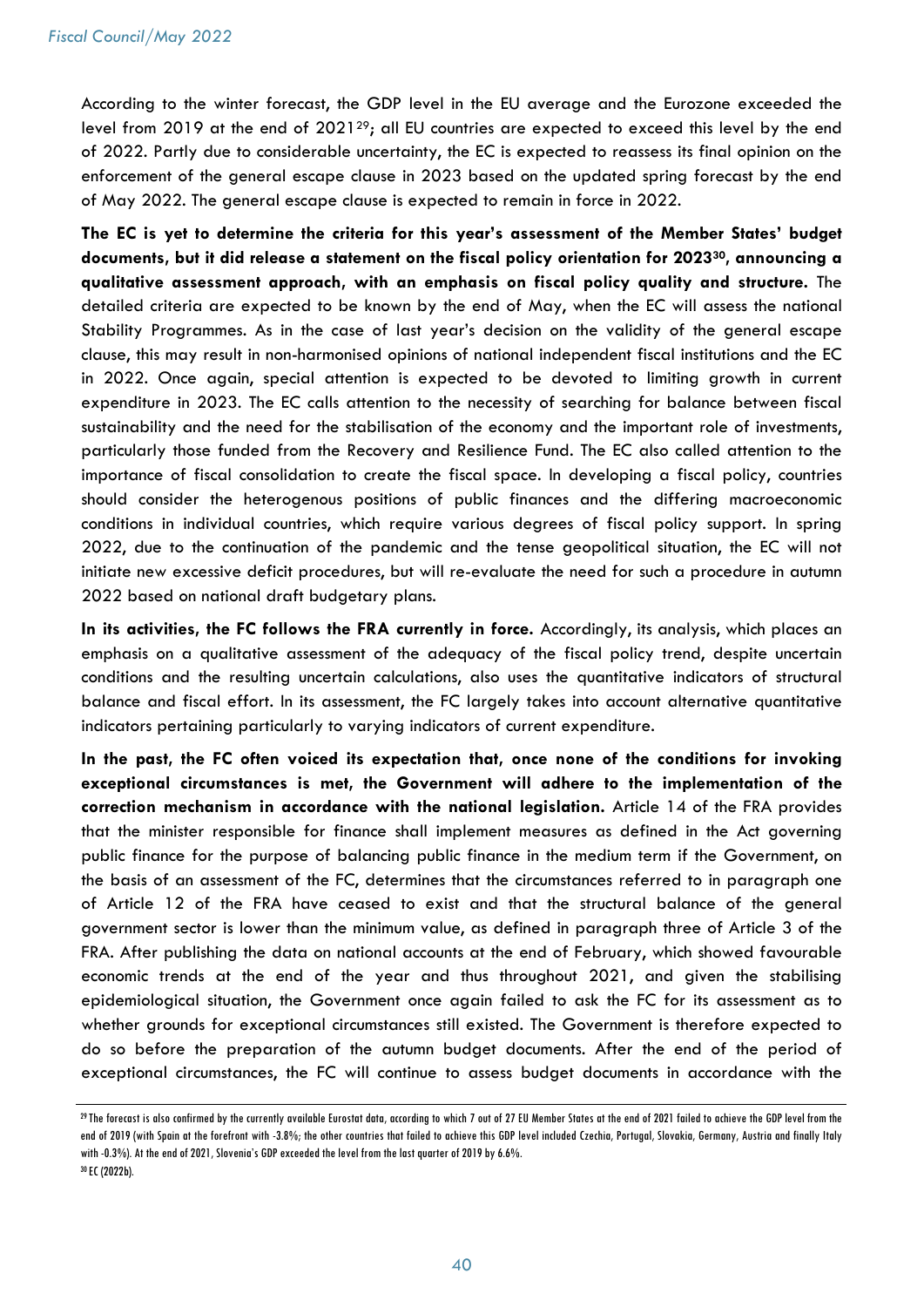national legislation currently in force. In line therewith, it will expect the implementation of structural measures that ensure ability of fiscal policy for acting in the case of future shocks and an appropriate consideration of the challenges to long-term fiscal sustainability.

### 4.2 Assessment of the appropriate fiscal policy stance

The SP 22 fiscal scenario is based on no-policy change scenario, thereby enabling an analysis of the fiscal policy's current position, which is an appropriate approach given the phase of the political cycle. The no-policy-change scenario only takes into account the measures adopted prior to the preparation of fiscal projections and their consequences.<sup>31</sup> Given the existing stage of the political cycle, this approach is appropriate, as the current Government did not define its priorities or the future implementation of the fiscal policy in the medium-term document. At the same time, this scenario enables a neutral "stock-taking"<sup>32</sup> or insight into the position of the fiscal policy, which is a result of the Government's past measures, with an emphasis on recent measures that are still reflected in the projections of fiscal aggregates. This scenario shows a development in the government balance, which depends solely on the forecasted economic activity and the currently integrated fiscal policy parameters that determine the fiscal aggregates.

The national legislation provides that, at the same time as the Stability programme the Government must prepare the Framework Proposal in which it determines the permissible level of expenditure in the medium term as well as the targets for the general government balance and the public finance budget. Pursuant to paragraph two of Article 6 of the FRA, in addition to preparing the revised Stability Programme, the Government must draw up a framework for the general government budget and the public finance budget for at least the following three years, taking into account the updated macroeconomic projections prepared by IMAD.<sup>33</sup> The Framework Proposal must be submitted even when fiscal projections are based on the scenario of unchanged policies and despite the currently permissible derogation from meeting the medium-term fiscal balance. The national legislation in force does not contain any provisions relieving the Government of its obligations regarding the preparation of the Framework Proposal, e.g. due to considerable uncertainty or a no-policy-change scenario.

Upon submitting the SP 22, the Government failed to draw up the Framework for the preparation of the general government budget, thereby failing to observe the medium-term budget planning prescribed by law. The Government last amended the proposed Framework for the preparation of the general government budget in the 2022–2024 period in September last year. Its compliance with legislation was assessed by the FC (2021c) in October last year, and it was adopted by the National Assembly of the Republic of Slovenia in November 2021.34 As the circumstances have changed, it was

<sup>34</sup> Official Gazette of the Republic of Slovenia [Uradni list RS/No. 183/2021 of 23 November 2021.

<sup>31</sup>In conformity with the EC guidelines, the no-policy-change scenario includes an extrapolation of revenue and expenditure trends and only covers those measures that were sufficiently defined when the projections were prepared. The assumptions, methodologies and relevant parameters used in the scenario must be public. For more information, see: Specifications on the implementation of the Stability and Growth Pact and Guidelines on the format and content of Stability and Convergence Programmes (2016), p. 20.

<sup>32</sup>This is subject to an appropriate quantitative assessment of the effects of the included discretionary measures that have already been adopted. In the absence of any additional discretionary measures planned for the future, there is no need to assess the effects of the latter. This reduces the relevance of any subjective factors in such assessments, which are present because the anticipated effects of past measures have already been accounted for.

<sup>33</sup>In accordance with the Decree on development planning documents and procedures for the preparation of the central government budget and local government budgets (Official Gazette of the Republic of Slovenia *[Uradni list RS]*, Nos 44/07 and 54/10), IMAD prepares macroeconomic forecasts and projections that the Government takes note of and that form the basis for the preparation of budget planning documents. As a result, IMAD's macroeconomic forecasts are also in compliance with the requirement in Article 4 of Regulation (EU) No. 473/2013 on common provisions for monitoring and assessing draft budgetary plans and ensuring the correction of excessive deficit of Member States in the euro area. See also Box 1.1.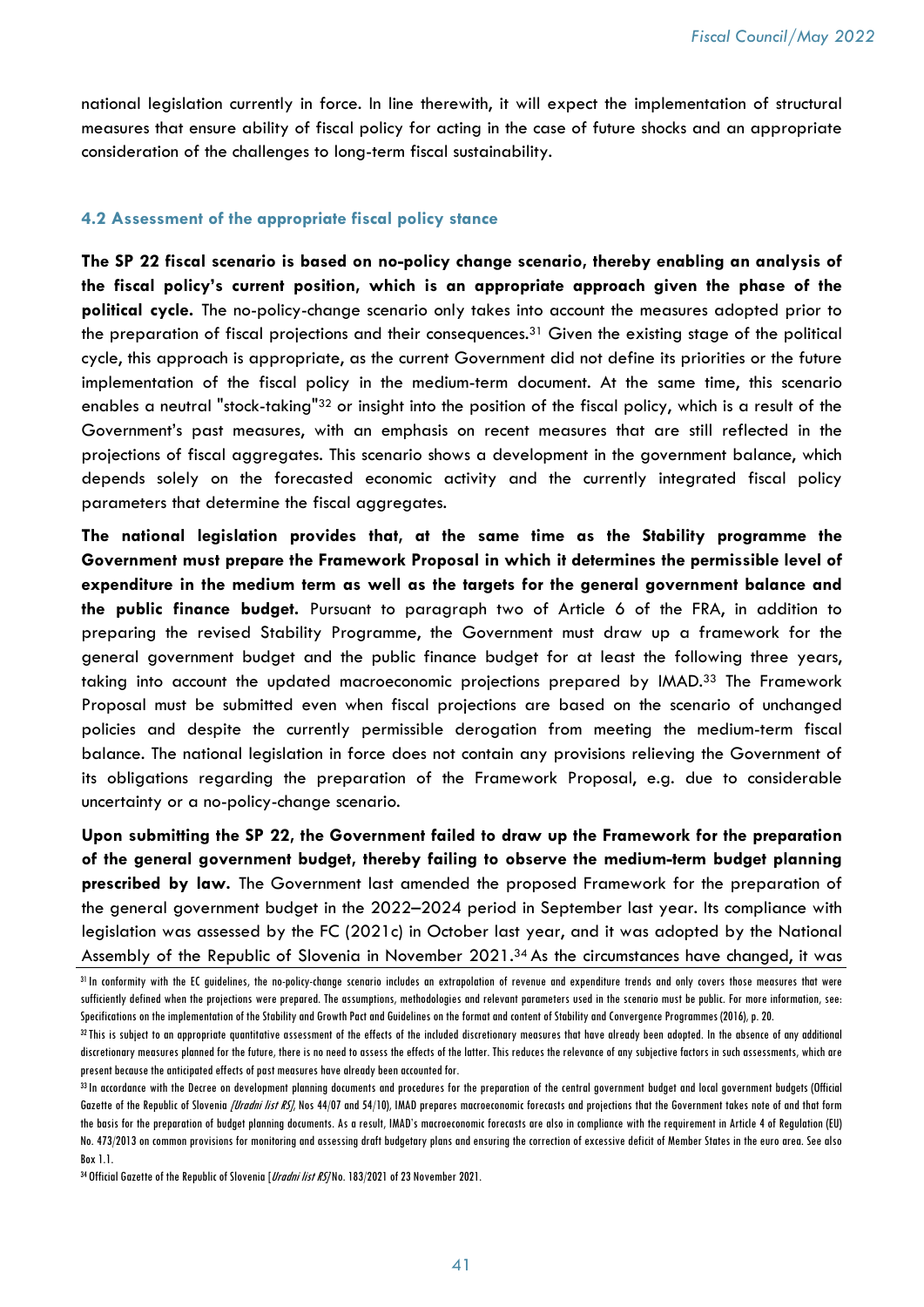expected that the 2022 framework would be amended in preparing the Stability Programme.<sup>35</sup> According to the provisions of the FRA, the new Framework Proposal should refer to at least the following three years or the 2023–2025 period. This framework would give the next Government an idea of the endogenously determined ceilings for expenditure and the target balance to prepare the budget in the next medium-term period. Within these parameters, the new Government would therefore be able to determine its fiscal policy before the regular autumn publication of updated macroeconomic projections.

Given the state of public finance and the current estimates of the cyclical position and the macroeconomic projections, additional fiscal policy incentives in the SP 22 period are not necessary. The current fiscal policy is marked by a structural deficit<sup>36</sup> and a pronounced expansive stance in 2022 (see Figure 4.3). Based on the current forecasts, the economy is expected to operate under favourable cyclical conditions with signs of exceeding the supply potential in the SP 22 period.<sup>37</sup> This is the case according to the EC's definition as well as many additional indicators that the FC uses to assess the state of the economic cycle. Under these conditions, additional fiscal incentives that would increase demand are not appropriate, as they would further accelerate the detected procyclicality and could cause macroeconomic imbalances. In light of the incentive measures, many of which were adopted immediately after the approval of the autumn budget documents, this is already happening to a certain extent. The creation of imbalances is suggested by increased limitations in



Source: SORS, MoF, FC estimates.

Source: SORS, MoF, FC estimates.

<sup>35</sup>The projected general government expenditure according to the SP 22 no-policy-change scenario is approximately EUR 400 million higher than that envisaged in the current framework for budget preparation. The expenditure envisaged in the SP 22 deviates from the current framework by EUR 1.4 billion in 2023 and by EUR 2.4 billion in 2024. As the framework will only be adjusted in the autumn because the proposed amendments were not submitted with the SP 22, the framework once again does not assume the function of a medium-term budget planning document as prescribed by law.

<sup>36</sup>The assessment accounts for the indirect effects of COVID-19-related measures on the general government balance as a one-time factor. According to the EC's definition, one-off measures, see EC (2019; Box 1.3) or EC (2015; Chapter 3.3.8.), include short-term increased expenditure by the general government to cover the costs of exceptional events, such as natural disasters or other events beyond the Government's control. In its assessment of budget documents in spring 2020, the Fiscal Council (2020d) already took the position that the crisis-related fiscal effects should be considered one-off factors. These are therefore subtracted from expenditure when determining the ceiling of general government expenditure, which means that they are subtracted from the assessment of the structural position of public finances due to their one-off nature. Contrary to the guidance given to Member States at the beginning of the epidemic, the EC did not consider these effects as one-off factors; however, it did note that the exclusion of temporary measures to mitigate the consequences of the epidemic more accurately illustrates the fiscal policy stance (see EC 2020, p. 9). The Fiscal Council calculations take into account one-off factors of 5.2% of GDP in 2020, 4.6% of GDP in 2021, 1.4% of GDP in 2022, 0.2% of GDP in 2023 and 0.1% of GDP in 2024 and 2025.

<sup>37</sup>See Chapter 1.2 and footnote no. 9.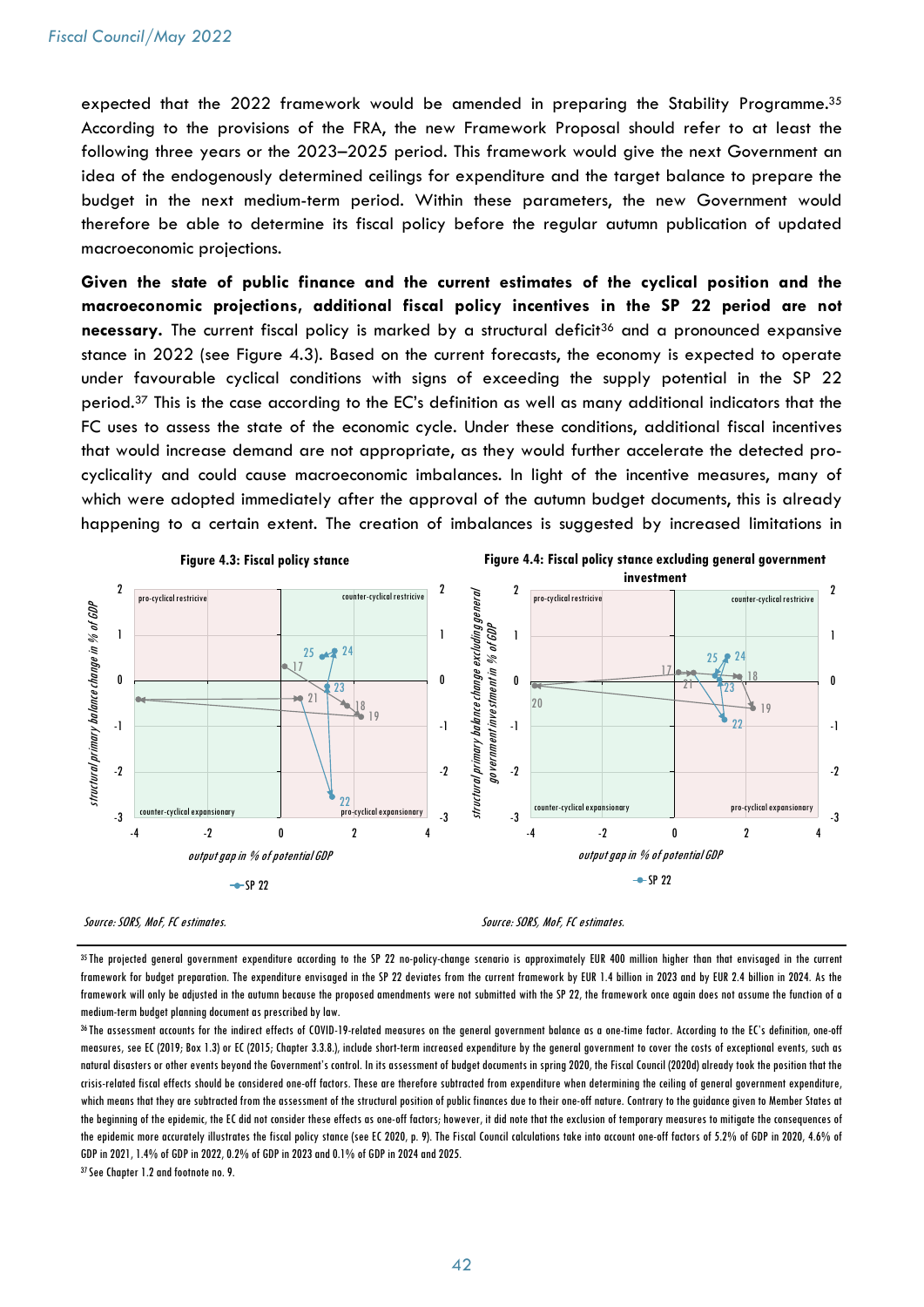ensuring the appropriate workforce, inflationary pressures, which do not originate only in the international environment, and the rapid shrinking of the surplus in foreign trade. The deterioration of the structural fiscal policy situation is less noticeable due to the rapid recovery of economic growth, partly enabled, after the drop in GDP in 2020, by the stimulative fiscal policy, based on increased general government borrowing. With a notable escalation of the pro-cyclical expansionary stance in 2022, the fiscal policy has limited the capacity to recreate manoeuvring room for taking action in future crises. If the fiscal policy was implemented within the framework set by the SP 22 scenario of unchanged policies and based on the currently expected relatively high economic growth, which, however, is exposed to considerable risks (see Chapter 3), this room could, to a certain extent, be created in the following years. Nevertheless, due to the recently adopted discretionary measures on the side of revenue and expenditure (see Framework 2.1), its extent will not be as big as it could be, given the forecasted favourable economic conditions.

In the current situation, the fiscal policy should strive to curb growth in current spending and take systemic measures in order to properly address development challenges and strengthen the economy's resilience. The public investments envisaged in budget documents should contribute substantially to achieving these two aims. Even though investment targets are justifiably set higher than before the epidemiological crisis, their implementation must take into consideration the limited absorption capacities of the administration and the economy. The resulting factors that could reduce the effectiveness of investment projects must also be limited due to fixed amounts – particularly those arising from the envisaged EU funds – given the increased inflationary pressures. At the same time, general government investment as a demand factor should be prevented from further increasing the existing inflationary pressures in the domestic environment. In addition to adopting a systemic approach in addressing the growing challenges associated in particular with the ageing of the population<sup>38</sup> and the green transition, the key to ensuring the long-term sustainability of public finance is maintaining the growth in current public spending within the limits allowed by long-term revenue growth. Room for future spending should be created by increasing efficiency and searching for reserves on the expenditure side as well as strengthening or expanding bases on the revenue side.

<sup>38</sup> Even though the analysis of the long-term sustainability of public finance in the SP 22 indicates a slight increase in age-related expenditure compared to SP 21 (Government of the Republic of Slovenia, 2021), this analysis does not include the latest changes concerning extraordinary pension increases and the change in long-term care. The EC report (2022c) establishes a deteriorated sustainability of the general government debt compared to past reports and Slovenia once again being listed among high-risk countries in terms of indicators of medium-term and long-term debt sustainability. In addition to the assumption regarding the future structural primary deficit, this is mostly due to the increased level of debt, the worsened budget situation compared to the historical average and particularly increased costs due to population ageing, especially those related to pensions.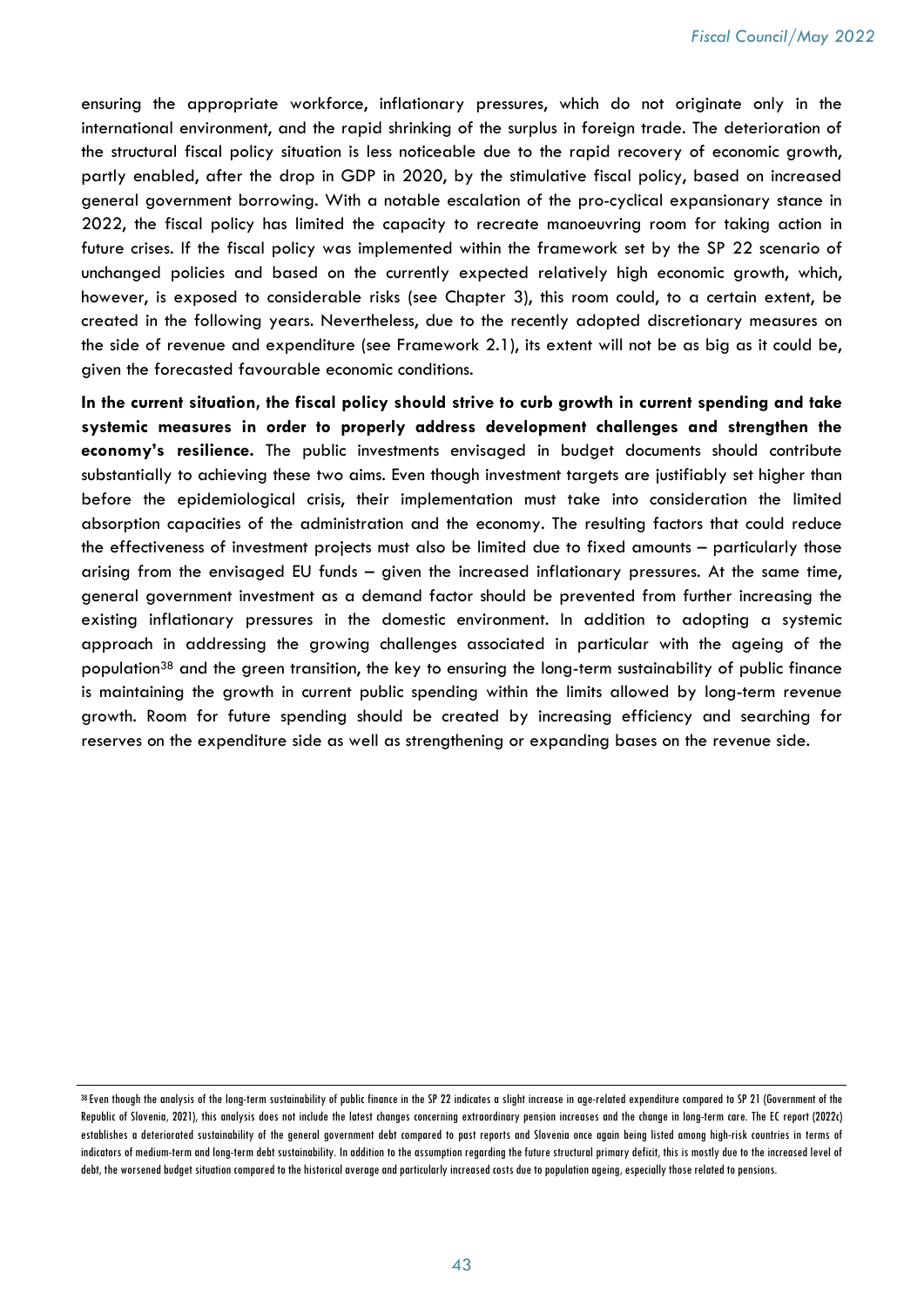## Box 4.1: Fulfilment of the fiscal rules in the 2022 Stability Programme

The quantitative assessment of the fulfilment of the fiscal rules is exposed to many uncertainties. In light of growing uncertainty since the beginning of the epidemic, many rules arising from national and EU legislation were coupled with additional derivative indicators monitored by the EC, which the FC supplements with alternative indicators. The methodological challenges pertaining to the calculation of the parameters that affect assessment of the fulfilment of many fiscal rules are particularly great in this time of major oscillations in economic activity.<sup>1</sup> Furthermore, in assessing compliance with the fiscal rules in the SP 22, the specifics of the no-policy-change scenario must be highlighted. The interpretation of the assessment of compliance with the rules must take into account that the structural position of the fiscal policy may change without any further action and merely as a result of previously adopted measures.<sup>2</sup>

### Despite the high level of expenditure, the nominal general government deficit is expected to fall below the permitted limit in the projected period, particularly due to the cyclical high revenue

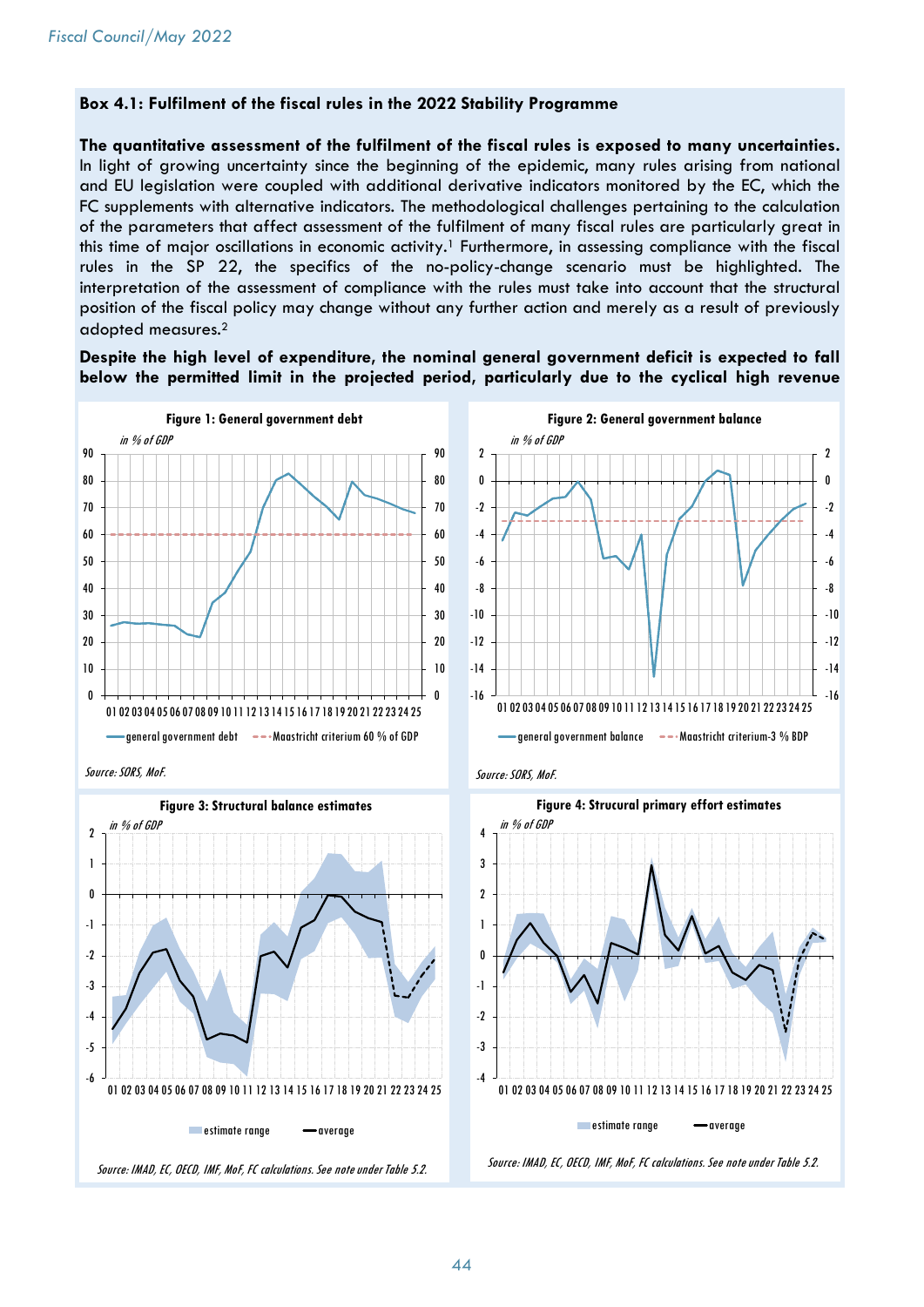growth. The general government deficit is expected to drop to the threshold of -3% of GDP next year. This threshold is reached particularly as a result of the relatively high economic growth and inflation, which further increases budget revenue in the short-term. The risk analysis (see Chapter 3, particularly Figure 3.1) shows a relatively high degree of likelihood of the Maastricht reference value for the general government balance not being achieved in the case of even a small deviation in economic growth from that envisaged in IMAD's baseline scenario. Not counting investments, the static assessment shows a general government balance surplus which, despite substantially higher GDP (by EUR 14.4 billion on average) and thus higher revenue (by EUR 5.8 billion on average), is only EUR 250 million higher in the 2023–2025 average than the equally defined balance in 2019.

The structural deficit is expected to deviate from the minimum permitted structural balance calculated on the basis of EU rules (the MTO) and the structural effort is expected to be reached in the last two years of the SP 22 projections. According to the current FC calculations, the structural deficit in the initial period of the SP 22 is expected to amount to approximately -3% of GDP,<sup>3</sup> thus significantly exceeding the currently estimated MTO, which stands at 0.25% of GDP.<sup>4</sup> The structural deficit is not expected to achieve the MTO level in the SP 22 period (up to 2025). Based on the deviation of the structural deficit from the MTO and in accordance with the provisions of the FRA (Article 15) and the EU rules (EC, 2019), the structural effort in the following years should be at least 0.6% of GDP per year. According to the SP 22 no-policy-change scenario, this effort is backloaded to the end of the projections in 2024 and 2025.

A sufficient structural effort in the last years of the SP 22 projections is enabled particularly by the current high level of expenditure, causing a high structural deficit in 2022; the level of expenditure is also too high in the entire SP 22 period due to the high level in 2022, despite anticipated favourable cyclic conditions. Total expenditure remains nominally high in the SP 22 period, despite the absence of expenditure related to COVID-19 measures, but its share in GDP is decreasing with growth half that of GDP. The FC's calculations show that, on average, under the no-policy-change scenario, despite the anticipated high nominal growth in revenue, which stands at the current estimated growth in potential GDP, and the more or less unchanged estimated output gap, expenditure remains above the threshold determined by the required structural effort.

Alternative estimates of expenditure levels and its growth show that, even under the no-policychange scenario, these are generally above the thresholds of medium-term fiscal policy sustainability. A comparison of the levels of expenditure with those that would be allowed only by the growth in economic potential<sup>5</sup> shows that, according to the scenario of unchanged policies, as a result of significantly exceeded levels in 2020 and 2021<sup>6</sup> and the measures increasing expenditure



Source: SORS, MoF, FC calculations.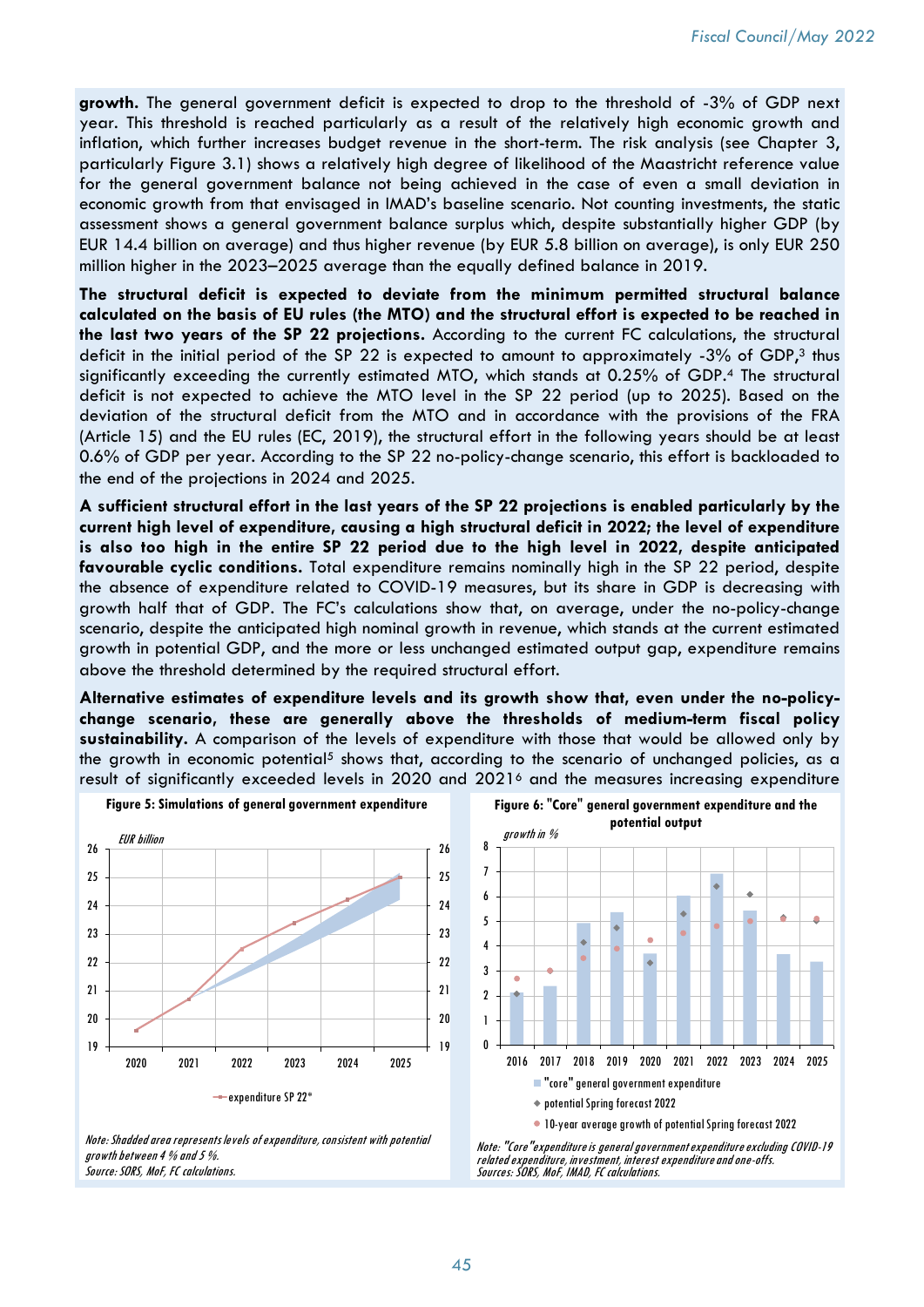### Table: Overview of fulfilment of fiscal rules in force in SP 22

|                                                                                              |             | 2021     | 2022    | 2023                               | 2024                 | 2025    |
|----------------------------------------------------------------------------------------------|-------------|----------|---------|------------------------------------|----------------------|---------|
| Macroeconomic variables                                                                      |             |          |         |                                    |                      |         |
| Real GDP growth (%)                                                                          | <b>IMAD</b> | 8.1      | 4.2     | 3.0                                | 2.8                  | 2.6     |
| <b>GDP</b> nominal (EUR million)                                                             | <b>IMAD</b> | 52,020   |         | 56,167 59,768 62,882 65,835        |                      |         |
| GDP deflator (%)                                                                             | <b>IMAD</b> | 2.6      | 3.6     | 3.3                                | 2.3                  | 2.1     |
| GDP potential growth (%)                                                                     | <b>IMAD</b> | 2.7      | 2.8     | 2.8                                | 2.9                  | 2.9     |
| Medium-term potential GDP growth BDP $(\%)^1$                                                | <b>IMAD</b> | 2.3      | 2.5     | 2.7                                | 2.8                  | 2.8     |
| Output gap (in $\%$ of potential BDP) <sup>2</sup>                                           | $F$ $C$     | 0.5      | 1.4     | 1.3                                | 1.5                  | 1.1     |
| <b>National fiscal rule</b>                                                                  |             |          |         |                                    |                      |         |
| General government expenditure (EUR million)                                                 | МF          |          |         | 25,548 26,525 27,329 27,857 28,670 |                      |         |
| National rule - maximum general government expenditure (EUR million) <sup>3</sup>            | $F$ $C$     |          |         |                                    | 26,852 27,482 28,208 |         |
| Frameworks for the preparation of the gen. government budgets Sept. and Nov.21 (EUR million) | <b>MF</b>   |          |         | 25,800 26,105 25,980 25,430        |                      |         |
| <b>EU</b> fiscal rules                                                                       |             |          |         |                                    |                      |         |
| General government balance (% of GDP)                                                        | <b>MF</b>   | $-5.2$   | $-4.1$  | $-3.0$                             | $-2.1$               | $-1.7$  |
| Maastricht criterium (% of GDP)                                                              | E           | $-3.0$   | $-3.0$  | $-3.0$                             | $-3.0$               | $-3.0$  |
| Gross general government debt (% of GDP)                                                     | <b>MF</b>   | 74.7     | 73.3    | 71.5                               | 69.5                 | 68.0    |
| Maastricht criterium (% of GDP)                                                              | EC.         | 60.0     | 60.0    | 60.0                               | 60.0                 | 60.0    |
| Permitted debt level according to EU rules (% of GDP):                                       |             |          |         |                                    |                      |         |
| $-1/20^{th}$ rule <sup>4</sup>                                                               | FC.         | .        | 74.0    | 73.4                               | 72.7                 | 72.0    |
| - backward-looking benchmark <sup>4</sup>                                                    | FC.         | .        | 72.2    | 74.3                               | 71.8                 | 70.3    |
| - forward-looking benchmark <sup>4</sup>                                                     | F()         | .        | 71.8    | 70.3                               | 68.7                 | 65.1    |
| - cyclically-adjusted debt reduction benchmark <sup>4</sup>                                  | $F$ C       | .        | 72.1    | 76.8                               | 72.0                 | 69.5    |
| <b>Structural balance (% of GDP)</b>                                                         | FC          | $-0.9$   | $-3.3$  | $-3.4$                             | $-2.7$               | $-2.1$  |
| Medium term objective according to EU rules - MTO (% of GDP) $^5$                            | $E$ $F$ $C$ | $-0.25$  | $-0.25$ | 0.25                               | 0.25                 | 0.25    |
| Change in structural balance (% of GDP)                                                      | FC          | $-0.1$   | $-2.4$  | $-0.1$                             | 0.8                  | 0.6     |
| Required annual fiscal adjustment ( $\%$ of GDP) $^6$                                        | F           | $\cdots$ | .       | 0.6                                | 0.6                  | $0.6\,$ |
| EU expenditure benchmark - net expenditure nominal growth (%)                                | FC          | 5.5      | 1.9     | 4.8                                | 6.4                  | 6.4     |
| Permitted nominal annual net expenditure growth (%)                                          | FC.         | 2.6      | 3.6     | 4.6                                | 3.7                  | 3.5     |
| EU expenditure benchmark - net expenditure nominal growth excl. one-offs (%)                 | FC          | 6.6      | 9.4     | 7.8                                | 6.5                  | 6.4     |
| Permitted nominal annual net expenditure growth excluding one-offs (%)                       | $F$ $C$     | 2.6      | 3.6     | 4.6                                | 3.7                  | 3.5     |
| <b>Alternative indicators</b>                                                                |             |          |         |                                    |                      |         |
| "Core" general government expenditure $\left(\% \right)^7$                                   | F           | 6.0      | 6.9     | 5.4                                | 3.7                  | 3.4     |
| $\vert$ Fiscal stance - with EU funds, excl. COVID measures (% of GDP) $^8$                  | FC          | $-1.1$   | $-2.5$  | $-0.6$                             | 0.5                  | $-0.2$  |

Source: SORS, MoF, IMAD, EC, Official Gazette of the Republic of Slovenia, FC calculations.

<sup>1</sup> 10-year average, which takes into account previous five years, current year and next 4 years.

<sup>2</sup>Average of 9 estimates used by the FC. See Table 5.2 in the statistical annex.

<sup>3</sup>Taking into account SP 22 revenue projections and FC estimates.

<sup>4</sup>No data for 2021, as this is the base year for calculations.

<sup>5</sup>For 2023-2025 FC estimates, as EC has not (yet) published the new calculations.

6 In 2020 and 2021 structural effort is not required due to general escape clause. In 2023-2025 FC estimate based on the matrix in Box 1.6 in EC (2019).

<sup>7</sup>Excluding expenditure on interest, investment, COVID measures and one-offs.

<sup>8</sup>Negative sign denotes primary expenditure growth exceeding medium-term GDP growth and therefore expansive fiscal policy and vice versa.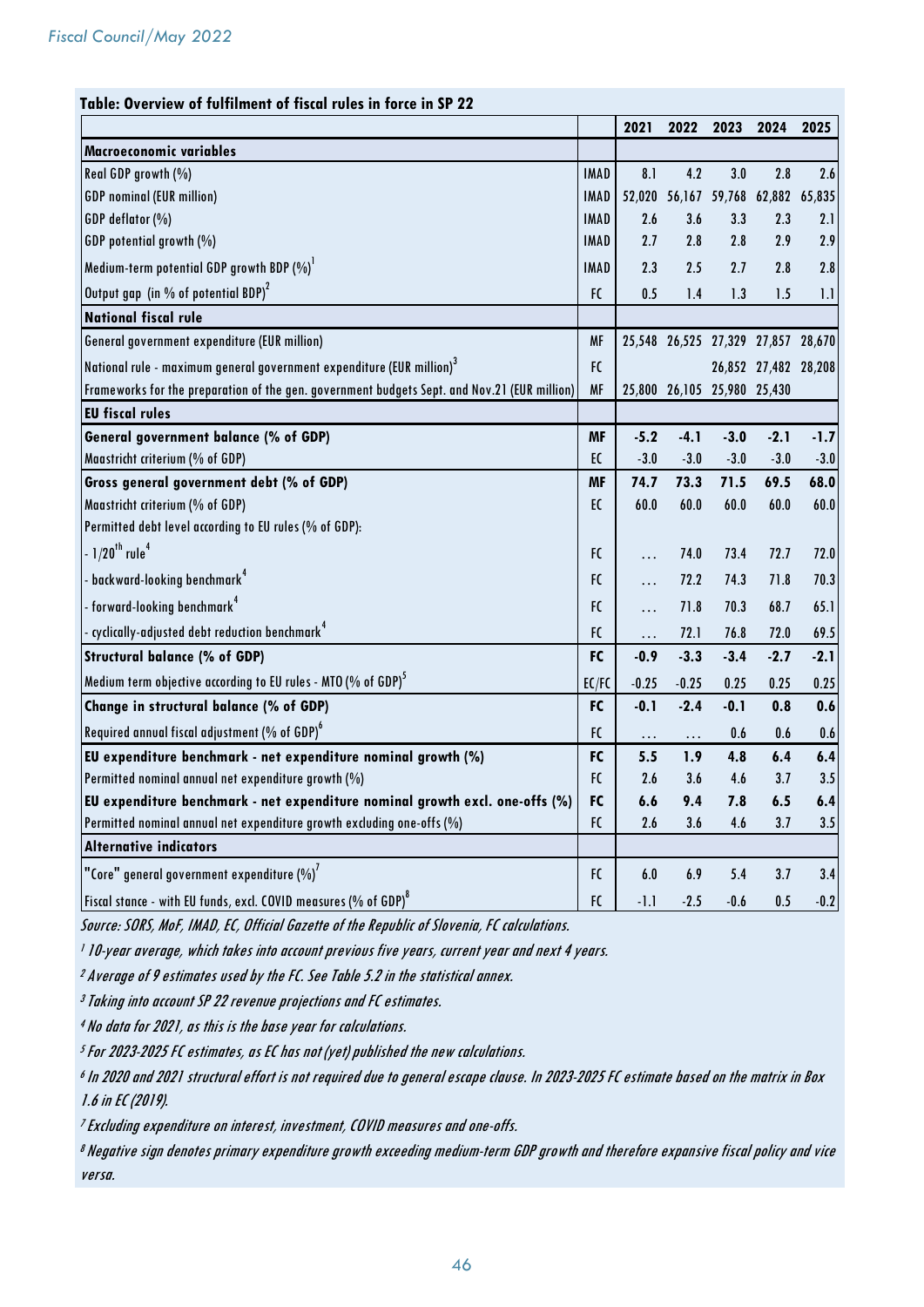further, particularly in 2022, the general government expenditure will be too high in 2023 and 2024 and will only fall below the threshold in 2025. Growth in "core" expenditure<sup>7</sup> under the SP 22 scenario in 2022 and 2023 also exceeds the anticipated growth in potential GDP<sup>8</sup> and is higher than the average growth of such expenditure in the last decade and a half. The excessive growth in expenditure and the overly expansive trend in fiscal policy is also shown by calculations based on the EU expenditure rule and the alternative indicator introduced by the EC in the period of crisis and uncertainty regarding the calculation of the structural fiscal indicators.<sup>9</sup> In both cases, the inadequacy of the fiscal policy is, to a large extent, due to the excessive growth in current spending.

Pursuant to the rules of the Fiscal Pact laid down in the preventive arm of the Stability and Growth Pact, general government debt exceeding 60% of GDP must be gradually reduced. Slovenia is expected to comply with this rule in 2023 and 2025, although debt is expected to remain above the 60% of GDP threshold in 2025. As the debt-to-GDP ratio over the period covered by the SP 22 exceeds the reference value set in the 1992 Maastricht Treaty establishing the EU, Slovenia is required to reduce its general government debt in line with the yearly dynamic, which on average over the past three years corresponds to a  $1/20$  deviation in the debt level from the 60% of GDP in the base year. This means that the debt has to be decreased by approximately 0.7 p.p. of GDP per year on a three-year average. Due to the high increase in debt in 2020, which affects the calculation of the average in the following years, and the high economic cycle in 2021 and 2022, this rule is only expected to be met in the 2023–2025 period. Between 2023 and 2025 alone, the debt level is expected to be below at least one of the limits, i.e. the backward-looking debt limit, the forwardlooking limit and the business cycle-observing limit, as defined by the Fiscal Compact.

<sup>5</sup>Growth in general government expenditure is sustainable in the long term if it is in line with growth in economic potential. Revenue growth can deviate from growth in economic potential, in addition to cyclical reasons, especially in the event of discretionary tax changes, so expenditure usually needs to be adjusted to such structural changes.

<sup>6</sup>See the FC's assessment (2021g) of the proposal to amend the Framework for the preparation of general government budgets for the2020–2022 period.

<sup>7</sup>General government expenditure, net of COVID-related expenditure and expenditure on interest, investments, investment grants, capital transfers and one-off expenditure.

<sup>8</sup>Comparisons with annual estimates of growth in nominal potential GDP are less appropriate at the moment due to the high inflation, which is expected to be temporary. Taking into account the temporarily high inflation, the nominal economic potential can be overestimated, which can have a pro-cyclical effect on the fiscal policy direction based on such indicators. 9 See, for instance, Box 2 (pp. 14–15) in EC (2021).

<sup>1</sup>See, for instance, Box 1.1 in FC (2020e).

<sup>2</sup>This can occur, for instance, if the indexation rate lags behind the anticipated nominal growth in revenue (or growth in potential GDP) or if the extent of measures is defined nominally (e.g. a predetermined annual increase in the tax relief amount which results in differing annual decreases in revenue relative to GDP).

<sup>3</sup>The assessment accounts for the indirect effects of COVID-19-related measures on the general government balance as a one-time factor.

<sup>4</sup>The minimum permitted structural balance according to the EU rules (MTO) for Slovenia in the 2020–2022 period was most recently set in spring 2019 (EC, 2019) at -0.25% of GDP. . The MTO assessment should have been officially revised at the beginning of 2022 and will be valid for the 2023–2025 period, but this assessment was not (yet) available at the time this document was prepared. For the purpose of this assessment, the FC made its own calculation, which contains most of the same parameters used in the EC's official calculation. The calculation shows that the MTO value could increase to +0.25% of GDP. This would be partly due to the higher level of debt and in particular the changing pension legislation and the consequent increase in the anticipated long-term costs of the aging of the population. In light of the currently applicable fiscal rules, a rise in MTO reflects the need for stricter fiscal policy to ensure the medium-term sustainability of public finances in the future.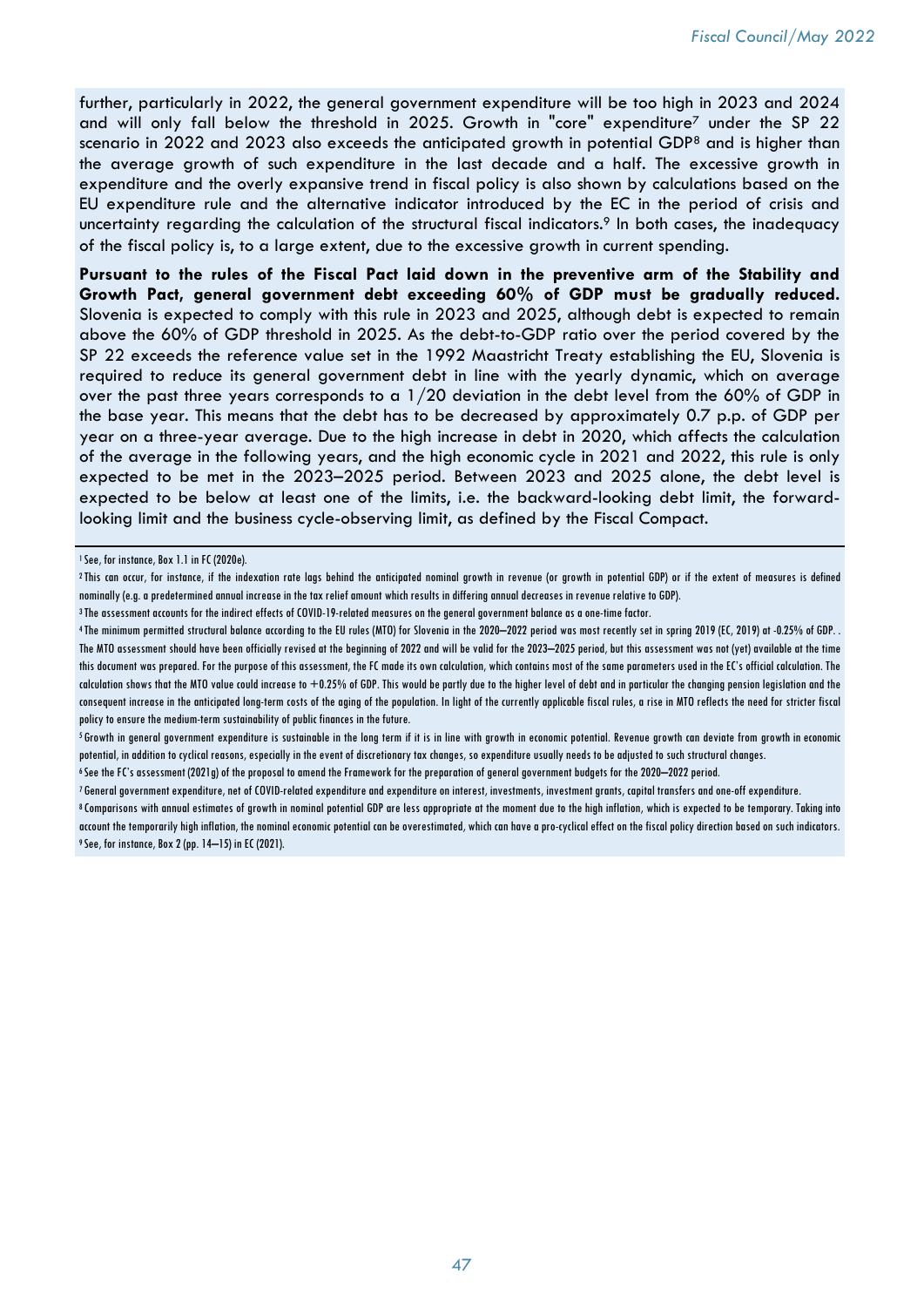|        | 030         | ទី          | <sub>군</sub> | ⋚      | <b>IMAD</b>          | ጛ           | OECD   | ទី             |                                                                                           |           |                                                                                                                                   |
|--------|-------------|-------------|--------------|--------|----------------------|-------------|--------|----------------|-------------------------------------------------------------------------------------------|-----------|-----------------------------------------------------------------------------------------------------------------------------------|
|        |             |             |              |        |                      |             |        |                |                                                                                           |           |                                                                                                                                   |
| 1.7    | 5.4         | $\ddot{1}$  | ယ္က          | ب<br>پ | $\ddot{5}$           | دي<br>ن     | ς<br>Σ |                |                                                                                           |           |                                                                                                                                   |
|        | ĉ.o         | ς,          |              | 4.9    | $\mathbf{r}$         | Ê           | 4.2    |                |                                                                                           |           |                                                                                                                                   |
| ္မိ    | $\tilde{c}$ | $\tilde{c}$ |              |        | 21                   | م.<br>سا    | 45     |                |                                                                                           |           |                                                                                                                                   |
| $-0.4$ | خ<br>ج      | ູ່ຕ່        |              |        | ្ជិ                  | ິວ          | ິຣ     |                |                                                                                           |           | $\frac{6}{8}$                                                                                                                     |
|        | $\tilde{c}$ | 4.8         |              |        | 43                   | د،<br>ن     | یت     |                |                                                                                           |           |                                                                                                                                   |
|        | ニ           |             |              |        | <b>م</b> :           | ದ           |        | $\overline{t}$ |                                                                                           |           |                                                                                                                                   |
|        |             |             |              |        |                      |             |        | 4.6            |                                                                                           |           |                                                                                                                                   |
|        |             | ິວ          |              |        | $\tilde{\mathbf{c}}$ | $\tilde{0}$ |        |                |                                                                                           |           |                                                                                                                                   |
|        |             |             |              | 2022   |                      |             |        |                | (Nov.21) (Dec.21) (Feb.22) (Apr.22) (Apr.22) (Nov.21) (Dec.21) (Dec.<br>$2.3$ $3.3$ $3.3$ | ین<br>منا | S EC IMF IMAD<br>21) (Feb.22) (Apr.22) (Apr.22<br>$\begin{array}{c c}\n3.6\n\end{array}$<br>$\begin{array}{c c} & 30 \end{array}$ |

Table 5.1: Comparison of macroeconomic projections for 2022 in 2023 Table 5.1: Comparison of macroeconomic projections for 2022 in 2023

Source: IMF, EC, OECD, BoS, IMAD. Source: IMF, EC, OECD, BoS, IMAD.

5. Statistical annex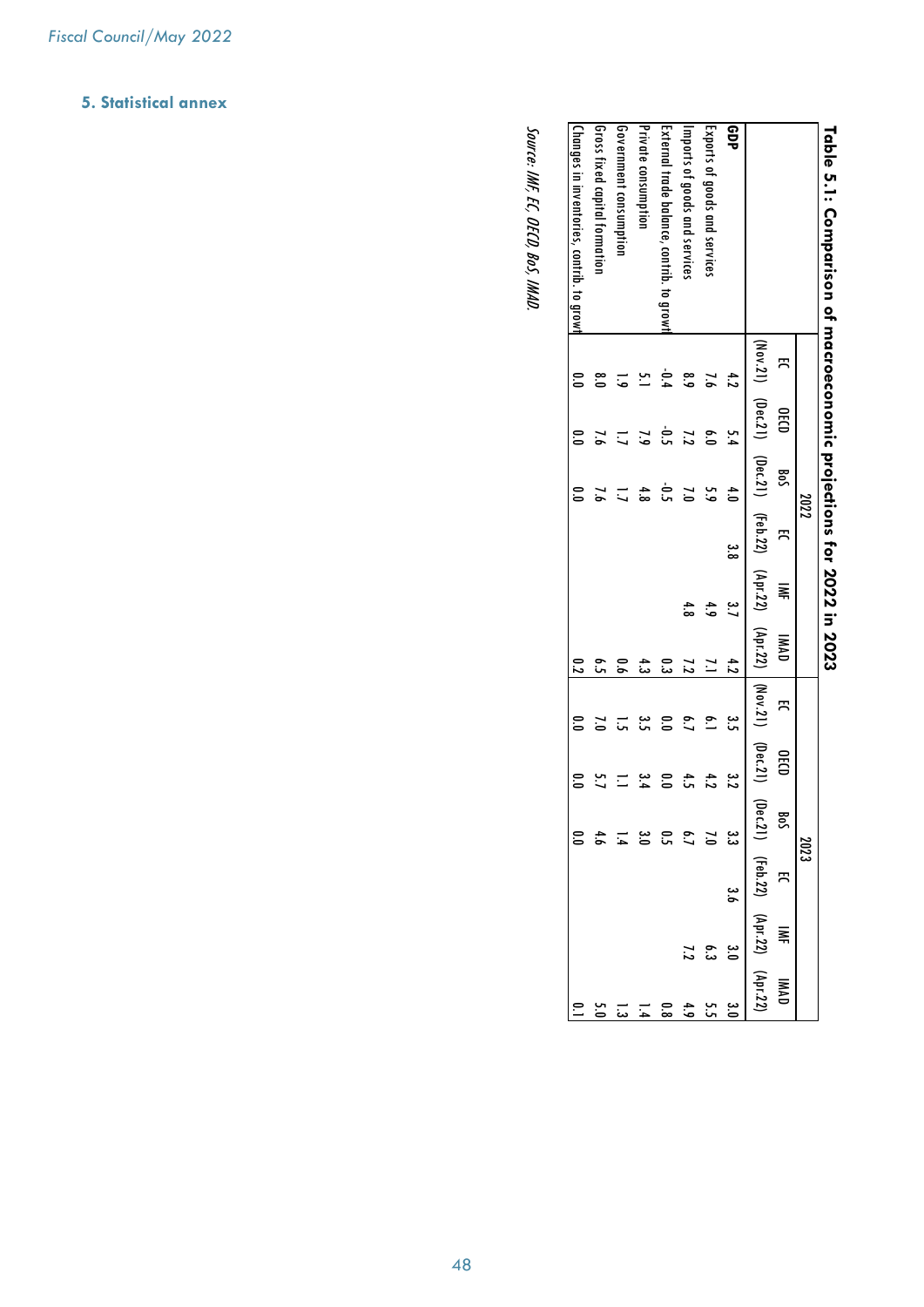Table 5.2: Output gap estimates

|      | <b>IMF</b> | European   | <b>OECD</b> | <b>IMAD</b> | MoF       | <b>HP</b> filter | based on | factor    | <b>Blanchard-</b> |           | average of average of average of |              |
|------|------------|------------|-------------|-------------|-----------|------------------|----------|-----------|-------------------|-----------|----------------------------------|--------------|
|      | (Apr. 22)  | Commission | (Dec. 21)   | (Apr. 22)   | (Apr. 22) |                  | GDP      | models    | Quah              | all       | institutions estimates           |              |
|      |            | (Nov. 21)  |             |             |           |                  | averages |           |                   | estimates |                                  | based on     |
|      |            |            |             |             |           |                  |          |           |                   |           |                                  | prod. funct. |
| 2002 | $-1.1$     | 0.9        | 0.6         | 0.4         | 0.3       | $-0.8$           | $-0.3$   | $\ddotsc$ | $-0.8$            | $-0.1$    | 0.2                              | 0.5          |
| 2003 | 0.1        | $0.8\,$    | 0.1         | 0.3         | 0.1       | $-1.5$           | $-1.3$   | 2.2       | $-1.4$            | $-0.1$    | 0.3                              | 0.4          |
| 2004 | $-1.4$     | 1.9        | 1.1         | 1.4         | 1.1       | $-0.8$           | $-1.0$   | 3.0       | $-0.8$            | 0.5       | $0.8\,$                          | 1.5          |
| 2005 | $-0.5$     | 2.6        | 1.6         | 2.3         | 2.0       | $-0.5$           | $-1.2$   | 2.6       | 0.1               | 1.0       | 1.6                              | 2.3          |
| 2006 | 2.8        | 4.9        | 4.2         | 4.6         | 4.3       | 2.0              | 1.1      | 4.1       | 2.4               | 3.4       | 4.1                              | 4.6          |
| 2007 | 5.3        | 8.2        | $\pmb{8.0}$ | 8.2         | 7.6       | 6.5              | 5.8      | $6.8\,$   | 6.8               | 7.0       | 7.4                              | $\pmb{8.0}$  |
| 2008 | 5.4        | 7.8        | 8.4         | $\pmb{8.0}$ | 7.5       | 8.4              | 7.7      | 4.5       | 6.8               | 7.2       | 7.4                              | 7.8          |
| 2009 | $-3.0$     | $-2.6$     | $-1.9$      | $-2.4$      | $-2.6$    | $-0.7$           | $-1.5$   | $-7.2$    | $-2.3$            | $-2.7$    | $-2.5$                           | $-2.5$       |
| 2010 | $-1.0$     | $-2.6$     | $-2.1$      | $-2.4$      | $-2.4$    | 0.2              | $-0.3$   | $-2.6$    | $-3.4$            | $-1.8$    | $-2.1$                           | $-2.4$       |
| 2011 | $0.6\,$    | $-2.6$     | $-2.3$      | $-2.5$      | $-2.4$    | 0.7              | $1.0$    | $-2.2$    | $-2.5$            | $-1.3$    | $-1.8$                           | $-2.5$       |
| 2012 | $-2.0$     | $-5.7$     | $-5.8$      | $-5.9$      | $-5.6$    | $-2.4$           | $-1.7$   | $-5.7$    | $-4.5$            | $-4.4$    | $-5.0$                           | $-5.7$       |
| 2013 | $-3.0$     | $-7.4$     | $-7.8$      | $-7.6$      | $-7.2$    | $-4.2$           | $-3.5$   | $-4.9$    | $-8.0$            | $-5.9$    | $-6.6$                           | $-7.4$       |
| 2014 | $-2.3$     | $-5.8$     | $-6.5$      | $-6.2$      | $-5.7$    | $-2.9$           | $-2.0$   | $-2.5$    | $-5.3$            | $-4.4$    | $-5.3$                           | $-5.9$       |
| 2015 | $-1.8$     | $-4.6$     | $-6.1$      | $-5.2$      | $-4.7$    | $-2.7$           | $-1.9$   | $-1.4$    | $-4.1$            | $-3.6$    | $-4.5$                           | $-4.8$       |
| 2016 | $-0.2$     | $-2.6$     | $-5.1$      | $-3.3$      | $-2.8$    | $-2.0$           | $-1.4$   | $0.0\,$   | $-2.0$            | $-2.1$    | $-2.8$                           | $-2.9$       |
| 2017 | $0.0\,$    | $0.7\,$    | $-2.8$      | $-0.1$      | $0.2\,$   | $0.0\,$          | 0.6      | 2.1       | 0.4               | 0.1       | $-0.4$                           | 0.3          |
| 2018 | 0.3        | 3.1        | $-1.2$      | 2.2         | 2.4       | 1.6              | 2.2      | 2.5       | 3.3               | 1.8       | 1.4                              | 2.6          |
| 2019 | 0.7        | $3.8\,$    | $-0.6$      | 2.9         | 3.0       | 2.1              | 2.3      | 2.0       | 3.7               | 2.2       | 1.9                              | 3.2          |
| 2020 | $-2.8$     | $-2.6$     | $-7.1$      | $-3.6$      | $-3.5$    | $-4.8$           | $-5.1$   | $-4.4$    | $-1.1$            | $-3.9$    | $-3.9$                           | $-3.2$       |
| 2021 | 1.6        | $1.0\,$    | $-3.7$      | 1.5         | 1.3       | $-0.1$           | $-0.4$   | $3.0\,$   | $0.6\,$           | 0.5       | 0.3                              | 1.3          |
| 2022 | 1.3        | 2.1        | $-0.8$      | 2.9         | 2.5       | 1.1              | 1.0      | 1.3       | 1.3               | 1.4       | 1.6                              | 2.5          |
| 2023 | $0.8\,$    | 2.3        | 0.2         | 3.1         | 2.6       | $1.1\,$          | $0.8\,$  | 0.3       | 0.3               | 1.3       | 1.8                              | 2.6          |
| 2024 | $\cdots$   | $\cdots$   | $\cdots$    | 3.0         | 2.4       | 1.1              | 0.5      | 1.1       | 0.8               | 1.5       | 2.7                              | 2.7          |
| 2025 | $\cdots$   | $\cdots$   | $\cdots$    | 2.6         | 1.9       | $0.8\,$          | 0.3      | 0.7       | 0.6               | 1.1       | 2.2                              | 2.2          |

Source: IMAD, EC, IMF, OECD, Stability Programme 2022, FC calculations.

Note: The table shows estimates of the output gap by domestic and international institutions that provide these estimates for Slovenia (IMAD, MF, EC, IMF, OECD). It should be noted that due to incomplete time series the table does not include estimates of all institutions that provide the estimates of the output gap for Slovenia for the duration of the current SP period (missing are the EC, IMF and OECD forecasts for 2024 and 2025). In addition, the table also shows estimates of the output gap generated by statistical models in which the potential product is determined by (i) HP filters at different values of the parameter  $\lambda$  (10,100,400), (ii) the 3-, 5- and 7-year average of GDP, (iii) factor models estimated on the basis of survey about limitations in the economy and forecasts of a simple VAR model that includes these factors, as well as factor models that take into account a large number of IMAD and EC macroeconomic variables in its estimates and forecasts; and (iv) the SVAR model based on the Blanchard and Quah methodology (1989), which uses restrictions with regard to the assumption that GDP is affected in the long term only by shocks to the aggregate supply, while demand shocks affect activity levels only in the short term.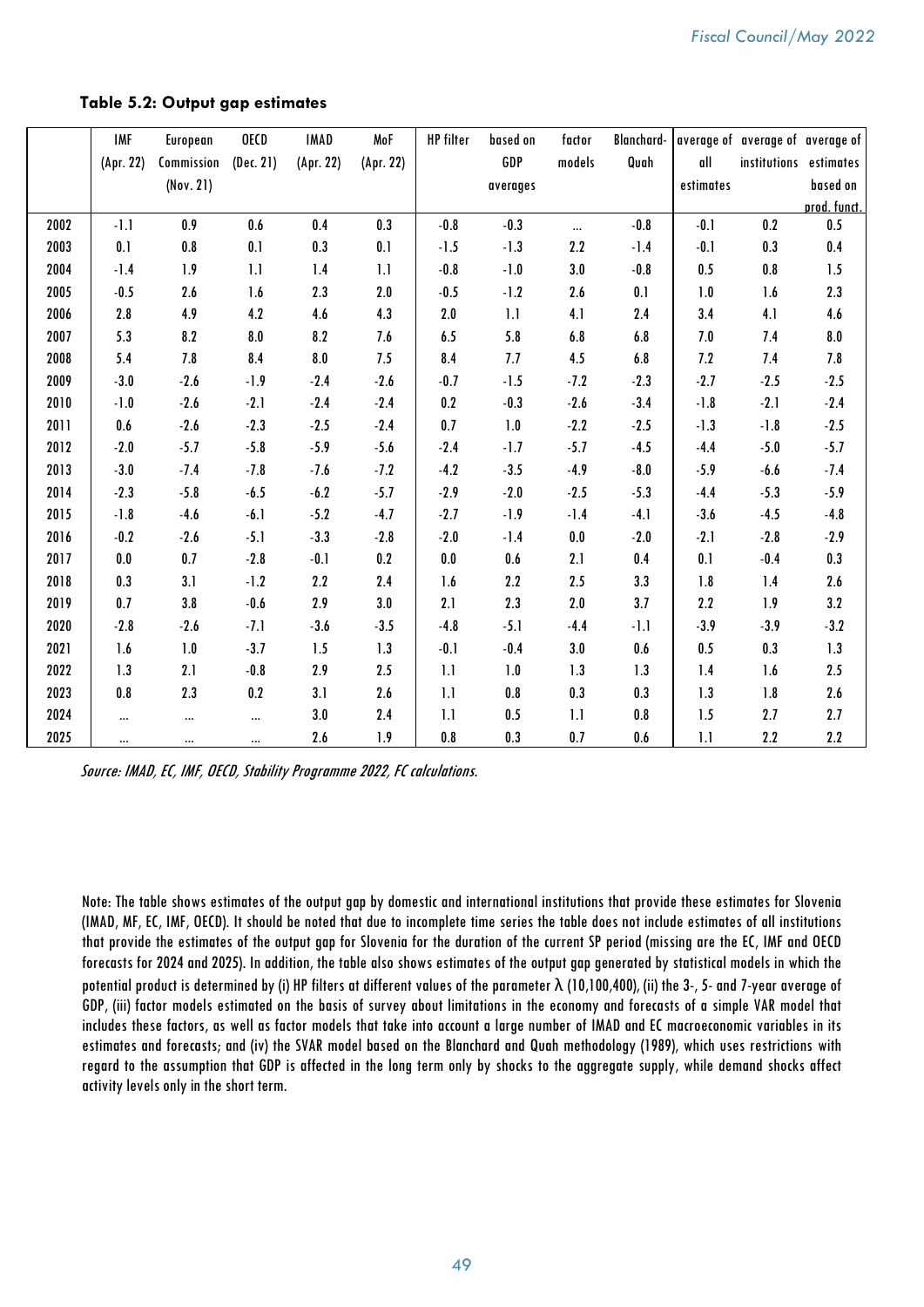|      | <b>IMF</b> | European   | OECD      | <b>IMAD</b> | MoF       | <b>HP</b> filter | based on | factor    | <b>Blanchard-</b> |           | average of average of average of |              |
|------|------------|------------|-----------|-------------|-----------|------------------|----------|-----------|-------------------|-----------|----------------------------------|--------------|
|      | (Apr. 22)  | Commission | (Dec. 21) | (Apr. 22)   | (Apr. 22) |                  | GDP      | models    | Quah              | all       | institutions estimates           |              |
|      |            | (Nov. 21)  |           |             |           |                  | averages |           |                   | estimates |                                  | based on     |
|      |            |            |           |             |           |                  |          |           |                   |           |                                  | prod. funct. |
| 2002 | $-3.3$     | $-4.2$     | $-4.1$    | $-4.0$      | $-3.9$    | $-3.4$           | $-3.6$   | $\ddotsc$ | $-3.4$            | $-3.7$    | $-3.9$                           | $-4.0$       |
| 2003 | $-2.7$     | $-3.0$     | $-2.7$    | $-2.8$      | $-2.6$    | $-1.9$           | $-2.0$   | $-3.6$    | $-1.9$            | $-2.6$    | $-2.7$                           | $-2.8$       |
| 2004 | $-1.0$     | $-2.5$     | $-2.2$    | $-2.3$      | $-2.2$    | $-1.3$           | $-1.2$   | $-3.1$    | $-1.3$            | $-1.9$    | $-2.1$                           | $-2.4$       |
| 2005 | $-1.1$     | $-2.5$     | $-2.1$    | $-2.4$      | $-2.2$    | $-1.1$           | $-0.8$   | $-2.5$    | $-1.4$            | $-1.8$    | $-2.1$                           | $-2.4$       |
| 2006 | $-2.5$     | $-3.5$     | $-3.2$    | $-3.4$      | $-3.2$    | $-2.2$           | $-1.8$   | $-3.2$    | $-2.4$            | $-2.8$    | $-3.2$                           | $-3.4$       |
| 2007 | $-2.5$     | $-3.9$     | $-3.8$    | $-3.9$      | $-3.6$    | $-3.1$           | $-2.8$   | $-3.2$    | $-3.3$            | $-3.3$    | $-3.5$                           | $-3.8$       |
| 2008 | $-3.9$     | $-5.1$     | $-5.3$    | $-5.1$      | $-4.9$    | $-5.3$           | $-5.0$   | $-3.5$    | $-4.6$            | $-4.7$    | $-4.9$                           | $-5.0$       |
| 2009 | $-4.4$     | $-4.6$     | $-4.9$    | $-4.7$      | $-4.6$    | $-5.5$           | $-5.1$   | $-2.4$    | $-4.7$            | $-4.6$    | $-4.6$                           | $-4.6$       |
| 2010 | $-5.0$     | $-4.3$     | $-4.5$    | $-4.4$      | $-4.4$    | $-5.6$           | $-5.4$   | $-4.3$    | $-3.9$            | $-4.6$    | $-4.5$                           | $-4.3$       |
| 2011 | $-5.8$     | $-4.3$     | $-4.4$    | $-4.3$      | $-4.4$    | $-5.8$           | $-6.0$   | $-4.5$    | $-4.3$            | $-4.8$    | $-4.6$                           | $-4.3$       |
| 2012 | $-3.1$     | $-1.4$     | $-1.3$    | $-1.3$      | $-1.4$    | $-2.9$           | $-3.2$   | $-1.4$    | $-2.0$            | $-2.0$    | $-1.7$                           | $-1.4$       |
| 2013 | $-3.3$     | $-1.2$     | $-1.0$    | $-1.1$      | $-1.3$    | $-2.7$           | $-3.0$   | $-2.3$    | $-0.9$            | $-1.9$    | $-1.6$                           | $-1.2$       |
| 2014 | $-3.4$     | $-1.7$     | $-1.4$    | $-1.6$      | $-1.8$    | $-3.1$           | $-3.5$   | $-3.3$    | $-1.9$            | $-2.4$    | $-2.0$                           | $-1.7$       |
| 2015 | $-1.9$     | $-0.6$     | 0.1       | $-0.4$      | $-0.6$    | $-1.5$           | $-1.9$   | $-2.1$    | $-0.9$            | $-1.1$    | $-0.7$                           | $-0.5$       |
| 2016 | $-1.7$     | $-0.6$     | 0.5       | $-0.3$      | $-0.5$    | $-0.9$           | $-1.2$   | $-1.8$    | $-0.9$            | $-0.8$    | $-0.5$                           | $-0.5$       |
| 2017 | 0.1        | $-0.3$     | 1.4       | 0.1         | $-0.1$    | $0.0\,$          | $-0.2$   | $-0.9$    | $-0.2$            | 0.0       | 0.2                              | $-0.1$       |
| 2018 | $0.6\,$    | $-0.7$     | 1.3       | $-0.2$      | $-0.3$    | $0.0\,$          | $-0.3$   | $-0.4$    | $-0.7$            | $-0.1$    | $0.1\,$                          | $-0.4$       |
| 2019 | 0.1        | $-1.3$     | $0.8\,$   | $-0.9$      | $-1.0$    | $-0.5$           | $-0.6$   | $-0.4$    | $-1.3$            | $-0.6$    | $-0.4$                           | $-1.0$       |
| 2020 | $-1.3$     | $-1.4$     | 0.7       | $-0.9$      | $-1.0$    | $-0.3$           | $-0.2$   | $-0.5$    | $-2.1$            | $-0.8$    | $-0.8$                           | $-1.1$       |
| 2021 | $-1.4$     | $-1.1$     | $1.1\,$   | $-1.4$      | $-1.3$    | $-0.6$           | $-0.5$   | $-2.1$    | $-0.9$            | $-0.9$    | $-0.8$                           | $-1.2$       |
| 2022 | $-3.3$     | $-3.6$     | $-2.3$    | $-4.0$      | $-3.8$    | $-3.2$           | $-3.1$   | $-3.2$    | $-3.3$            | $-3.3$    | $-3.4$                           | $-3.8$       |
| 2023 | $-3.1$     | $-3.9$     | $-2.9$    | $-4.2$      | $-4.0$    | $-3.3$           | $-3.2$   | $-2.9$    | $-2.9$            | $-3.4$    | $-3.6$                           | $-4.0$       |
| 2024 |            | $\cdots$   | $\cdots$  | $-3.3$      | $-3.1$    | $-2.5$           | $-2.2$   | $-2.5$    | $-2.3$            | $-2.7$    | $-3.2$                           | $-3.2$       |
| 2025 |            | $\cdots$   | $\cdots$  | $-2.8$      | $-2.5$    | $-2.0$           | $-1.7$   | $-1.9$    | $-1.8$            | $-2.1$    | $-2.6$                           | $-2.6$       |

# Table 5.3: Structural balance estimates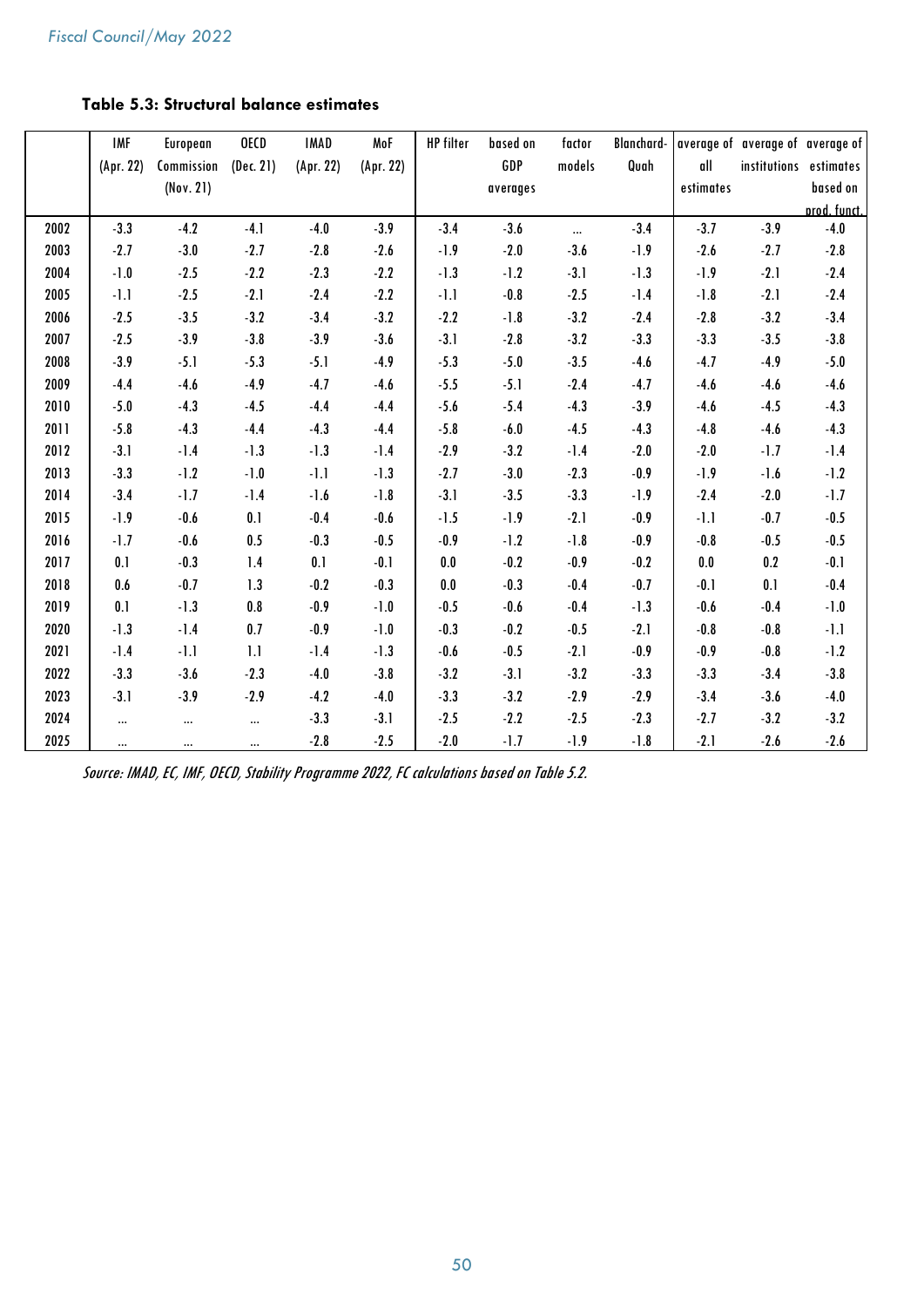Table 5.4: Structural effort estimates

|      | <b>IMF</b> | European   | OECD      | <b>IMAD</b> | MoF       | <b>HP</b> filter | based on | factor    | <b>Blanchard-</b> |           | average of average of average of |              |
|------|------------|------------|-----------|-------------|-----------|------------------|----------|-----------|-------------------|-----------|----------------------------------|--------------|
|      | (Apr. 22)  | Commission | (Dec. 21) | (Apr. 22)   | (Apr. 22) |                  | GDP      | models    | Quah              | all       | institutions                     | estimates    |
|      |            | (Nov. 21)  |           |             |           |                  | averages |           |                   | estimates |                                  | based on     |
|      |            |            |           |             |           |                  |          |           |                   |           |                                  | prod. funct. |
| 2002 | 0.1        | 0.5        | $0.7$     | $0.5\,$     | 0.5       | $0.8\,$          | $0.8\,$  | $\cdots$  | 1.5               | 0.7       | 0.4                              | $0.5\,$      |
| 2003 | $0.6\,$    | 1.3        | 1.4       | 1.2         | 1.3       | 1.5              | $1.6$    | $\ddotsc$ | 1.4               | 1.3       | 1.2                              | 1.3          |
| 2004 | 1.6        | $0.4\,$    | 0.5       | $0.4\,$     | 0.4       | $0.6\,$          | $0.8\,$  | 0.5       | $0.6\,$           | 0.7       | 0.7                              | $0.4\,$      |
| 2005 | $-0.1$     | $0.0\,$    | 0.1       | $-0.1$      | $0.0\,$   | $0.2\,$          | 0.4      | 0.5       | $-0.1$            | 0.1       | $0.0\,$                          | $0.0\,$      |
| 2006 | $-1.4$     | $-1.0$     | $-1.1$    | $-1.0$      | $-1.0$    | $-1.1$           | $-1.0$   | $-0.6$    | $-1.0$            | $-1.0$    | $-1.1$                           | $-1.0$       |
| 2007 | $0.0\,$    | $-0.4$     | $-0.6$    | $-0.5$      | $-0.4$    | $-0.9$           | $-1.0$   | $-0.1$    | $-0.9$            | $-0.5$    | $-0.4$                           | $-0.4$       |
| 2008 | $-1.4$     | $-1.2$     | $-1.5$    | $-1.3$      | $-1.3$    | $-2.2$           | $-2.2$   | $-0.3$    | $-1.3$            | $-1.4$    | $-1.3$                           | $-1.2$       |
| 2009 | $-0.5$     | 0.5        | 0.4       | $0.4\,$     | 0.3       | $-0.2$           | $-0.1$   | $1.1\,$   | $-0.2$            | 0.2       | 0.2                              | 0.4          |
| 2010 | $-0.6$     | 0.3        | 0.4       | $0.3\,$     | 0.2       | $-0.1$           | $-0.2$   | $-1.8$    | 0.9               | $-0.1$    | 0.1                              | $0.3\,$      |
| 2011 | $-0.8\,$   | $0.0\,$    | $0.1\,$   | $0.1\,$     | $0.0\,$   | $-0.2$           | $-0.6$   | $-0.2$    | $-0.4$            | $-0.2$    | $-0.1$                           | $0.0\,$      |
| 2012 | 2.6        | 2.9        | 3.1       | 3.0         | 2.9       | 2.9              | 2.7      | 3.1       | 2.4               | 2.8       | 2.9                              | 2.9          |
| 2013 | $-0.1$     | $0.2\,$    | $0.3\,$   | $0.2\,$     | 0.2       | $0.3\,$          | 0.2      | $-1.0$    | $1.0\,$           | 0.1       | 0.2                              | $0.2\,$      |
| 2014 | $-0.1$     | $-0.5$     | $-0.4$    | $-0.5$      | $-0.5$    | $-0.4$           | $-0.5$   | $-0.9$    | $-1.0$            | $-0.5$    | $-0.4$                           | $-0.5$       |
| 2015 | 1.5        | 1.1        | 1.5       | 1.2         | 1.2       | 1.5              | 1.6      | 1.2       | 1.1               | 1.3       | 1.3                              | 1.2          |
| 2016 | 0.2        | $0.0\,$    | 0.5       | 0.1         | 0.1       | $0.6\,$          | 0.7      | 0.3       | $-0.1$            | 0.3       | 0.1                              | $0.0\,$      |
| 2017 | 1.8        | $0.3\,$    | $0.8\,$   | 0.4         | 0.5       | 0.9              | $1.0\,$  | 0.9       | $0.8\,$           | $0.8\,$   | $0.8\,$                          | $0.4\,$      |
| 2018 | 0.6        | $-0.4$     | $0.0\,$   | $-0.3$      | $-0.3$    | $0.0\,$          | $0.0\,$  | $0.6\,$   | $-0.6$            | $-0.1$    | $-0.1$                           | $-0.3$       |
| 2019 | $-0.5$     | $-0.6$     | $-0.6$    | $-0.6$      | $-0.6$    | $-0.5$           | $-0.3$   | $-0.1$    | $-0.5$            | $-0.5$    | $-0.6$                           | $-0.6$       |
| 2020 | $-1.4$     | $-0.1$     | $0.0\,$   | $0.0\,$     | $0.0\,$   | $0.2\,$          | 0.4      | $-0.1$    | $-0.8$            | $-0.2$    | $-0.3$                           | $0.0\,$      |
| 2021 | $-0.1$     | $0.2\,$    | 0.4       | $-0.4$      | $-0.3$    | $-0.3$           | $-0.3$   | $-1.5$    | 1.1               | $-0.1$    | $0.0\,$                          | $-0.2$       |
| 2022 | $-1.9$     | $-2.5$     | $-3.4$    | $-2.6$      | $-2.5$    | $-2.6$           | $-2.6$   | $-1.2$    | $-2.3$            | $-2.4$    | $-2.6$                           | $-2.6$       |
| 2023 | 0.1        | $-0.2$     | $-0.6$    | $-0.2$      | $-0.2$    | $-0.1$           | $0.0\,$  | $0.3\,$   | $0.3\,$           | $-0.1$    | $-0.2$                           | $-0.2$       |
| 2024 | $\cdots$   | $\cdots$   | $\cdots$  | 0.9         | 0.9       | $0.9\,$          | 0.9      | 0.4       | 0.6               | $0.8\,$   | 0.9                              | $0.9\,$      |
| 2025 | $\cdots$   | $\cdots$   | $\cdots$  | $0.6\,$     | $0.6\,$   | 0.5              | 0.5      | 0.6       | 0.5               | 0.6       | 0.6                              | $0.6\,$      |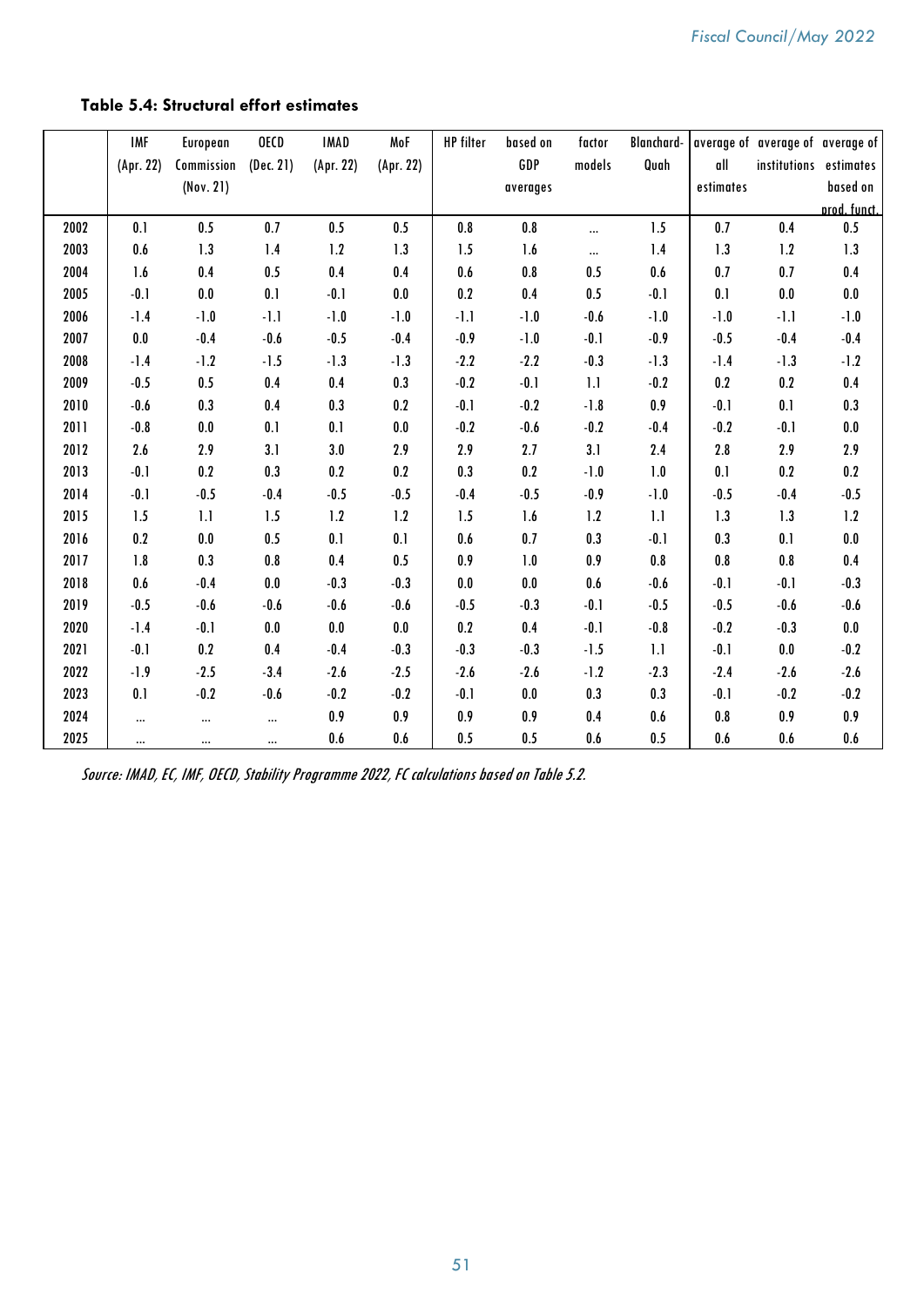|      | <b>IMF</b> | European   | <b>OECD</b> | <b>IMAD</b> | MoF       | <b>HP</b> filter | based on | factor     | <b>Blanchard-</b> |           | average of average of average of |              |
|------|------------|------------|-------------|-------------|-----------|------------------|----------|------------|-------------------|-----------|----------------------------------|--------------|
|      | (Apr. 22)  | Commission | (Dec. 21)   | (Apr. 22)   | (Apr. 22) |                  | GDP      | models     | Quah              | all       | institutions estimates           |              |
|      |            | (Nov. 21)  |             |             |           |                  | averages |            |                   | estimates |                                  | based on     |
|      |            |            |             |             |           |                  |          |            |                   |           |                                  | prod. funct. |
| 2002 | $-1.1$     | $-2.1$     | $-1.9$      | $-1.8$      | $-1.7$    | $-1.2$           | $-1.5$   | $\dddotsc$ | $-1.2$            | $-1.6$    | $-1.7$                           | $-1.9$       |
| 2003 | $-0.7$     | $-1.0$     | $-0.7$      | $-0.8$      | $-0.7$    | $0.0\,$          | $-0.1$   | $-1.7$     | 0.0               | $-0.6$    | $-0.8$                           | $-0.9$       |
| 2004 | 0.6        | $-0.9$     | $-0.5$      | $-0.7$      | $-0.5$    | 0.4              | 0.5      | $-1.4$     | 0.4               | $-0.2$    | $-0.4$                           | $-0.7$       |
| 2005 | 0.4        | $-1.0$     | $-0.6$      | $-0.9$      | $-0.7$    | $0.4\,$          | $0.8\,$  | $-1.0$     | $0.2\,$           | $-0.3$    | $-0.5$                           | $-0.9$       |
| 2006 | $-1.2$     | $-2.1$     | $-1.8$      | $-2.0$      | $-1.9$    | $-0.8$           | $-0.4$   | $-1.8$     | $-1.0$            | $-1.4$    | $-1.8$                           | $-2.0$       |
| 2007 | $-1.3$     | $-2.6$     | $-2.5$      | $-2.6$      | $-2.4$    | $-1.8$           | $-1.5$   | $-2.0$     | $-2.0$            | $-2.1$    | $-2.3$                           | $-2.5$       |
| 2008 | $-2.8$     | $-4.0$     | $-4.2$      | $-4.0$      | $-3.8$    | $-4.2$           | $-3.9$   | $-2.4$     | $-3.5$            | $-3.7$    | $-3.8$                           | $-3.9$       |
| 2009 | $-3.1$     | $-3.3$     | $-3.6$      | $-3.4$      | $-3.3$    | $-4.2$           | $-3.8$   | $-1.1$     | $-3.4$            | $-3.2$    | $-3.3$                           | $-3.3$       |
| 2010 | $-3.4$     | $-2.7$     | $-2.9$      | $-2.7$      | $-2.7$    | $-3.9$           | $-3.7$   | $-2.6$     | $-2.2$            | $-3.0$    | $-2.9$                           | $-2.7$       |
| 2011 | $-3.9$     | $-2.4$     | $-2.5$      | $-2.4$      | $-2.5$    | $-3.9$           | $-4.1$   | $-2.6$     | $-2.4$            | $-3.0$    | $-2.7$                           | $-2.4$       |
| 2012 | $-1.1$     | $0.6\,$    | $0.7$       | $0.7\,$     | $0.6\,$   | $-0.9$           | $-1.2$   | $0.6\,$    | 0.1               | $0.0\,$   | 0.3                              | $0.6\,$      |
| 2013 | $-0.7$     | 1.4        | 1.5         | 1.4         | 1.3       | $-0.1$           | $-0.5$   | 0.2        | $1.6$             | 0.7       | $1.0\,$                          | 1.4          |
| 2014 | $-0.1$     | 1.5        | 1.9         | 1.7         | 1.5       | 0.2              | $-0.3$   | 0.0        | 1.3               | 0.8       | 1.3                              | 1.6          |
| 2015 | 1.3        | 2.6        | 3.3         | 2.9         | 2.6       | 1.7              | 1.3      | 1.1        | 2.4               | 2.1       | 2.5                              | 2.7          |
| 2016 | 1.3        | 2.4        | 3.6         | 2.7         | 2.5       | 2.1              | 1.9      | 1.2        | 2.1               | 2.2       | 2.5                              | 2.5          |
| 2017 | 2.6        | 2.2        | 3.9         | 2.6         | 2.4       | 2.5              | 2.3      | 1.6        | 2.4               | 2.5       | 2.8                              | 2.4          |
| 2018 | 2.7        | 1.4        | 3.3         | 1.8         | 1.7       | $2.0\,$          | 1.8      | $1.6\,$    | 1.3               | 1.9       | 2.2                              | 1.6          |
| 2019 | 1.8        | 0.4        | 2.5         | $0.8\,$     | $0.8\,$   | 1.2              | $1.1\,$  | 1.3        | 0.4               | 1.2       | 1.3                              | 0.7          |
| 2020 | 0.4        | 0.2        | 2.3         | 0.7         | $0.6\,$   | 1.3              | 1.4      | 1.1        | $-0.5$            | 0.8       | 0.9                              | 0.5          |
| 2021 | $-0.1$     | 0.2        | 2.4         | $-0.1$      | $0.0\,$   | 0.7              | $0.8\,$  | $-0.8$     | 0.3               | 0.4       | 0.5                              | $0.0\,$      |
| 2022 | $-2.1$     | $-2.5$     | $-1.1$      | $-2.8$      | $-2.6$    | $-2.0$           | $-1.9$   | $-2.1$     | $-2.1$            | $-2.1$    | $-2.2$                           | $-2.6$       |
| 2023 | $-2.0$     | $-2.8$     | $-1.8$      | $-3.1$      | $-2.9$    | $-2.2$           | $-2.1$   | $-1.8$     | $-1.8$            | $-2.3$    | $-2.5$                           | $-2.9$       |
| 2024 |            |            | $\cdots$    | $-2.3$      | $-2.0$    | $-1.4$           | $-1.1$   | $-1.4$     | $-1.3$            | $-1.6$    | $-2.1$                           | $-2.1$       |
| 2025 |            |            | $\ddotsc$   | $-1.8$      | $-1.4$    | $-0.9$           | $-0.7$   | $-0.9$     | $-0.8$            | $-1.1$    | $-1.6$                           | $-1.6$       |

Table 5.5: Structural primary balance estimates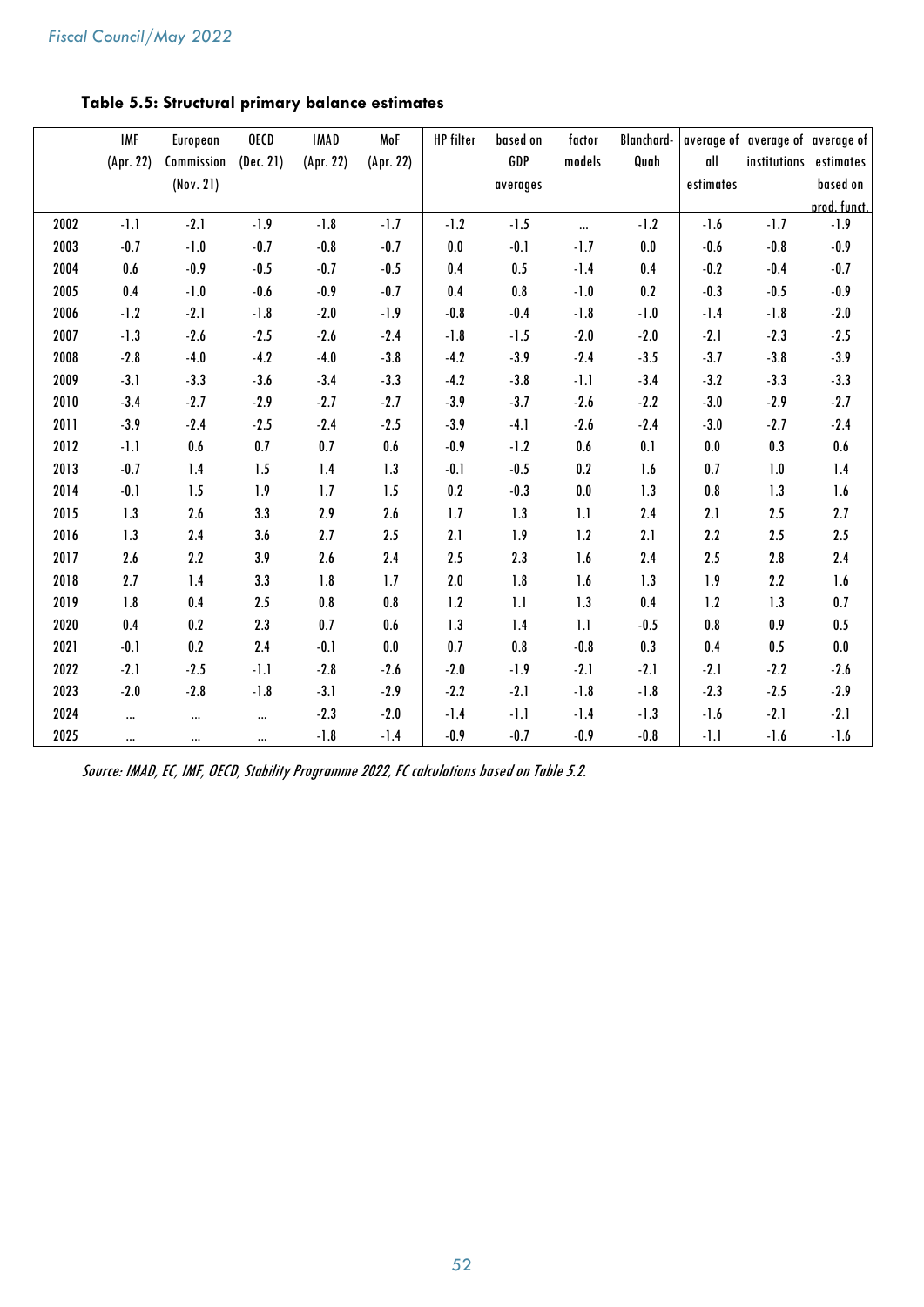|      | <b>IMF</b> | European   | <b>OECD</b> | <b>IMAD</b> | MoF       | <b>HP</b> filter | based on | factor    | <b>Blanchard-</b> |           | average of average of average of |              |
|------|------------|------------|-------------|-------------|-----------|------------------|----------|-----------|-------------------|-----------|----------------------------------|--------------|
|      | (Apr. 22)  | Commission | (Dec. 21)   | (Apr. 22)   | (Apr. 22) |                  | GDP      | models    | Quah              | all       | institutions estimates           |              |
|      |            | (Nov. 21)  |             |             |           |                  | averages |           |                   | estimates |                                  | based on     |
|      |            |            |             |             |           |                  |          |           |                   |           |                                  | prod. funct. |
| 2002 | $-0.1$     | 0.3        | 0.5         | 0.3         | 0.4       | 0.6              | 0.7      | $\ddotsc$ | 1.4               | 0.5       | 0.3                              | 0.3          |
| 2003 | 0.4        | $1.0\,$    | 1.2         | $1.0\,$     | $1.0\,$   | 1.3              | 1.4      |           | 1.2               | 1.1       | 0.9                              | $1.0\,$      |
| 2004 | 1.4        | $0.2\,$    | 0.2         | $0.2\,$     | $0.2\,$   | 0.3              | 0.5      | 0.3       | 0.4               | 0.4       | 0.4                              | $0.2\,$      |
| 2005 | $-0.2$     | $-0.1$     | $0.0\,$     | $-0.2$      | $-0.2$    | 0.1              | 0.3      | 0.4       | $-0.2$            | $0.0\,$   | $-0.2$                           | $-0.2$       |
| 2006 | $-1.6$     | $-1.1$     | $-1.3$      | $-1.2$      | $-1.1$    | $-1.3$           | $-1.2$   | $-0.8$    | $-1.2$            | $-1.2$    | $-1.3$                           | $-1.2$       |
| 2007 | $-0.1$     | $-0.5$     | $-0.7$      | $-0.6$      | $-0.5$    | $-1.0$           | $-1.1$   | $-0.2$    | $-1.0$            | $-0.6$    | $-0.5$                           | $-0.5$       |
| 2008 | $-1.6$     | $-1.3$     | $-1.7$      | $-1.4$      | $-1.4$    | $-2.4$           | $-2.4$   | $-0.4$    | $-1.5$            | $-1.6$    | $-1.5$                           | $-1.4$       |
| 2009 | $-0.3$     | 0.7        | 0.6         | $0.6\,$     | 0.5       | $0.0\,$          | 0.1      | 1.3       | 0.1               | 0.4       | 0.4                              | $0.6\,$      |
| 2010 | $-0.3$     | 0.6        | 0.7         | 0.7         | 0.6       | 0.3              | 0.1      | $-1.5$    | 1.2               | 0.3       | 0.5                              | $0.6\,$      |
| 2011 | $-0.5$     | 0.3        | 0.4         | 0.3         | 0.3       | $0.0\,$          | $-0.4$   | $0.0\,$   | $-0.2$            | $0.0\,$   | 0.1                              | $0.3\,$      |
| 2012 | 2.7        | 3.0        | 3.2         | 3.1         | 3.0       | 3.0              | 2.9      | 3.2       | 2.5               | 3.0       | $3.0\,$                          | 3.1          |
| 2013 | 0.4        | 0.7        | 0.9         | $0.8\,$     | 0.7       | $0.8\,$          | 0.7      | $-0.4$    | 1.6               | 0.7       | 0.7                              | 0.7          |
| 2014 | 0.6        | 0.1        | 0.3         | 0.2         | 0.2       | 0.3              | 0.2      | $-0.2$    | $-0.3$            | 0.2       | 0.3                              | $0.2\,$      |
| 2015 | 1.4        | 1.1        | 1.4         | 1.2         | 1.2       | 1.5              | 1.6      | 1.2       | 1.1               | 1.3       | 1.3                              | 1.1          |
| 2016 | $0.0\,$    | $-0.2$     | 0.3         | $-0.1$      | $-0.1$    | 0.4              | 0.5      | 0.1       | $-0.2$            | 0.1       | $0.0\,$                          | $-0.2$       |
| 2017 | 1.3        | $-0.2$     | 0.3         | $-0.1$      | $-0.1$    | 0.4              | 0.4      | 0.4       | 0.3               | 0.3       | 0.2                              | $-0.1$       |
| 2018 | 0.1        | $-0.9$     | $-0.5$      | $-0.8$      | $-0.8$    | $-0.5$           | $-0.5$   | 0.1       | $-1.1$            | $-0.6$    | $-0.6$                           | $-0.8$       |
| 2019 | $-0.8$     | $-0.9$     | $-0.9$      | $-0.9$      | $-0.9$    | $-0.9$           | $-0.6$   | $-0.4$    | $-0.8$            | $-0.8$    | $-0.9$                           | $-0.9$       |
| 2020 | $-1.5$     | $-0.2$     | $-0.1$      | $-0.2$      | $-0.1$    | 0.1              | 0.3      | $-0.2$    | $-0.9$            | $-0.3$    | $-0.4$                           | $-0.1$       |
| 2021 | $-0.5$     | $-0.1$     | $0.0\,$     | $-0.8$      | $-0.6$    | $-0.6$           | $-0.6$   | $-1.9$    | 0.8               | $-0.5$    | $-0.4$                           | $-0.5$       |
| 2022 | $-2.0$     | $-2.6$     | $-3.5$      | $-2.7$      | $-2.6$    | $-2.6$           | $-2.7$   | $-1.3$    | $-2.4$            | $-2.5$    | $-2.7$                           | $-2.7$       |
| 2023 | $0.0\,$    | $-0.3$     | $-0.7$      | $-0.3$      | $-0.2$    | $-0.2$           | $-0.1$   | 0.2       | 0.3               | $-0.1$    | $-0.3$                           | $-0.3$       |
| 2024 | $\cdots$   |            | $\cdots$    | $0.8\,$     | 0.9       | $0.8\,$          | 0.9      | 0.4       | 0.5               | 0.7       | $0.8\,$                          | $0.8\,$      |
| 2025 |            | $\cdots$   | $\cdots$    | 0.5         | $0.6\,$   | 0.4              | 0.5      | 0.5       | 0.5               | 0.5       | 0.5                              | 0.5          |

# Table 5.6: Structural primary effort estimates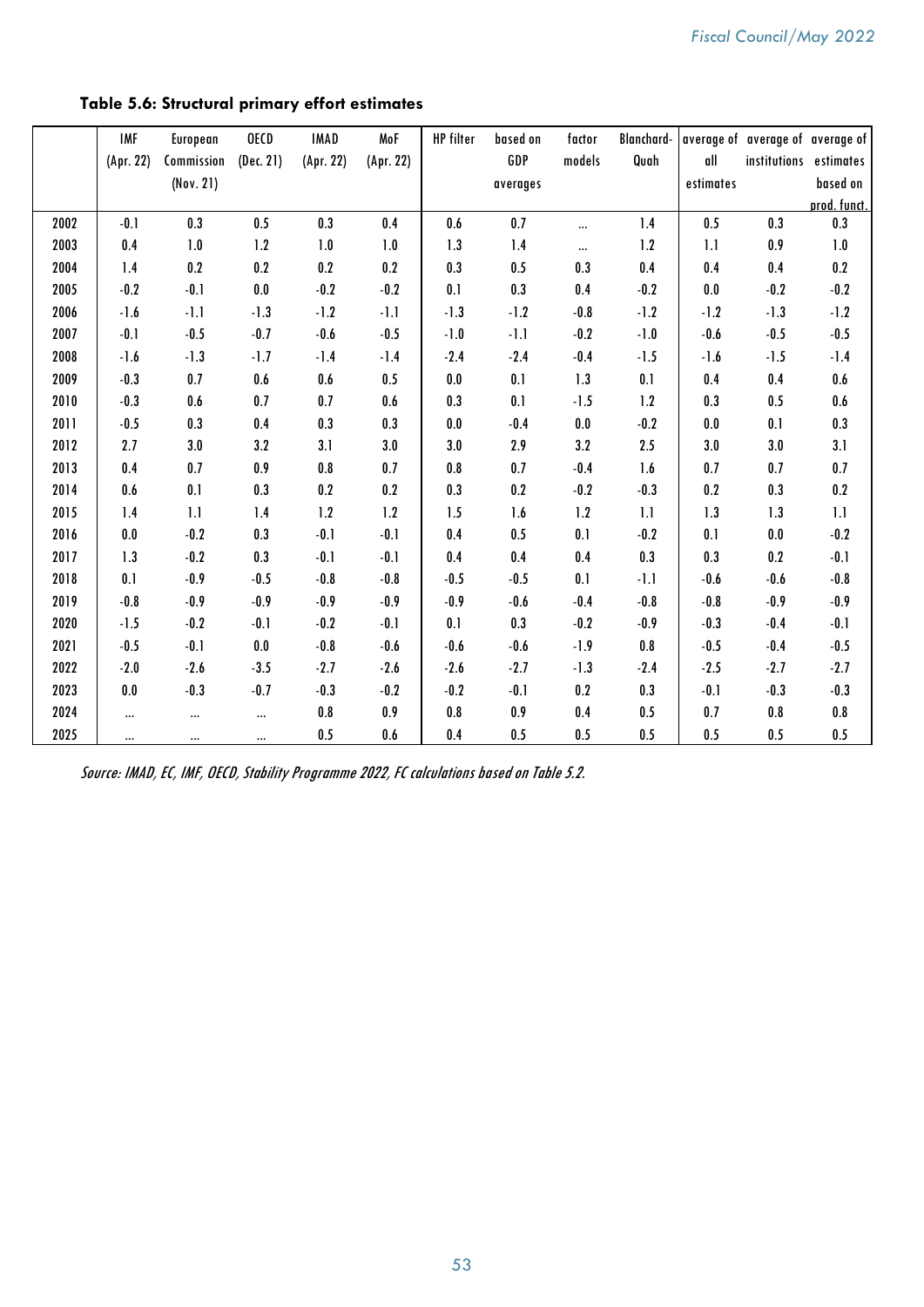| $-798$ , 82, 670 | -798 27,872                                                     | 462 27,872   | -244 28,208   |    |            |                          |                   | $951'82$ $ 108$ $698'82$ $ 152$ $611'82$ $ 283'82$ $ 253'82$ $ 253'82$ $ 253'82$ $ 253'82$ $ 253'82$                             |   |           |              | $\frac{1}{2}$      | $\frac{1}{2}$ : |           |           | $\begin{array}{c} 2025 \\ \ldots \\ \end{array}$ |  |
|------------------|-----------------------------------------------------------------|--------------|---------------|----|------------|--------------------------|-------------------|----------------------------------------------------------------------------------------------------------------------------------|---|-----------|--------------|--------------------|-----------------|-----------|-----------|--------------------------------------------------|--|
| -662 27,857      | $-662 27,195$                                                   | 375 27,195   | $1/10$ 27,482 |    |            |                          |                   | $17, 17, 17$ $17, 17$ $188$ $17, 18$ $19, 17, 18$ $19, 17, 18$ $19, 17, 18$ $19, 17, 18$                                         |   |           |              | $\overline{\cdot}$ | $\vdots$        | $\vdots$  | $\vdots$  | 2024                                             |  |
|                  | $-157$   26,852 $-477$   26,700 $-629$   26,612 $-777$   27,329 |              |               |    |            |                          |                   | $811/12$ $921 - 121/12$ $982 - 129/12$ $929/12$ $934 - 129/12$ $935$ $937 - 129/12$ $937 - 129/12$ $938 - 129/12$ $938 - 129/12$ |   |           |              |                    |                 |           |           |                                                  |  |
|                  |                                                                 |              |               |    |            |                          | initial year 2022 |                                                                                                                                  |   |           |              |                    |                 |           |           |                                                  |  |
|                  | max E diff. max E diff.   max E diff.                           |              |               | Щť |            |                          |                   | max£ diff.   max£ diff.   max£ diff.   max£ diff.   max£ diff.   max£ diff.   max£ diff.   max£ diff.   max£                     |   |           |              |                    |                 |           |           |                                                  |  |
|                  |                                                                 |              |               |    |            |                          |                   |                                                                                                                                  |   |           |              |                    |                 |           |           |                                                  |  |
|                  |                                                                 |              |               |    |            |                          |                   |                                                                                                                                  |   |           |              |                    |                 |           |           |                                                  |  |
|                  |                                                                 |              |               |    |            |                          |                   |                                                                                                                                  |   |           |              |                    |                 |           |           |                                                  |  |
|                  |                                                                 |              |               |    |            |                          |                   |                                                                                                                                  |   |           |              |                    |                 |           |           |                                                  |  |
|                  | prod. funct.                                                    |              |               |    |            |                          |                   |                                                                                                                                  |   |           |              |                    |                 |           |           |                                                  |  |
|                  | based on                                                        |              | estimates     |    |            |                          | averages          |                                                                                                                                  |   |           |              |                    |                 |           |           |                                                  |  |
|                  | estimates                                                       | institutions |               |    | Quah       |                          | 음                 |                                                                                                                                  |   | (Apr. 22) | $($ Apr. 22) | $\vert$ (Dec. 21)  |                 | (Mov. 21) | (Apr. 22) |                                                  |  |
| 22 dS            | average of                                                      | average of   | average of    |    | Blanchard- | hased on [tatter models] |                   | ₹                                                                                                                                | 豪 |           | <b>IMAD</b>  | 0ECD               |                 |           | ⋚         |                                                  |  |

# Table 5.7: Deviation of maximum expenditure from expenditure in SP 22 Table 5.7: Deviation of maximum expenditure from expenditure in SP 22

Source: IMAD, EC, IMF, OECD, Stability Programme 2022, FC calculations based on Table 5.2. Source: IMAD, EC, IMF, OECD, Stability Programme 2022, FC calculations based on Table 5.2.<br>Source: IMAD, EC, IMF, OECD, Stability Programme 2022, FC calculations based on Table 5.2.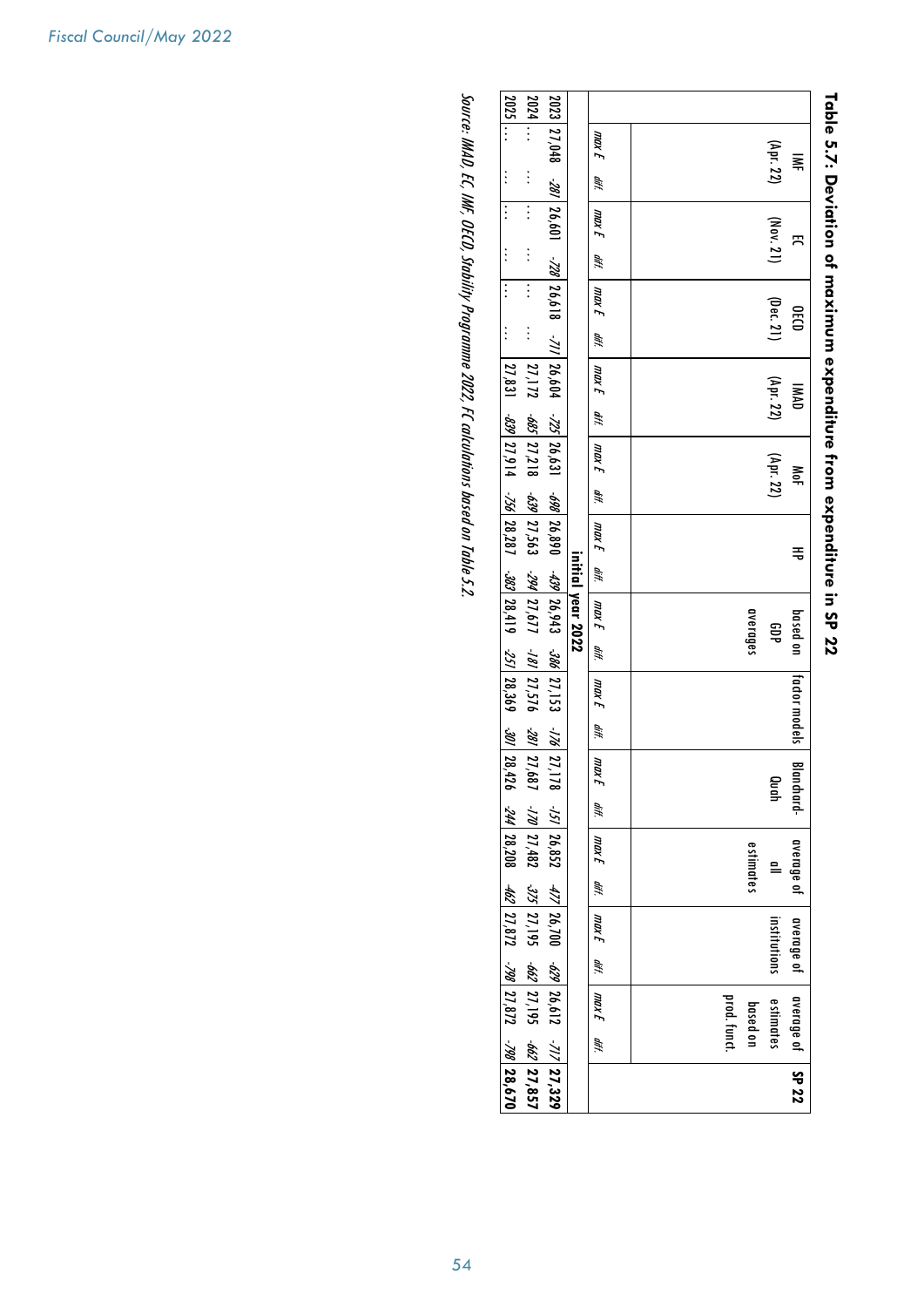### Literature:

Akitoby, B., Kometsuzaki, T. in A. Binder (2014). Inflation and Public Debt Reversals in G7 Countries. IMF Working Paper WP 14/96. June. International Monetary Fund. Available at: https://www.imf.org/external/pubs/ft/wp/2014/wp1496.pdf

Bank of Slovenia (2022a). Review of macroeconomic developments. March. Available at: https://bankaslovenije.blob.core.windows.net/publication-files/review-of-macroeconomicdevelopments-march-2022.pdf

Bank of Slovenia (2022b). Economic and financial developments. January. Available at: https://bankaslovenije.blob.core.windows.net/publication-files/economic-and-financial-developmentsjan-2022.pdf

Bank of Slovenia (2022c). Semi-annual overview of economic and financial developments. April. Available at: https://bankaslovenije.blob.core.windows.net/publication-files/semi-annual-overview-ofeconomic-and-financial-developments-april\_2022.pdf

CBO (2022). Budgetary Effects of Higher Inflation and Interest Rates. March. Congressional Budget Office. Available at:

https://www.finance.senate.gov/imo/media/doc/cbo\_letter\_to\_senator\_crapo.pdf

DIW (2022). Stopp russischer Energieeinfuhren würde deutsche Wirtschaft spürbar treffen, Fiskalpolitik wäre in der Verantwortung. Nr. 80. March. DIW Berlin. Available at: https://www.diw.de/documents/publikationen/73/diw\_01.c.837950.de/diw\_aktuell\_80.pdf

European Commission (2015). Report on Public Finances in EMU 2015. Institutional Paper 014. December. European Commission. Available at: https://ec.europa.eu/info/sites/default/files/ file\_import/ip014\_en\_2.pdf

European Commission (2019). Vade Mecum on Stability and Growth Pact: 2019 Edition. Institutional Paper 101. April. European Commission. Available at: https://op.europa.eu/o/opportal-service/ download-handler?identifier=780c3262-a83c-11e9-9d01-

01aa75ed71a1&format=pdf&language=en&productionSystem=cellar&part=

European Commission (2020). Communication from the Commission to the European Parliament, the Council and the European Central Bank on the 2021 Draft Budgetary Plans: Overall Assessment. COM (2020) 750 final. November. European Commission. Available at: https://eur-lex.europa.eu/legalcontent/EN/TXT/PDF/?uri=CELEX:52020DC0750&from=EN

European Commission (2021). Communication from the Commission to the European Parliament, the Council and the European Central Bank on the 2022 Draft Budgetary Plans: Overall Assessment. COM (2021) 900 final. November. European Commission. Available at: https://eur-lex.europa.eu/legalcontent/EN/TXT/PDF/?uri=CELEX:52021DC0900&from=EN

European Commission (2022a). European Economic Forecast: Winter 2022. Institutional Paper 169. February. European Commission. Available at: https://ec.europa.eu/info/sites/default/files/economyfinance/ip169\_en.pdf

European Commission (2022b). Communication from the Commission to the Council: Fiscal policy Guidance for 2023. COM(2022) 85 final. March. European Commission. Available at: https://eurlex.europa.eu/legal-content/EN/TXT/PDF/?uri=CELEX:52022DC0085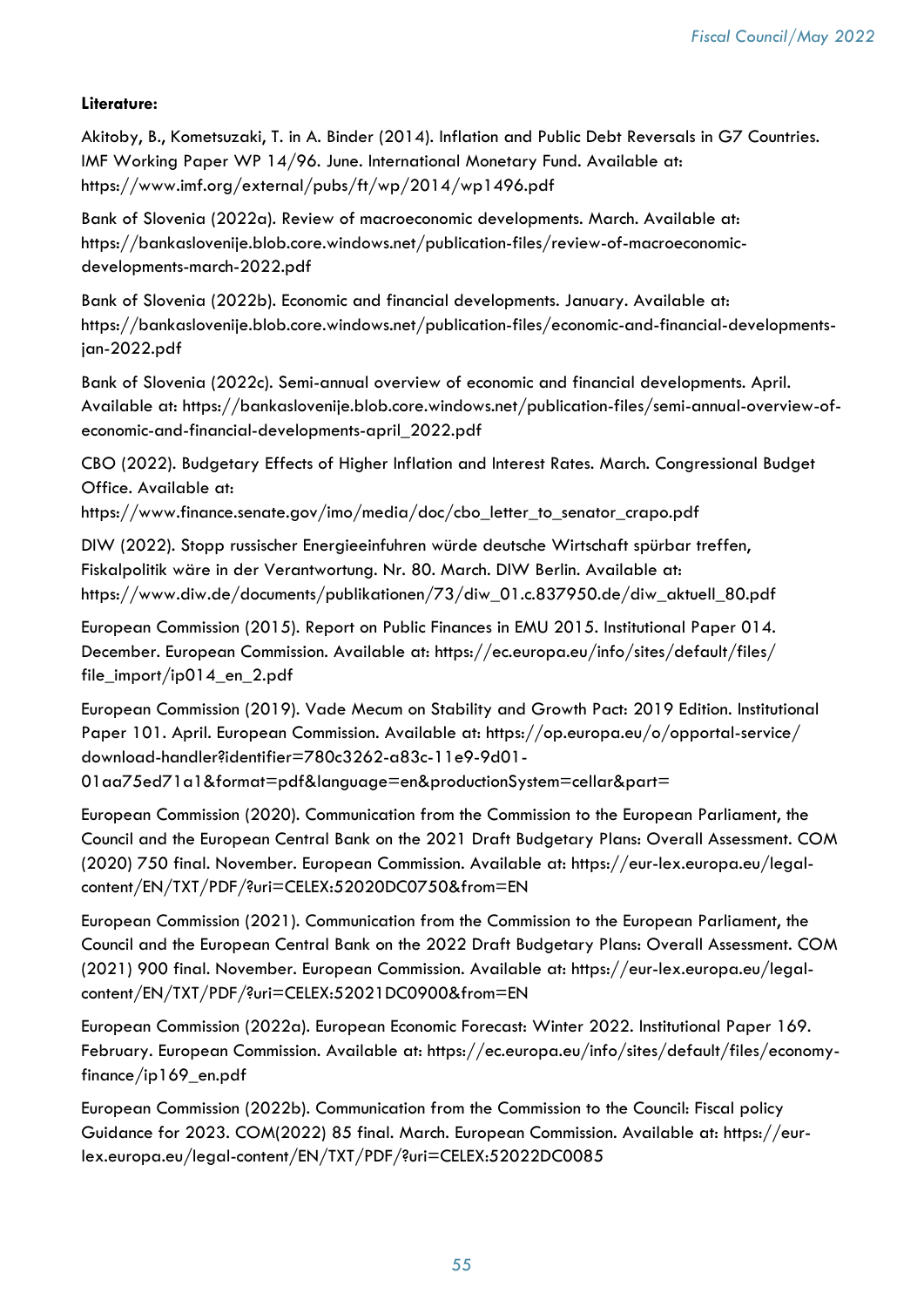European Commission (2022c). Fiscal Sustainability Report. Volume1 & Volume 2. Institutional Paper 171. European Commission. Available at: https://ec.europa.eu/info/publications/fiscal-sustainabilityreport-2021\_en

Fiscal Council (2018). Report on the Fiscal Council's operations in 2017. May. Available at: https://www.fs-rs.si/wp-content/uploads/2018/05/Report-on-the-FC-operations-in-2017.pdf

Fiscal Council (2020a). The declaration of an epidemic is an extraordinary event that enables a resort to exceptional circumstances according to the Fiscal Rule Act. March. Available at: https://www.fsrs.si/wp-content/uploads/2020/03/Assessment\_extraordinary-event-under-the-Fiscal-Rule-Act- \_March-2020.pdf

Fiscal Council (2020b). Fulfilment of conditions for the enforcement of exceptional circumstances. October. Available at: https://www.fs-rs.si/wp-content/uploads/2020/10/Exceptionalcircumstances\_October-2020.pdf

Fiscal Council (2020c). An ex post evaluation of forecasts of macroeconomic and fiscal aggregates in the reference period 2016 – 2019. August. Available at: https://www.fs-rs.si/wp-content/uploads/2020/08/Ex\_post\_evaluation\_August\_2020.pdf

Fiscal Council (2020d). Assessment of compliance of fiscal policy with the fiscal rules on the basis of the draft Stability Programme 2020 and the proposed Ordinance amending the Ordinance on the framework for the preparation of the general government budgets for the 2020-2022 period. April. Available at: https://www.fs-rs.si/wp-content/uploads/2020/04/Ocena\_April2020\_ANG.pdf

Fiscal Council(2020e). Assessment of compliance of the general government budgets with the fiscal rules in 2019. June. Available at: https://www.fs-rs.si/wp-content/uploads/2020/06/Assessment.pdf

Fiscal Council(2021a). Fulfilment of conditions for the existence of exceptional circumstances in 2022. April. Available at: https://www.fs-rs.si/wp-content/uploads/2021/04/Exceptional\_circumstances- \_april2021\_en.pdf

Fiscal Council(2021b). Fulfilment of conditions for the existence of exceptional circumstances in 2022. September. Available at: https://www.fs-rs.si/wp-content/uploads/2021/10/Exceptionalcircumstances\_September-2021.pdf

Fiscal Council(2021c). Assessment of budgetary documents for 2022 and 2023. October. Available at: https://www.fs-rs.si/wp-content/uploads/2021/10/Assessment.pdf

Fiscal Council(2021d). Analysis of fiscal effects arising from the proposed amendments to tax legislation. July. Available at: https://www.fs-rs.si/wp-content/uploads/2021/07/Analysis-of-fiscaleffects-arising-from-the-proposed-amendments-to-tax-legislation.pdf

Fiscal Council(2021e). Slovenia's general government debt: characteristics, medium-term sustainability and long-term simulations. March. Available at: https://www.fs-rs.si/wp-content/ uploads/2021/03/2021\_1\_Debt.pdf

Fiscal Council(2021f). The Assessment of budget documents for the 2021–2024 period. April. Available at: https://www.fs-rs.si/wp-content/uploads/2021/04/Assessment2021.pdf